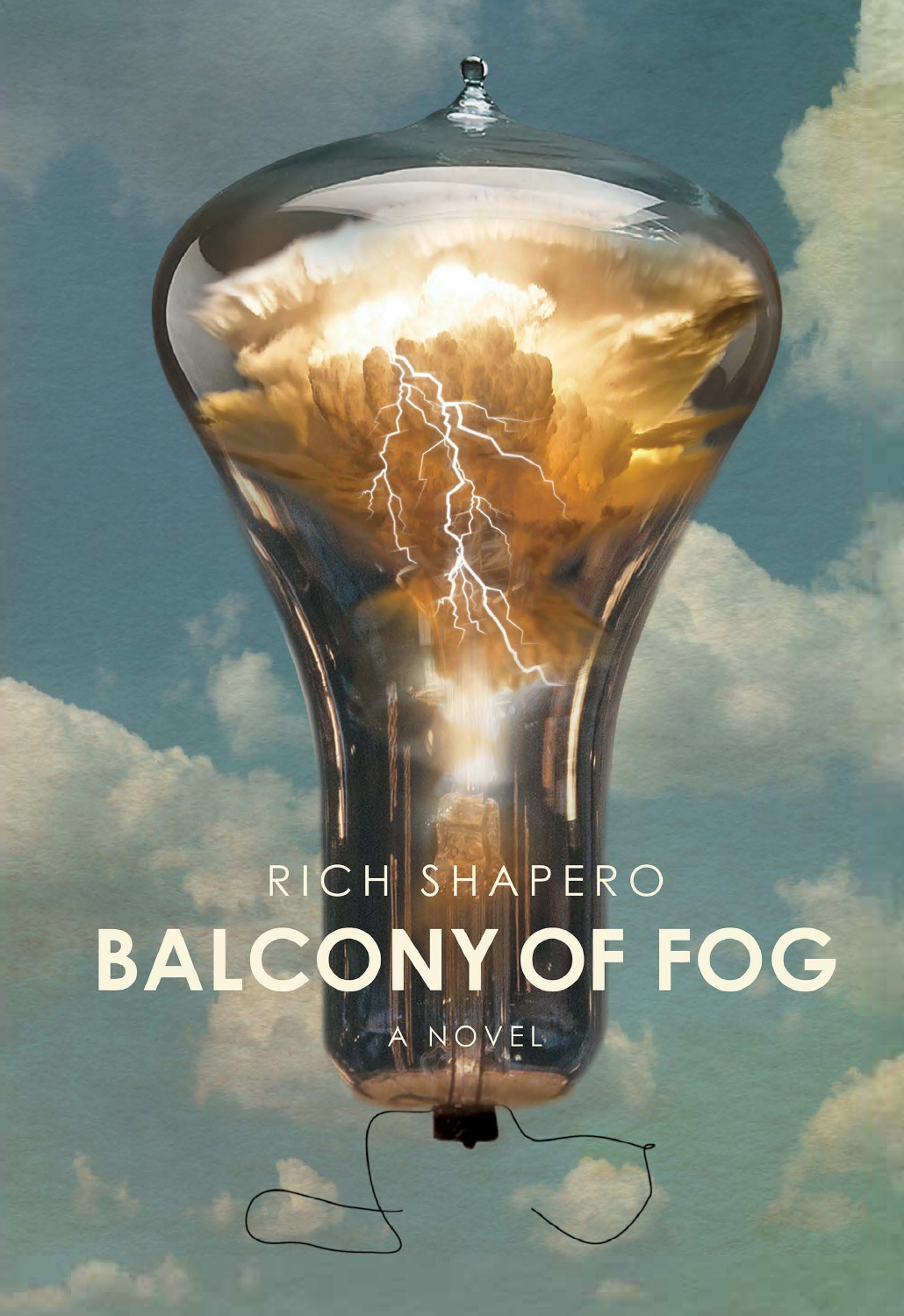## **BALCONY OF FOG**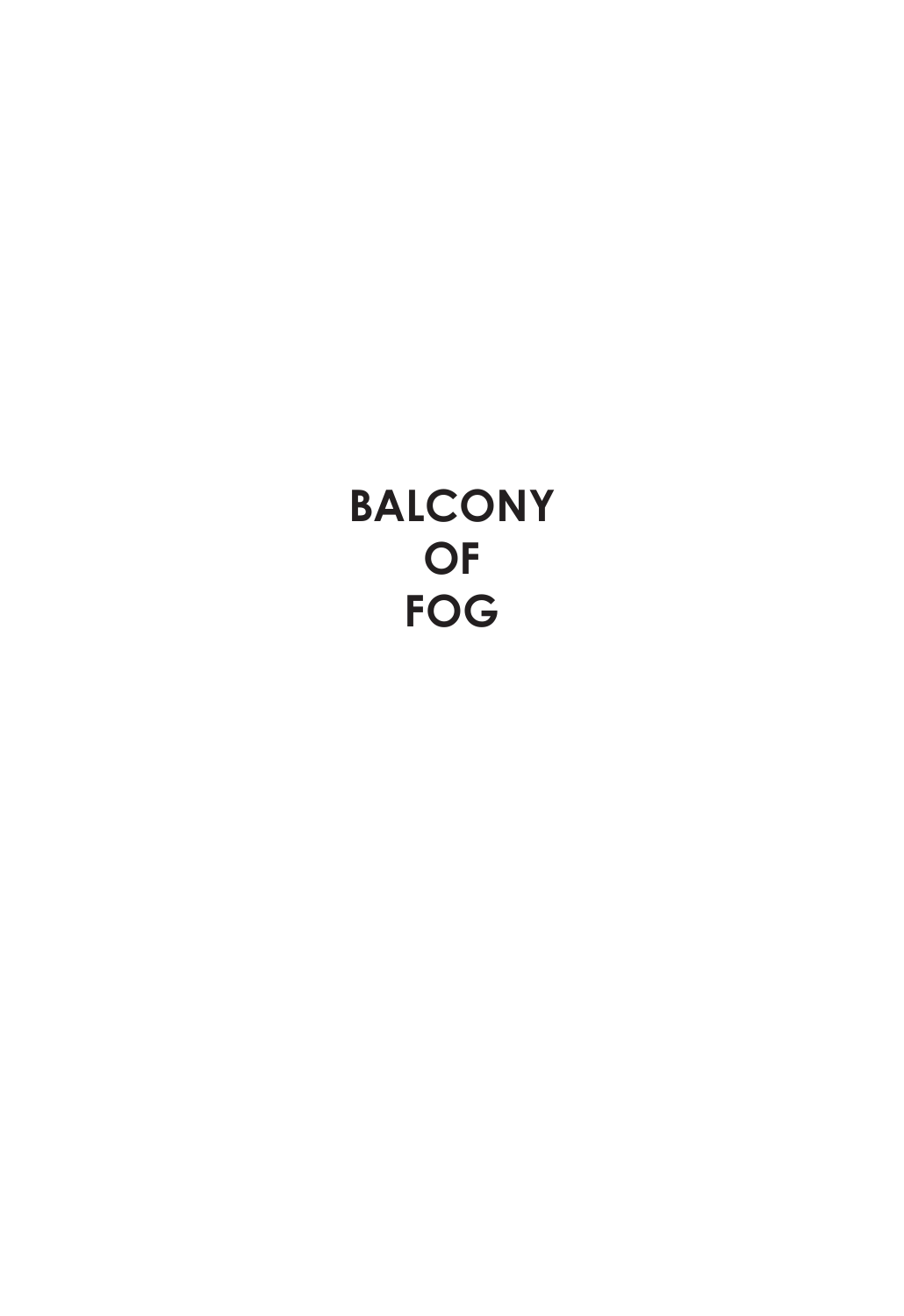## RICH SHAPERO A NOVEL **BALCONY OF FOG**



half moon bay, california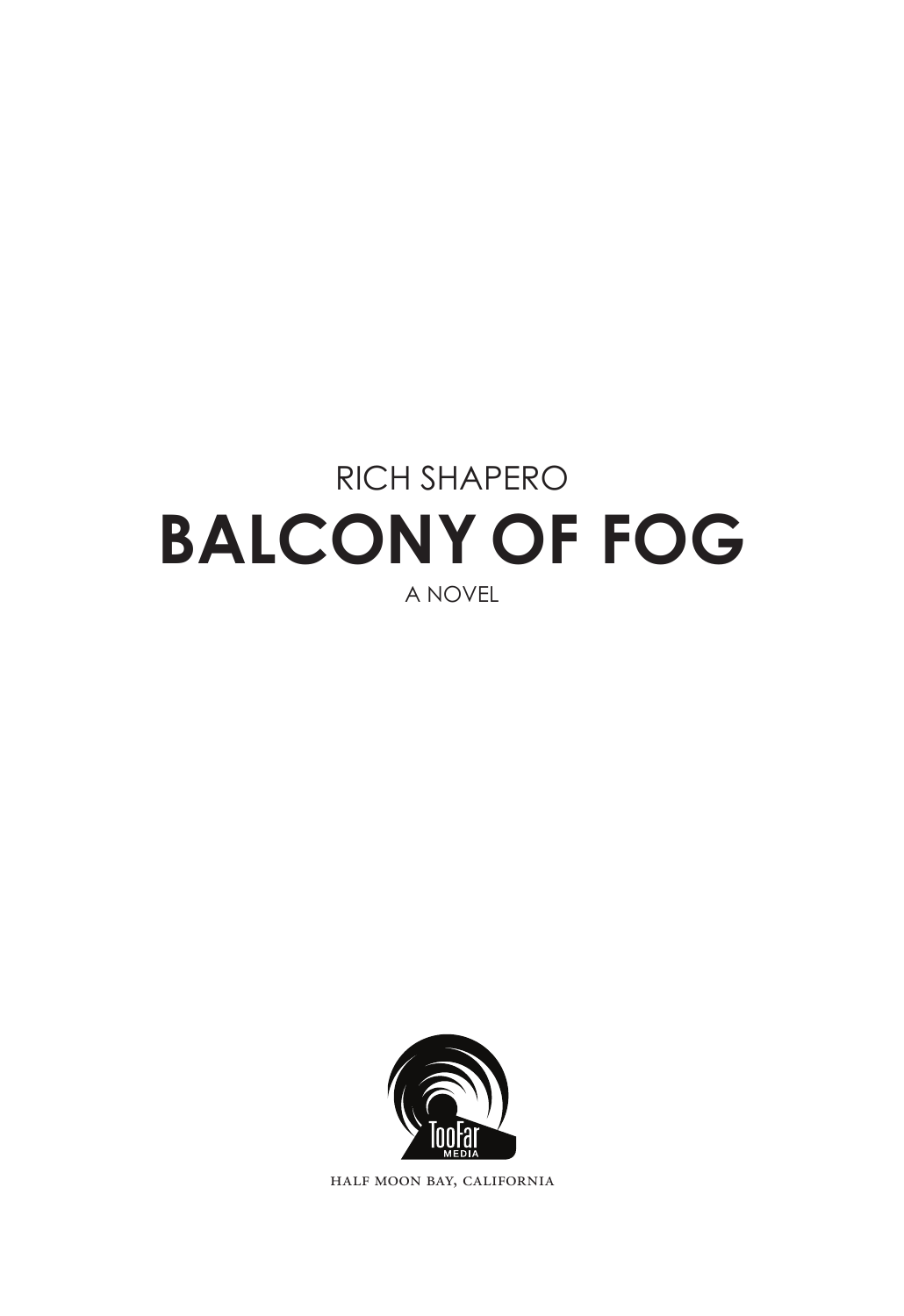TooFar Media 500 Stone Pine Road, Box 3169 Half Moon Bay, CA 94019

© 2020 by Rich Shapero

All Rights Reserved.

No part of this book may be reproduced or transmitted in any form or by any means, electronic or mechanical, including photocopying, recording, or by any information storage and retrieval system, without permission in writing from the publisher.

This is a book of fiction, and none of the characters are intended to portray real people. Names, characters, places and incidents are either the products of the author's imagination or are used fictitiously.

Library of Congress Cataloging-in-Publication Data is available.

ISBN: 978-1-7335259-2-3

Cover artwork and design by Adde Russell Artwork copyright © 2020 Additional graphics: Sky Shapero

23 22 21 20 1 2 3 4 5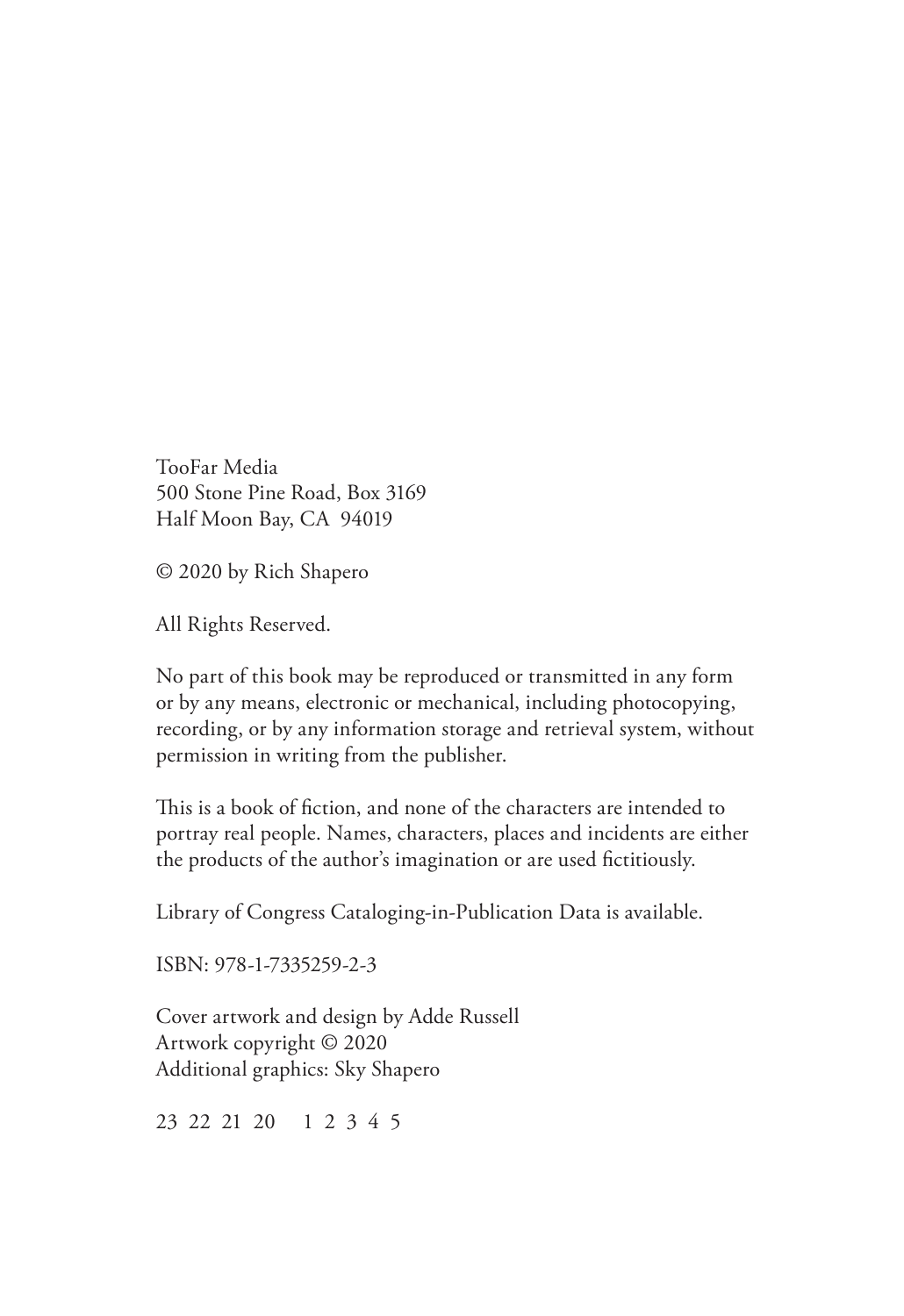Also by Rich Shapero *Rin, Tongue and Dorner Arms from the Sea The Hope We Seek Too Far Wild Animus*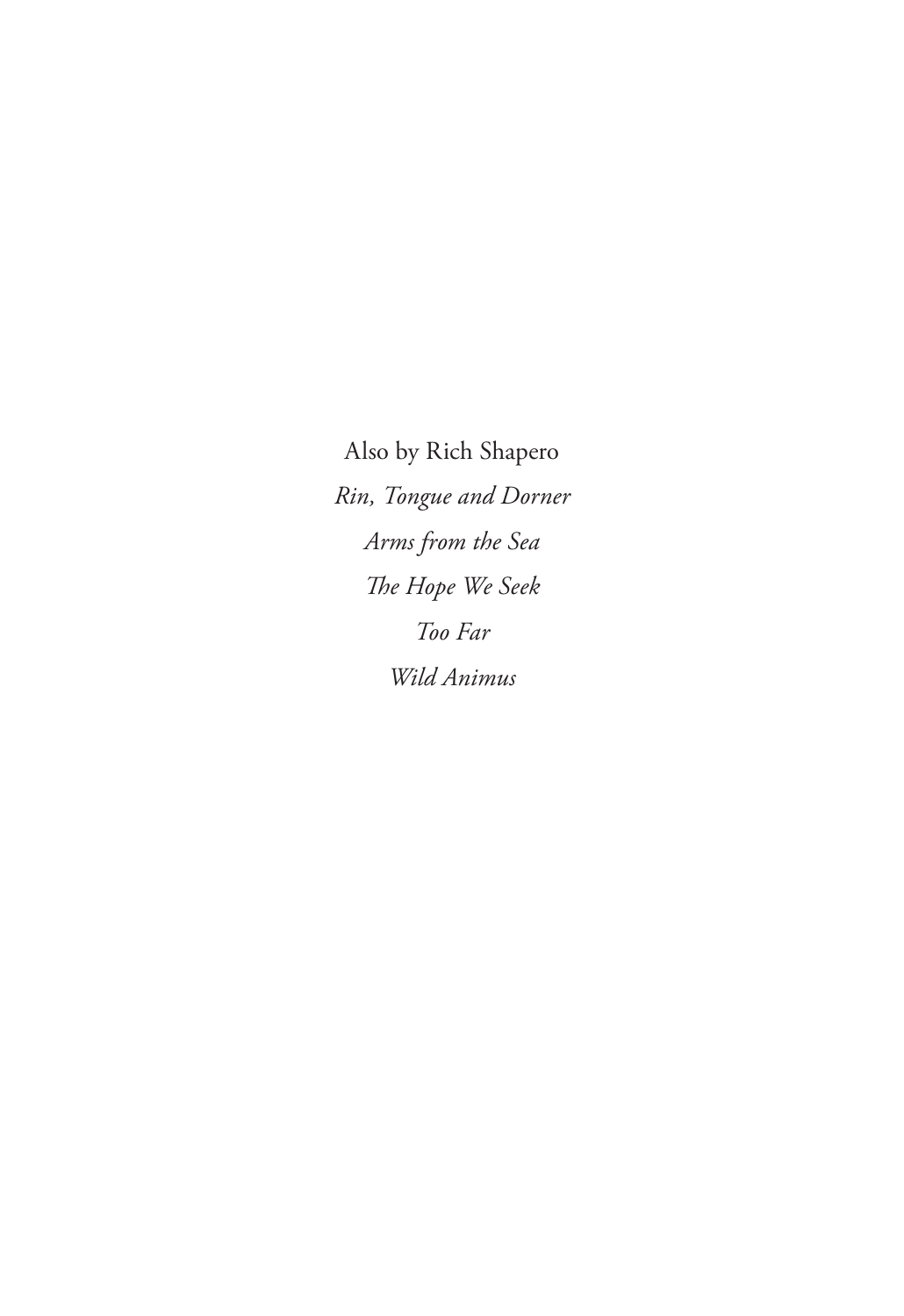## *1*

hrough a ceiling of fog, the storm flashed, blanching the night and the drenched forest. The men in the narrow canyon looked up. Each wore a head bulb strapped to his brow. One of the bulbs was shorting. Arden joggled the bulb, but it wouldn't stop blinking. The rain slashed, the wind hooked him and rasped in his ears, while the invisible thunderhead rumbled, brewing a fresh charge. to his<br>bulb,<br>hooke<br>derhe

His face felt raw, and his arms were prickling—he might have been sick with a fever. He could feel the electric field in his blood and his bones. "Put it down," he shouted to another toiler. Neely, tall and thin, was working a long metal pry bar between the loose sections of a sluice. They were there to repair the breakage. The torrent ate at the canyon's right bank, threatening to overtop it.

"Go," Arden yelled, motioning the toilers forward. Together they threw their weight against the uncoupled section,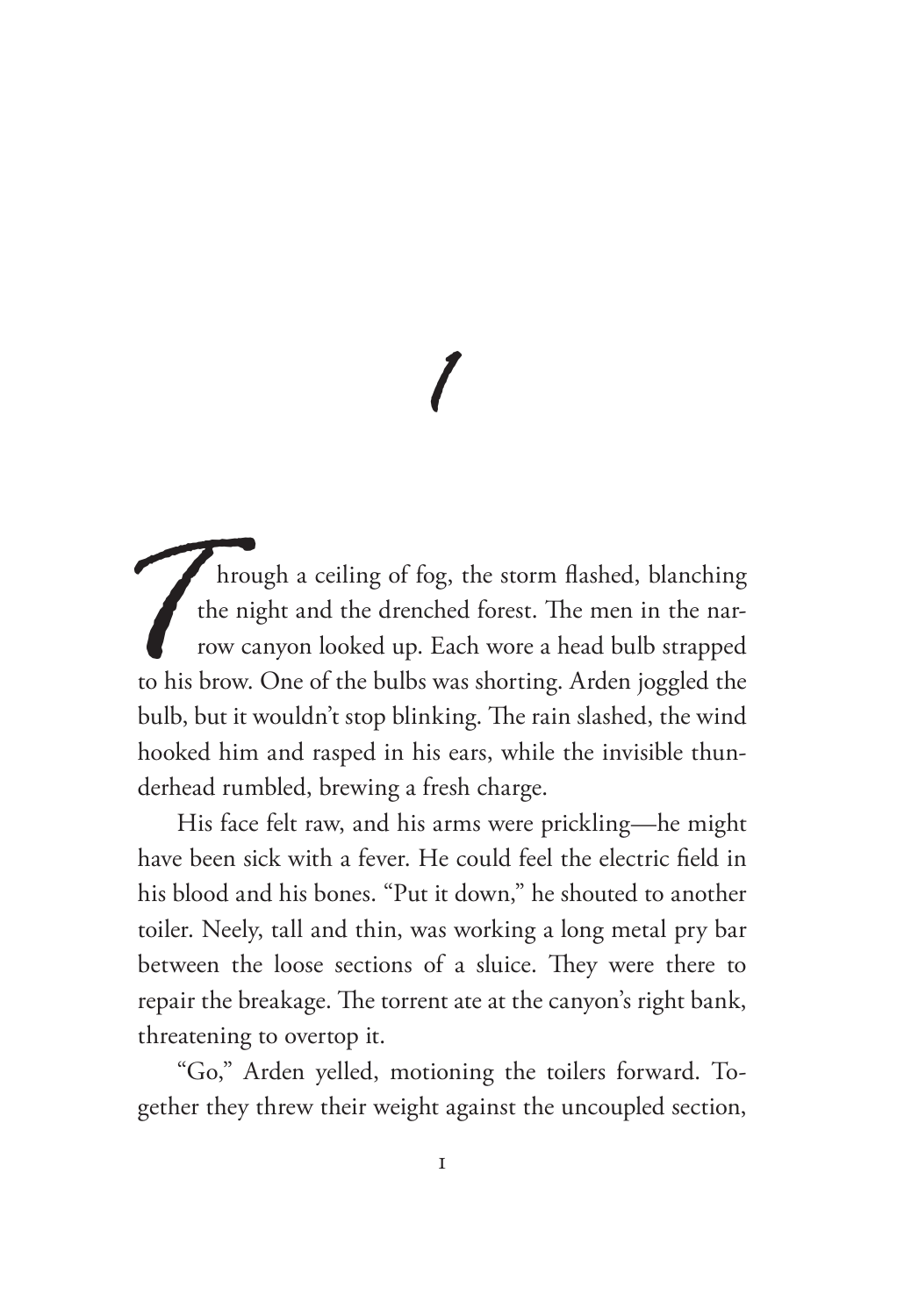trying to move it back into place. Each wore a harness with a twin cable attached—one to prevent them from being washed down the sluice, the other to power the bulbs on their heads. Their effort moved the broken sections closer together, but not close enough. The torrent crashed past, disappearing over a steep drop-off eighty feet beyond.

"Use the bar." Jiggers, the foreman, stood on the left bank, snarling. "Neely—"

Arden swore and wiped the mud from his face. Neely looked at him, and Arden shook his head. Beneath his leather leggings and sheepskin slicker, he could feel the electric pins in his flesh. His brawny body quivered. His large hands buzzed, knuckles glowing.

"Neely—" Jiggers waved him forward.

Neely gripped the pry bar with his bare hands.

"Close the break," Jiggers ordered the gang.

"Fool," Arden muttered. Was it rain or the charge hissing? The air was crackling like fat in a fire.

The men put their weight against the sluice section, while Neely worked the pry bar. Then the section pivoted, and the men recoiled. The flood mounted the right bank and flowed over it.

Jiggers turned his anger on Neely. "The bar, damn you."

Arden ground his jaw, thick and unshaven, eyes deep. Neely, always willing, followed Jiggers' orders and turned to attack the sluice again. Then he stumbled. Struggling to keep his balance, he raised the pry bar over his head.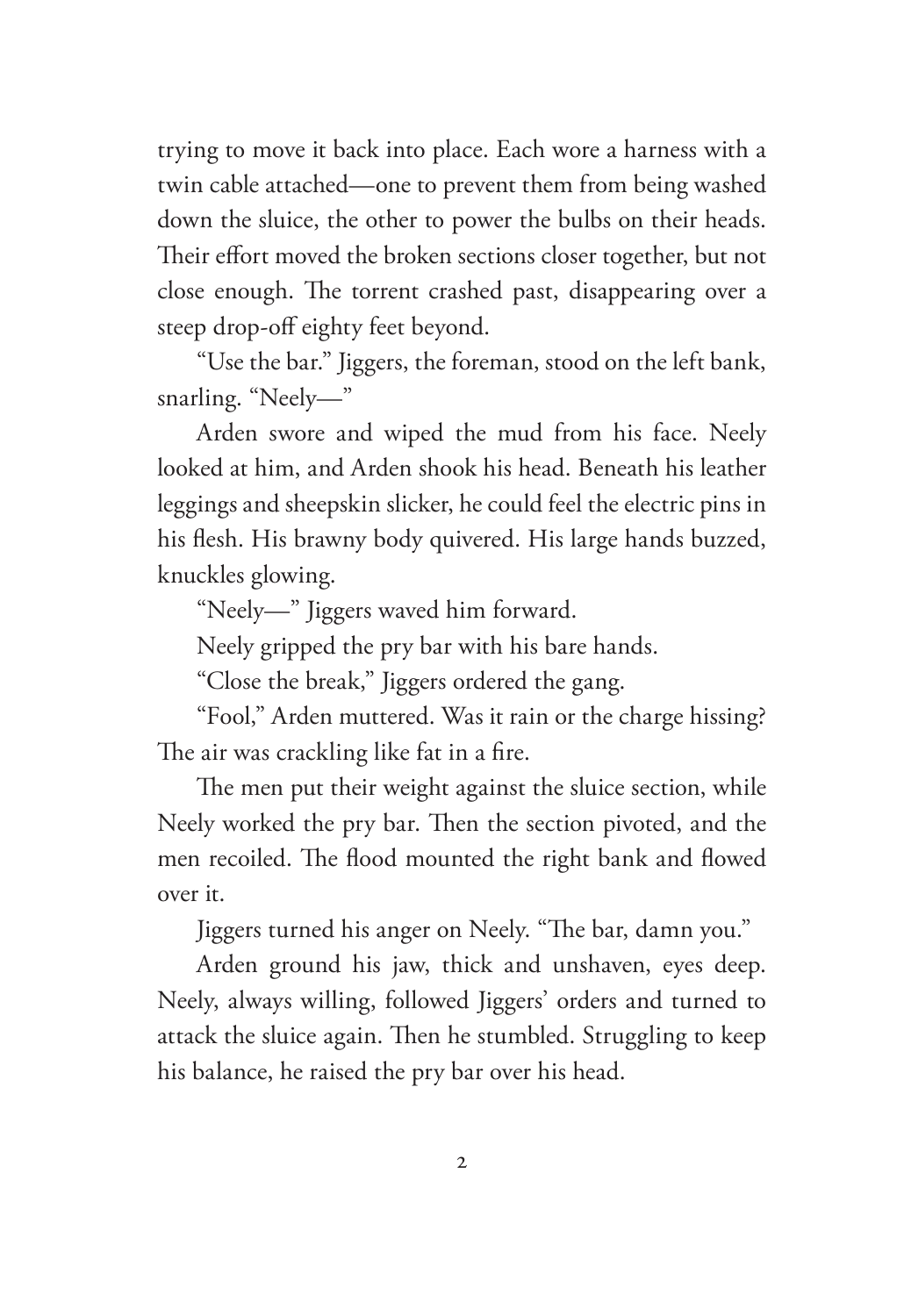With a deafening crack, a wire of lightning flashed through the fog, crowning the pry bar with a bursting star. Neely juddered and collapsed, folding into the torrent. The mitered joint of the sluice caught him and ripped through his arm. The water carried him toward the drop-off. Ten feet before, he reached the cable's limit. He bobbed there, hunched and tumbling.

Arden wheeled and descended the canyon, feeding his cable through his wet hands. His head bulb's circuit closed, the beam solid again.

"Get back to the break," Jiggers shouted. "We'll fish him out later."

Arden ignored him. The torrent swirled and foamed through the dark rocks of the drop-off. He could see it curling, plunging down the sheer cliff. He reached Neely, knelt on a boulder and circled the man's chest. Half drowned, Neely stared at the drop-off, arms jerking, the torn one bleeding from elbow to wrist.

A motor roared to life behind Arden. The cable attached to his harness was moving. They were winching him in. He kept his feet beneath him, levering his legs, dragging Neely with him. As the winch drew him closer to the gang, Jiggers yelled at him. "Alright, you're a hero. Now fix that sluice." He pointed at the break. "Both of you."

Neely cradled his lacerated limb.

"Lift him out," Arden said, arm still around him.

"I'm at my limit with you," Jiggers warned.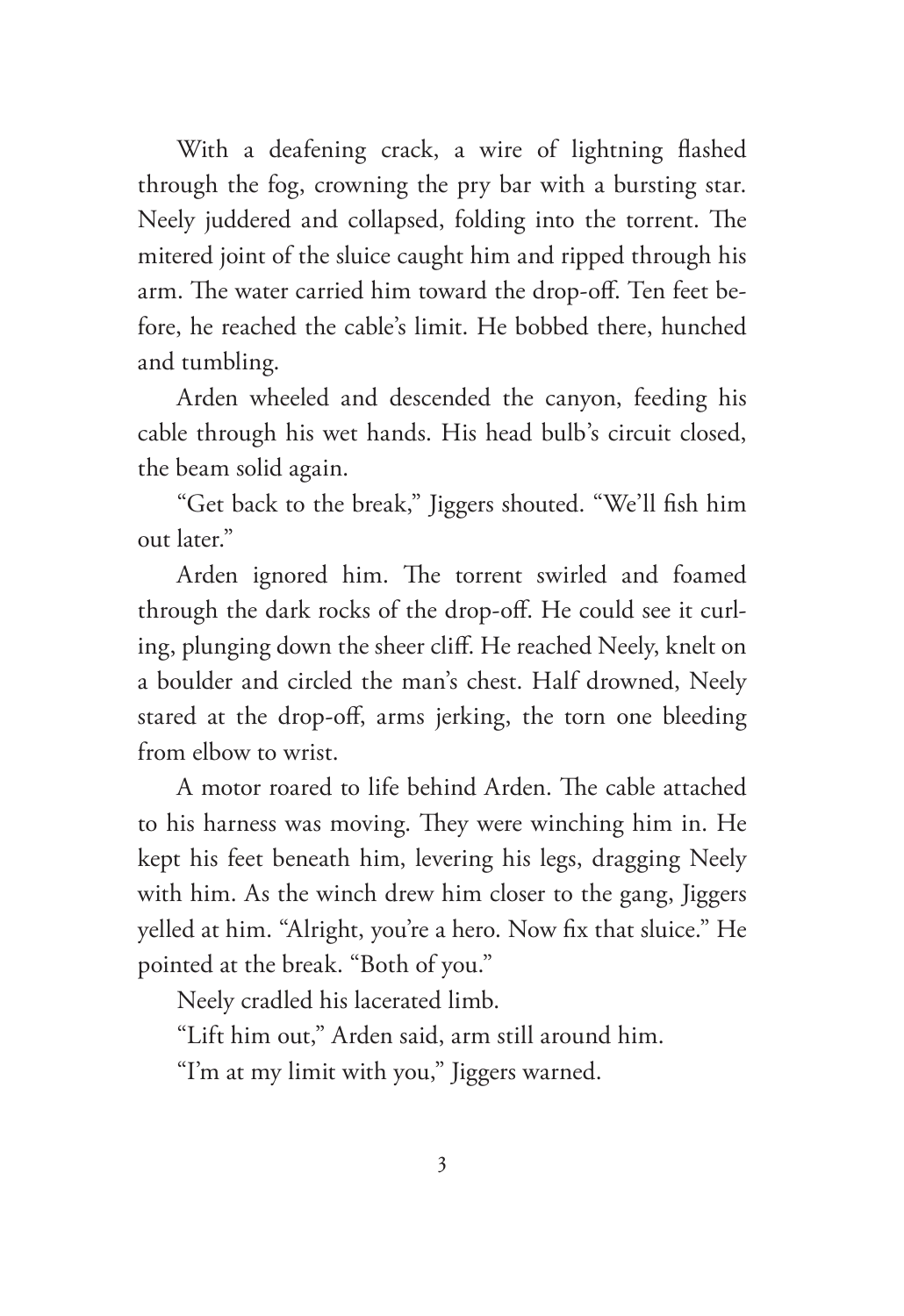"He's hurt," Arden said.

Jiggers raised a club and swung it at him, short by a foot. "Raise him," Arden yelled.

Neely was shaking and jabbering. The other toilers were motionless, watching. One had retrieved the pry bar. Jiggers roared at them all, then he waved his arm at a man standing between him and the rusted control box. "Hoist him up."

The twin cable was raised over the wheel of a derrick, lifting Neely out of the canyon. His head sank with relief. Blood flowed down his forearm and dripped from his fingers. The derrick rotated and released its load. Neely buckled in a heap on the bank.

Jiggers barked at the toiler by the control box. The man pulled on his sap-soled overboots, unclipped Neely and attached himself to the cable. Manning the controls, Jiggers pivoted the derrick, lowering the toiler into the canyon to join the gang. Arden turned back to the break in the sluice.

Without warning, the winch motor roared again, and Arden was jerked off his feet. Jiggers was raising him on his cable, yelling at the gang to finish the work. As they grunted and muscled the sluice section closer to its mate, the derrick swung Arden over the bank.

Jiggers didn't lower him. He watched Arden hanging there, smile ripening as he raised his club. "Coward," Arden said.

Jiggers struck his thighs, then his hip and his chest.

"Rat, slave," Arden gasped. His arms swung, but his fists didn't connect. Jiggers struck his belly. Arden groaned, sucking for air.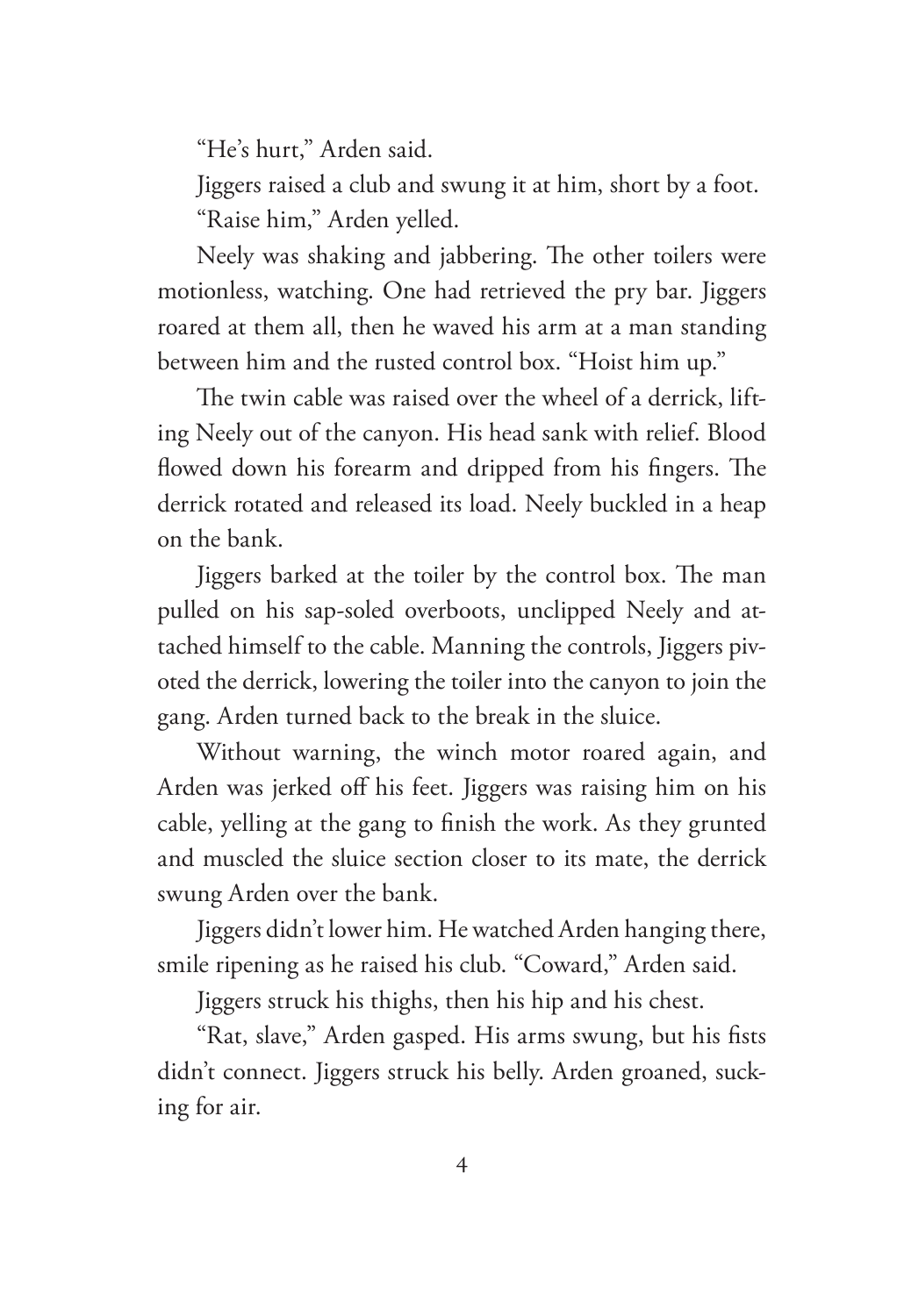"You want this?" Jiggers huffed. "Take as much as you like."

The club squealed as it struck the wet leather over Arden's groin.

Arden curled, knees jerking up, hands raised to his head. Jiggers barked and stepped closer. As he raised his club, Arden yanked the electric lead from his head bulb and jabbed it at Jiggers' neck. The foreman did a dance, eyes blank, mouth wide, his body spasming. Then the circuit broke.

Jiggers drew back, raising his club.

When he powered it around, the blow struck Arden's head.



A toiler can dream. No tyranny on earth will quell hopeful thoughts.

As Arden lay in the mud beside the river, he dreamt he was free. On his back, in the bottom of a boat, gazing up at the stars. Drifting.

When he woke, the storm was still raging above the fog, and the rain was heavy. He was soaked, but his body had been covered with a tarp. In the mud by his hip was a hand weapon, a cat dart. There was a toiler's bandana too, with three hardcakes inside it.

Arden rose to his knees and then stood, seeing the sluice. The sections were mated, channeling runoff into the torrent. The gang was gone, and so was the control rig and derrick. All that remained were the power cables, coiled and snaking over the ground. His head throbbed, and when he put his fingers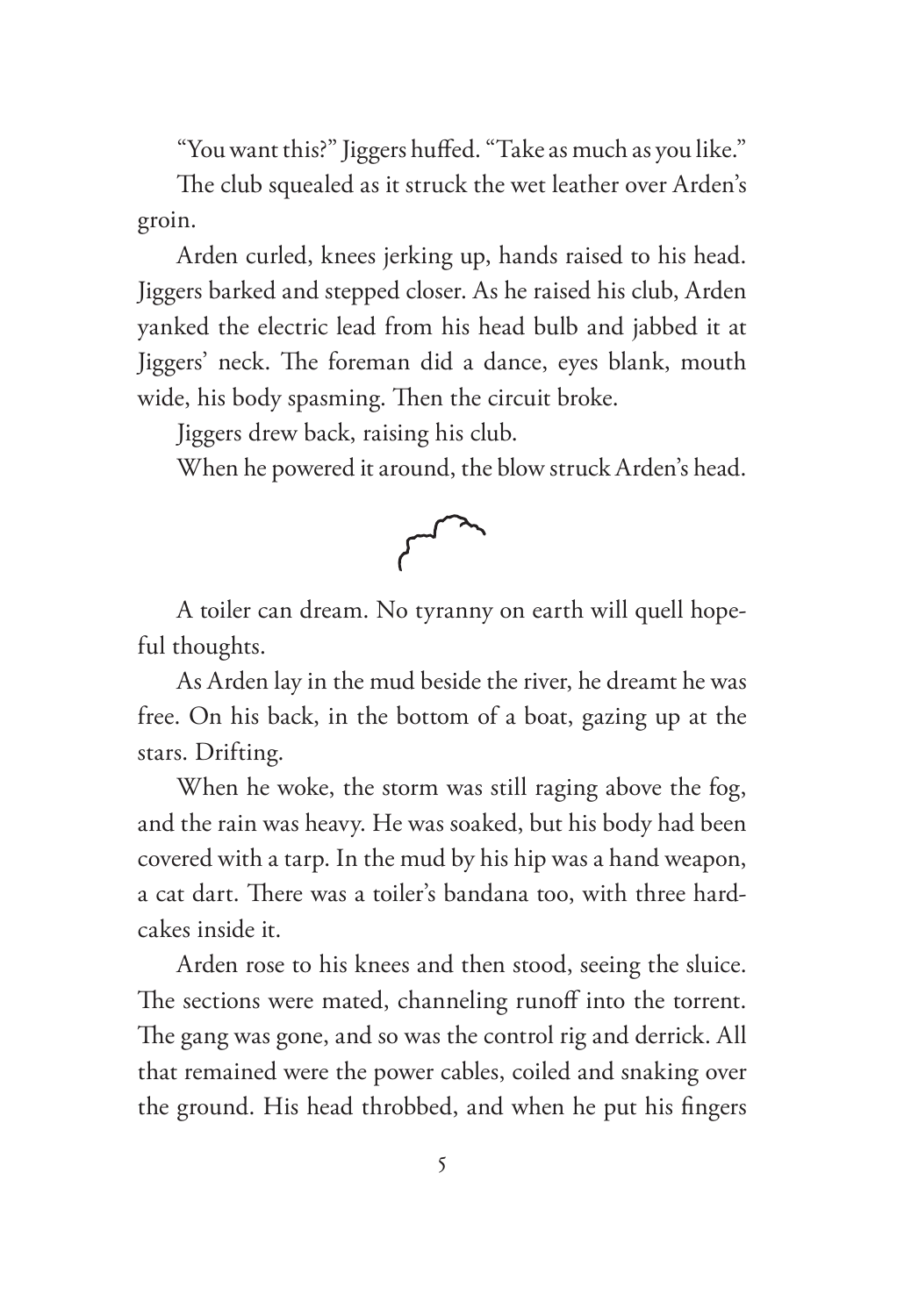to his brow, they came away bloody. The bulb was still on his head.

He put the hardcakes in his slicker pocket, gripped the cat dart and scouted the riverbank. Arden took a step. His belly ached, but his legs seemed fine. In the east, a half-moon glowed behind a veil of mist, and the flashing of the thunderhead lit the riverbank's puddled soil. He started along it, shivering with cold.

Downhill was the forest, the trunks of tall trees silhouetted by fog. Uphill, the ziggurat came into view, vivid then dim as the sheet lightning flashed and the rain poured down. From its gleaming mass, power mains descended the slopes like the arms of a centipede, touching outbuildings and winding into the forest. The settlement was on high alert. A bolt had blasted the granary, the brickyard was flooded, and the rows of lit windows were flickering. Even at Apex.

Arden started up the pathway toward the ziggurat. He could see the Colonnade at its summit. At the center of the pillared enclosure, smoke was rising. It coiled through the pillars and above the peaked roof, where the wind caught it and carried it into the sky. Priests were making offerings to the rain god that threatened them.

He cursed and halted. The smell of the smoke sickened him. A fresh stab of pain drove through his head. *Have you had enough?* he thought. Arden turned, peering into the forest. He looked down at the dart in his hand. Its housing was rusty. He touched the dart's head and the coiled spring, wondering if it would fire.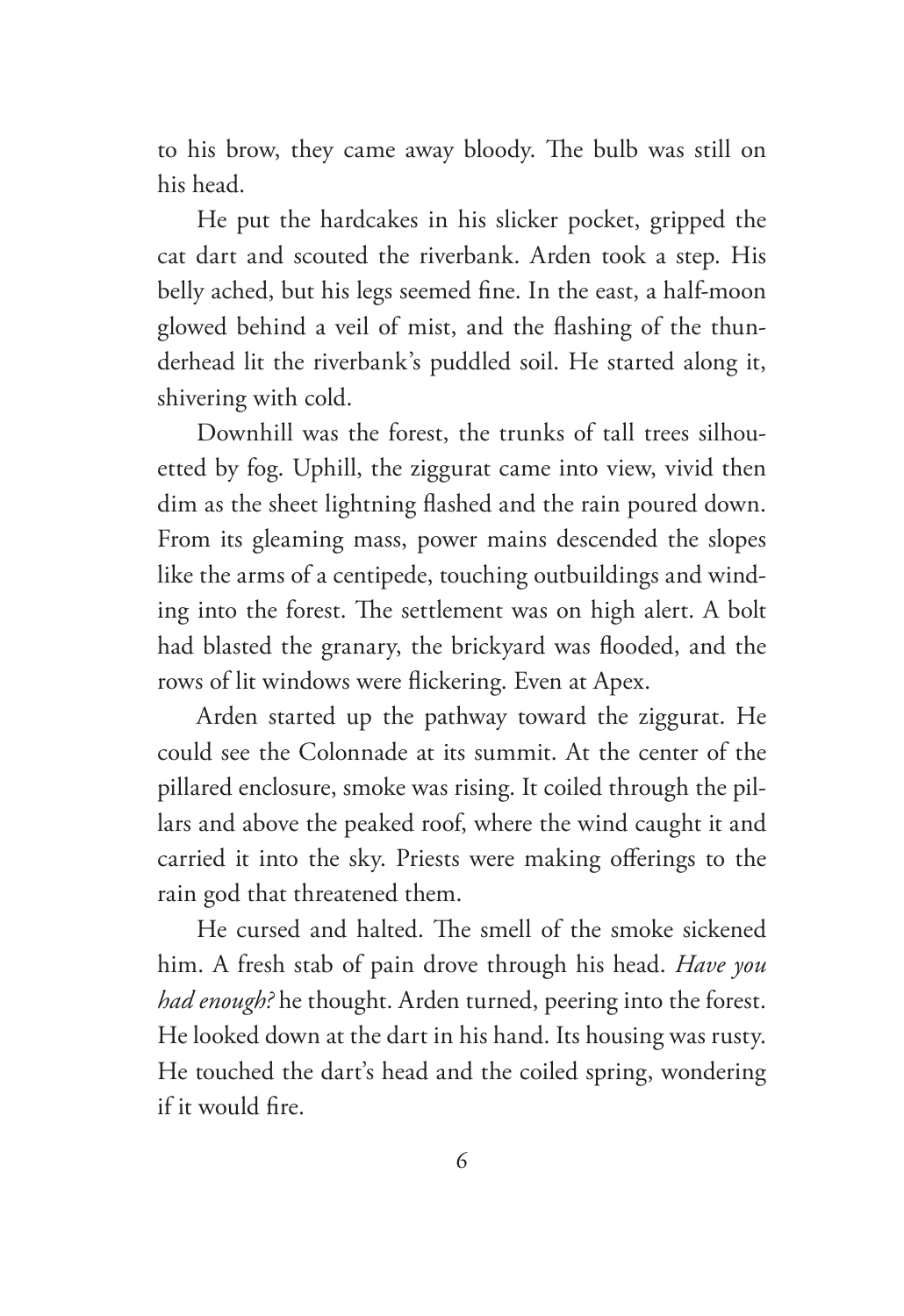He checked the pathway again, then he headed in the opposite direction, hurrying his steps, entering the woods, finding his way through the swirling mist with the storm flashing over him.

The leaf mold was thick. He stumbled his way between giant trunks, skirting thickets, scouting the way, dart at the ready. The light in the sky strobed on the sword ferns and huckleberry. The rain fell in silver curtains, folded and glittering. He watched for the long, lithe shadow in the scrub, or the glint of eyes in the web of branches above. Knee-deep fog essed before him, hiding the earth. The loam was puddled, and as he moved, he heard the splash of his boots.

Arden paused by a snag. Behind him, nothing but rain and forest; and above, the storm, flashing through the branches. As he watched, the high fog thinned, and the thunderhead appeared. White thorns and wires glinted within, lighting the char-colored boils from beneath. A glowing bolt plunged into the forest, the earth shook, and the *crack* stung his ears. There was no denying the storm's power. It was fearsome to behold. A creature of flesh felt small, slinking beneath it.

The fog thickened, hiding the storm again. Arden skirted a large boulder and halted before a tangle of boughs. He checked the forest around him again, then he put the dart in his pant pocket and began clearing the boughs away. They choked the mouth of a dark ravine, hemmed by firs.

A strange noise stopped him—a deep sucking, like the sound of a flood in a storm drain. The sound grew to a *whoosh*. As Arden straightened himself, the earth seemed to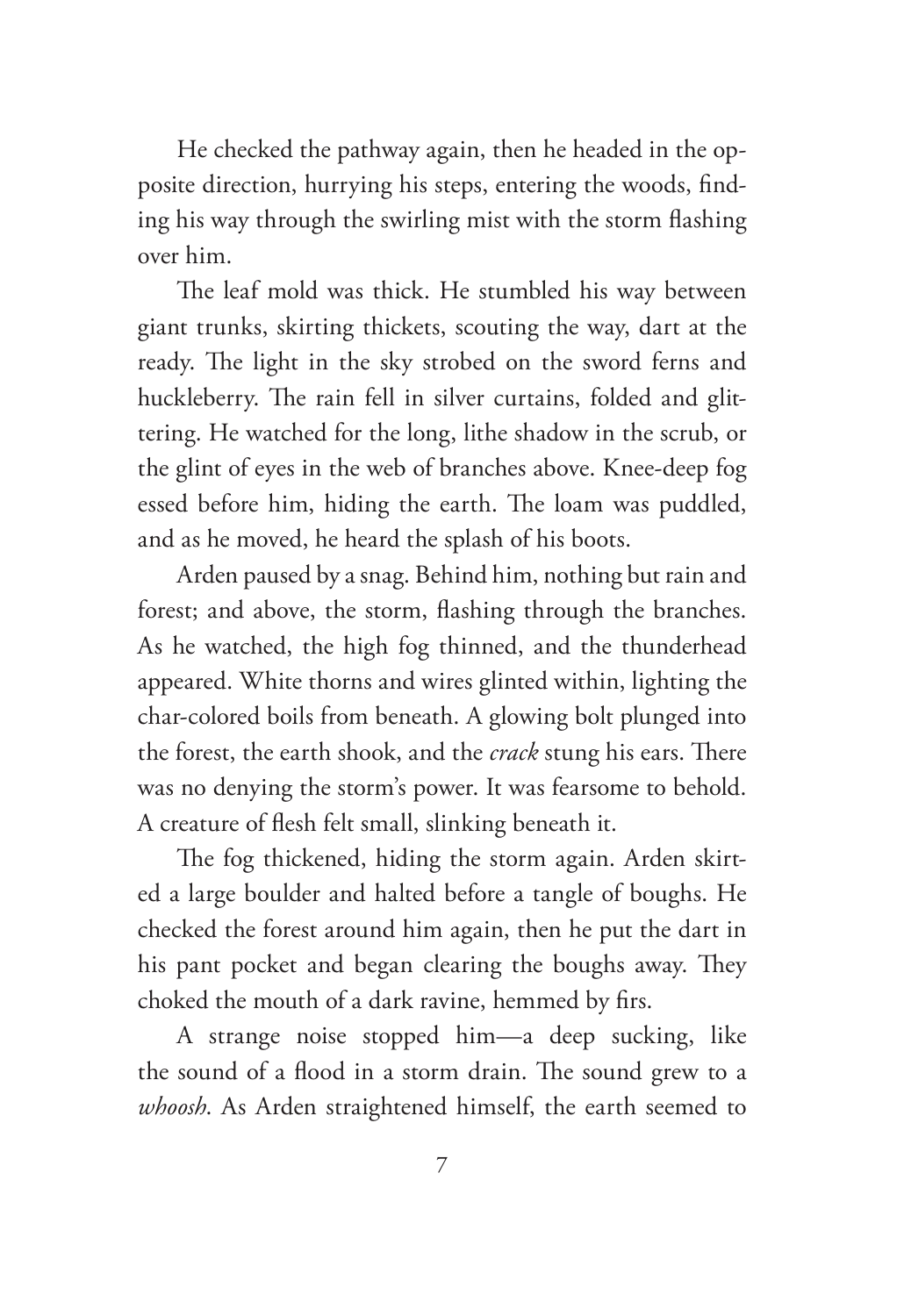sink beneath him. Rain was no longer falling. The drops were suspended, moving sideways, circling slowly. The *whoosh* continued to mount. The trunks around him quivered and the raindrops expanded, filling the air with glittering bubbles.

What was happening? Was it the wind, the storm? The peculiar sound, the strange sensations— He'd never felt anything like it.

Then, as quickly as it had begun, the *whoosh* faded. The bubbles burst, and the trunks were once again motionless. The storm's rumble returned, along with the showers. Arden gazed through the treetops, trying to pierce the fog. A rain god's magic, he thought. That's what the priests would say. They would spin some foolish story about it—a story that would frighten children and invade their dreams. As much as he despised the beliefs, the fears were still with him. They were part of a past he couldn't erase.

Arden returned to his task, and when the entrance to the ravine was clear, he stepped down into it. On either side of the entrance, spears were ranked. It was like a dark cave, roofed over with branches, sheltered from the rain. He felt his way through the dimness and plugged in his head bulb. Light filled the space, powered by a buried cable he'd spliced in on the sly.

To one side was an oblong shape, thirty feet in length, with blankets draped over it. Arden peeled off his slicker and his soaked shirt. He removed the blankets, and the hull of a boat appeared. Arden shook one of the blankets, shedding needles and bits of lichen and moss. He wadded its corner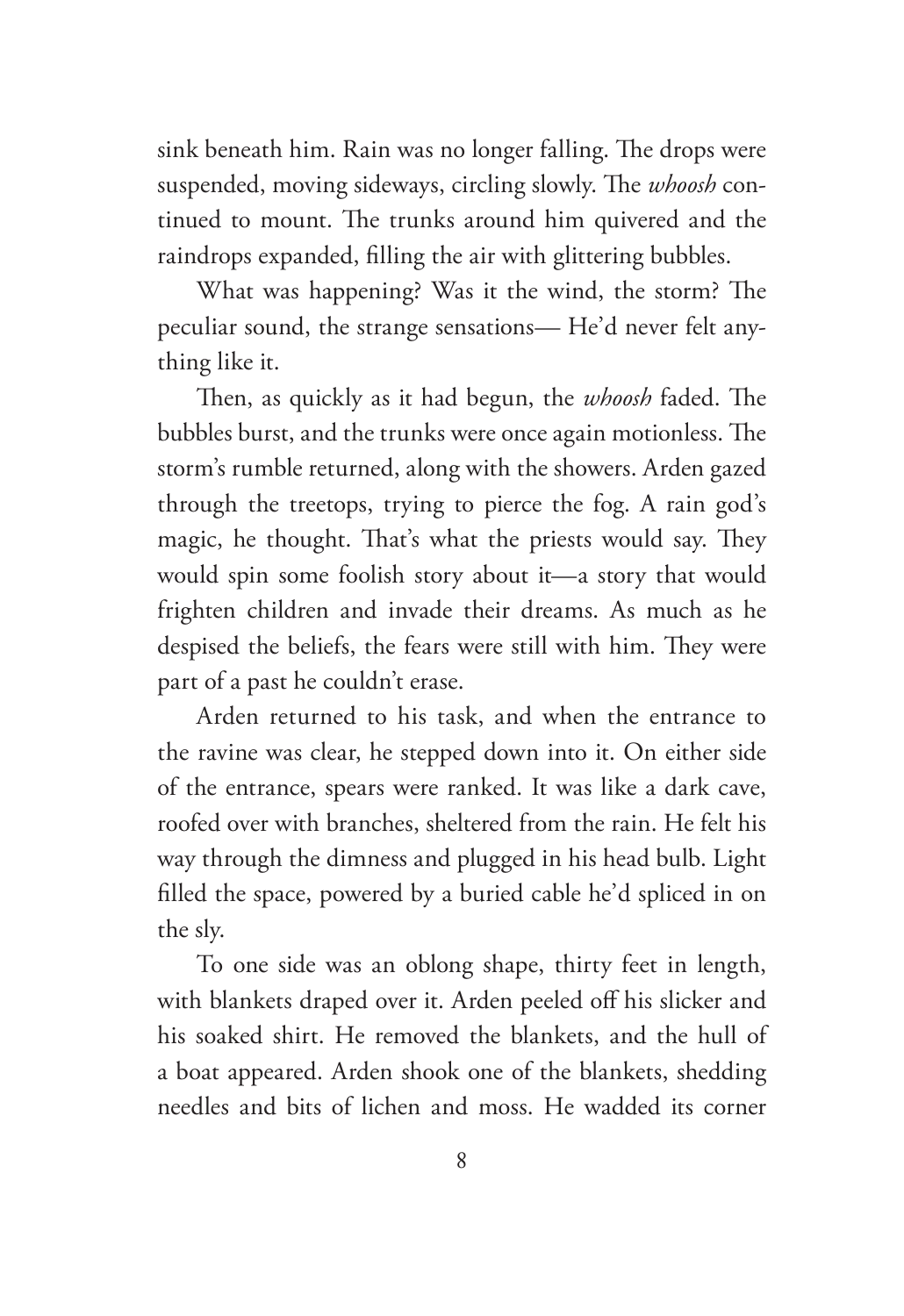and used the cloth to polish the name chiseled on the prow: *Mariod*. Then he draped the blanket over his shoulders and set to work.

A mast lay to one side, half covered by duff. He dug out the rudder assembly, placed it in the boat's stern and packed it with moss. Next came the patchwork sails, and with them, the memories of the weeks it took to stitch them together. He secured them in the bows. He paused to inspect a joint on the stern, fingering the heads of the pegs, and then he ran his hand over the hull's waist caring not to pick up splinters. He could feel the boat's desire to be in the water. And he could see where the seams were sealed and the narrow band above the waterline that remained to be caulked. He would finish that once she was afloat. The plan was finally in motion.

Then he turned to the piles of crates filled with stolen supplies and began lifting them into the craft. As he worked, he spoke softly—to the boat, or the spirit within him that longed to escape. Or perhaps he was speaking to the wood from which the hull had been fashioned. The boards had been trees, tough trees, and they still held the memories of all they had endured. Then the words melted into a murmur, a hum, following a melody he'd learned as a child. A song Mariod had taught him about enduring tribulations and keeping hope alive.

His need and his hope, the song from his past and the rumbling and flashing—wove a spell. And out of that spell, a strange presence emerged.

He had shifted the light from his head bulb to the roller logs ranked at the rear, when he stopped, sensing something.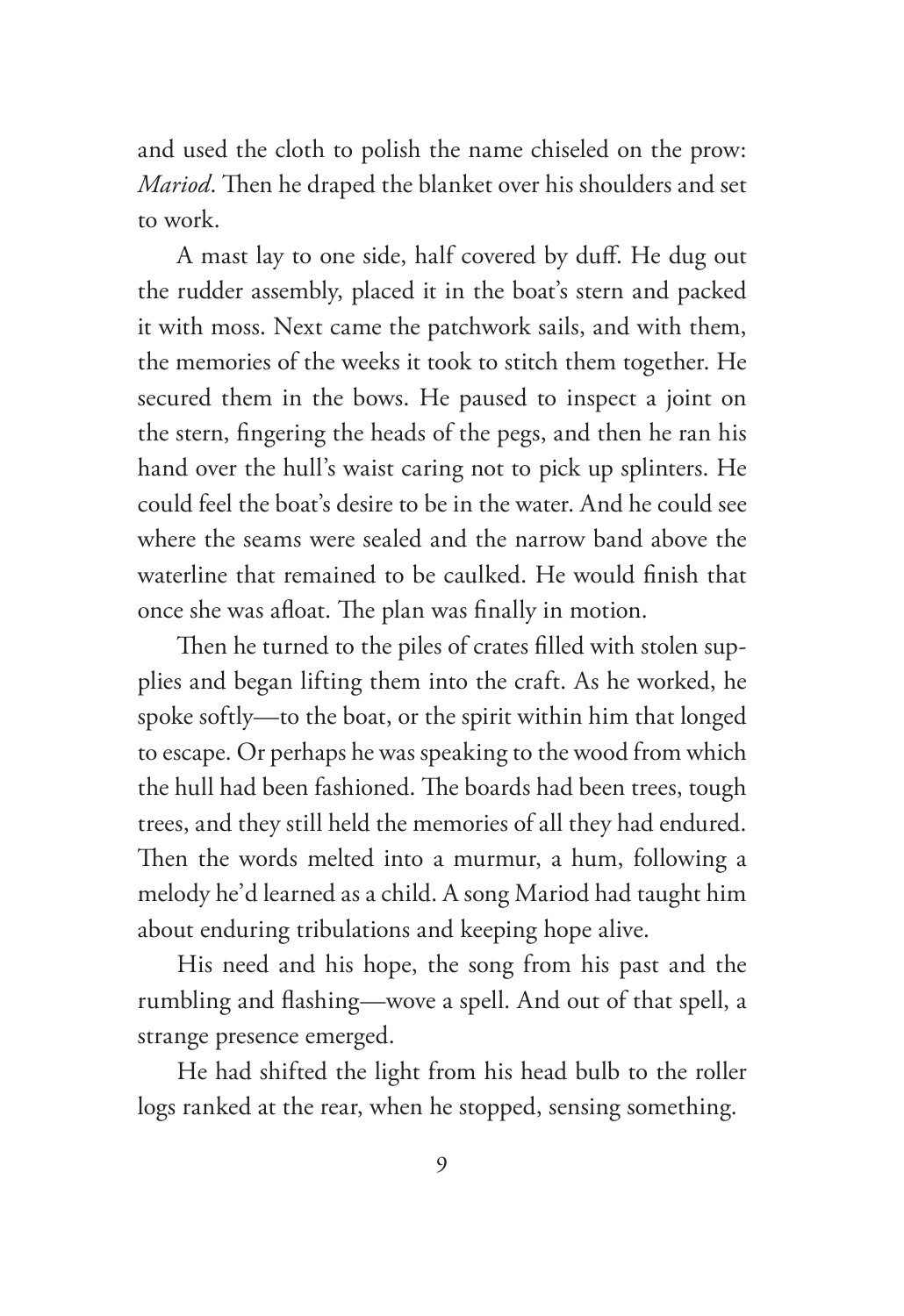Between the storm's rumblings, he heard a twig crack.

When he turned, a woman was standing at the mouth of the ravine—naked, dripping, lit by flashes, with the fog boiling behind her.

Their eyes met.

She covered her breasts with her arm.

The woman looked desperate. Mistrustful. She was shivering. Her blond locks were drenched and draggled. Arden glanced at the *Mariod*, wishing there was some way to hide it. Then he faced her again and stepped forward.

She stiffened. He halted.

He motioned her toward him.

She didn't move.

"You must be freezing," Arden said.

She didn't reply. With one eye on him, she probed the ravine.

"What are you doing here?" Arden asked.

She took a step, and another, trailing a scarf of fog behind. She faltered, extending her arm, fooled by the uneven ground, as if she was carrying a burden she was unused to. The shadow of a trunk halved her face. She paused, swaying, touching her thigh, grasping her shoulders, regarding herself as if her body was strange to her.

"Come out of the rain," he said.

He closed the distance. She cried out when he picked her up. Then her head tipped and she went soft in his arms.

Arden set her down on the duff beside the *Mariod*. In the light from his head bulb, he saw her face clearly: lips like waves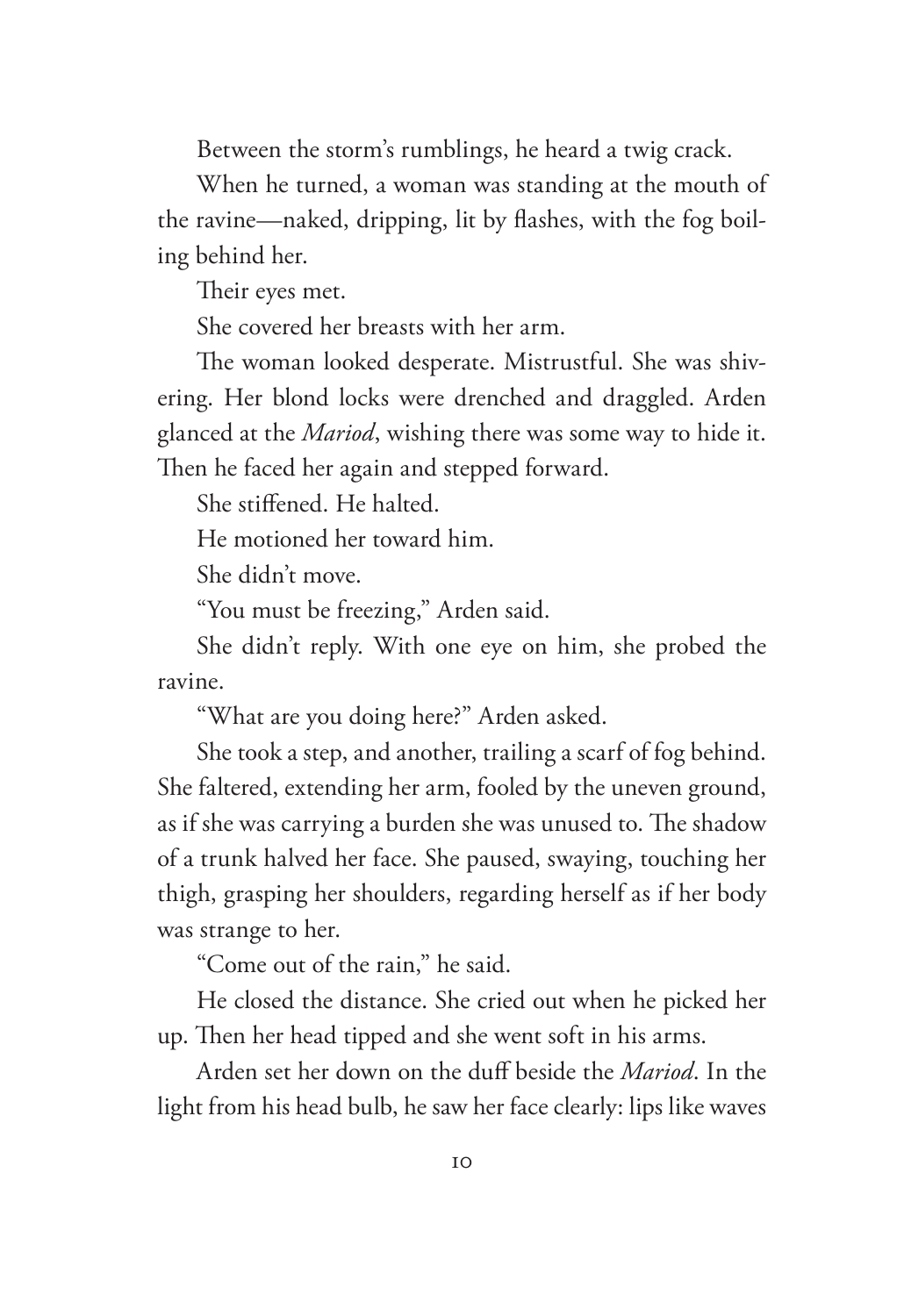trimmed by the glare; arched brows, a high forehead; and the soft edge of her nose.

He removed the blanket from around his shoulders and covered hers.

"You escaped from the Rink," he guessed.

Before she could answer, the forest was shaken by thunder.

Her eyes flared. She looked behind her, then up at the sky, as if she expected some doom to descend at any moment.

"You're frightened," he said, trying to understand.

Another flash and a nearby *crack*. The wind howled, beating the roof of branches.

"Ingis," she hissed, still looking up.

"The rain god?" Arden laughed.

"How bad is it here? This blanket feels like wool. And the light on your head— You haven't returned to the stone age," she said.

Arden wasn't sure how to respond.

"He didn't want me to leave," she said. "If he finds me, he'll take me back."

"Who?" Arden asked.

"Mad," she said. "Impossible. Fawning, degradation— It was endless. I was no better than a common cumulus to him. Food for his ravenous ego."

She's barely aware I'm here, Arden thought.

"He's going to destroy himself," she said. "That's how it will end."

A flash overhead silvered her hair. She pursed her lips and shuddered.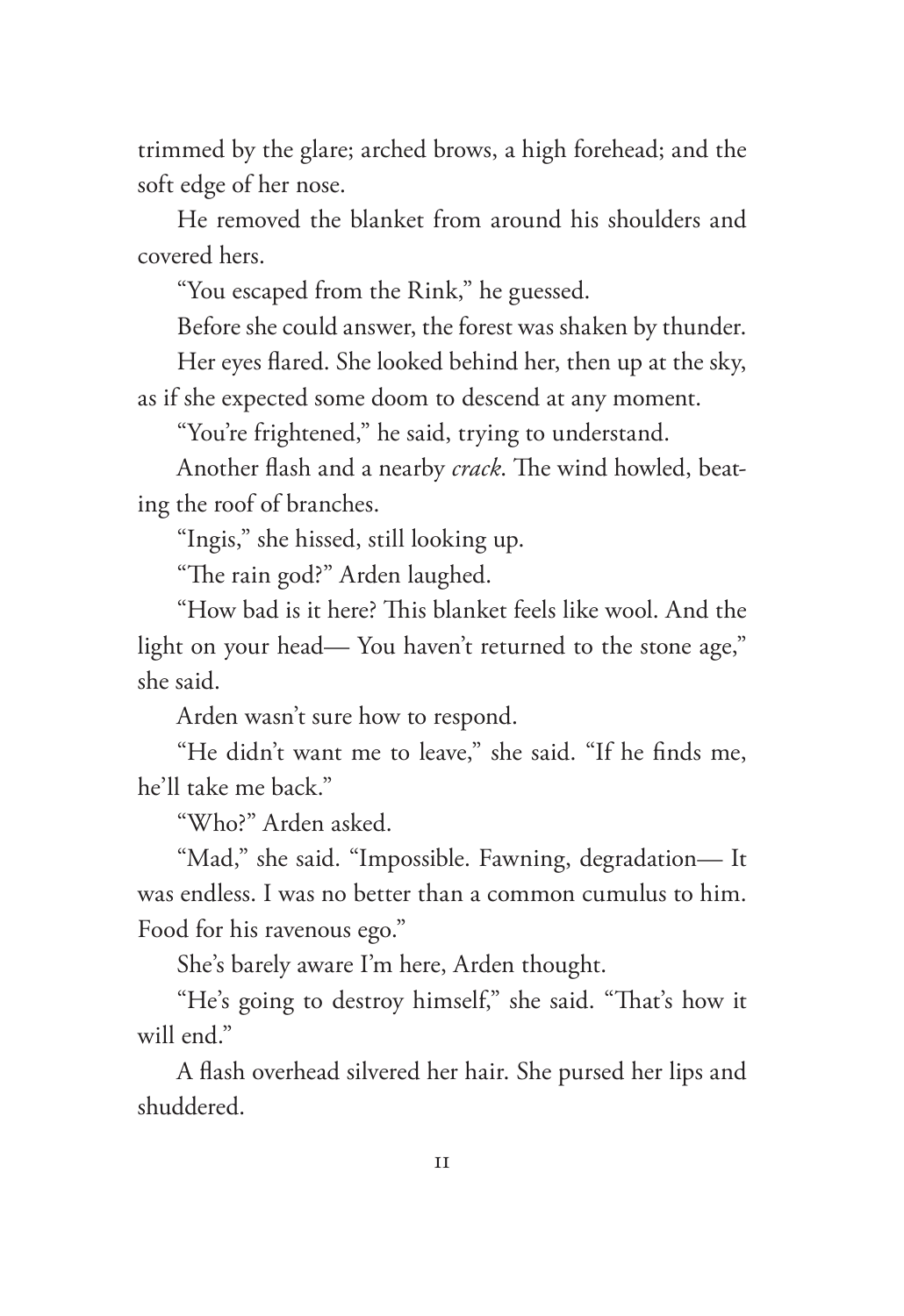"You're cold."

She flinched and looked up. The branches above her clacked in the wind.

She's beautiful, Arden thought.

The woman shook her head. "All a dream. A delusion. I never loved him. I never did."

He grasped the blanket. "You have a name?"

"Estra," she answered.

As he closed the blanket around her, Arden noticed a frond-shaped scar, branched like a bolt, embossed on her left breast.

"Ingis did that."

Her eyes were clearer. She's seeing me, he thought.

"I was seduced by his charge. It was— Irresistible. Addictive. I was afraid I couldn't live without it."

She glanced at the boat and the web of branches that formed the cave. Her arms fell. She looked ill.

"'King of Heaven,'" she smirked. "Where am I? What land is this?"

"America. The western coast. You're not from around here."

"Are you listening to me? Do you live here, in the forest?" Arden shook his head.

"Is there a city nearby? Is that where you're from?"

"A settlement," Arden said. She's from a city herself, he thought. Schooled. Good with words.

"Is it safe in your town? I need a place to stay. Out of sight. I don't know— Maybe he'll give me some distance. For a while—"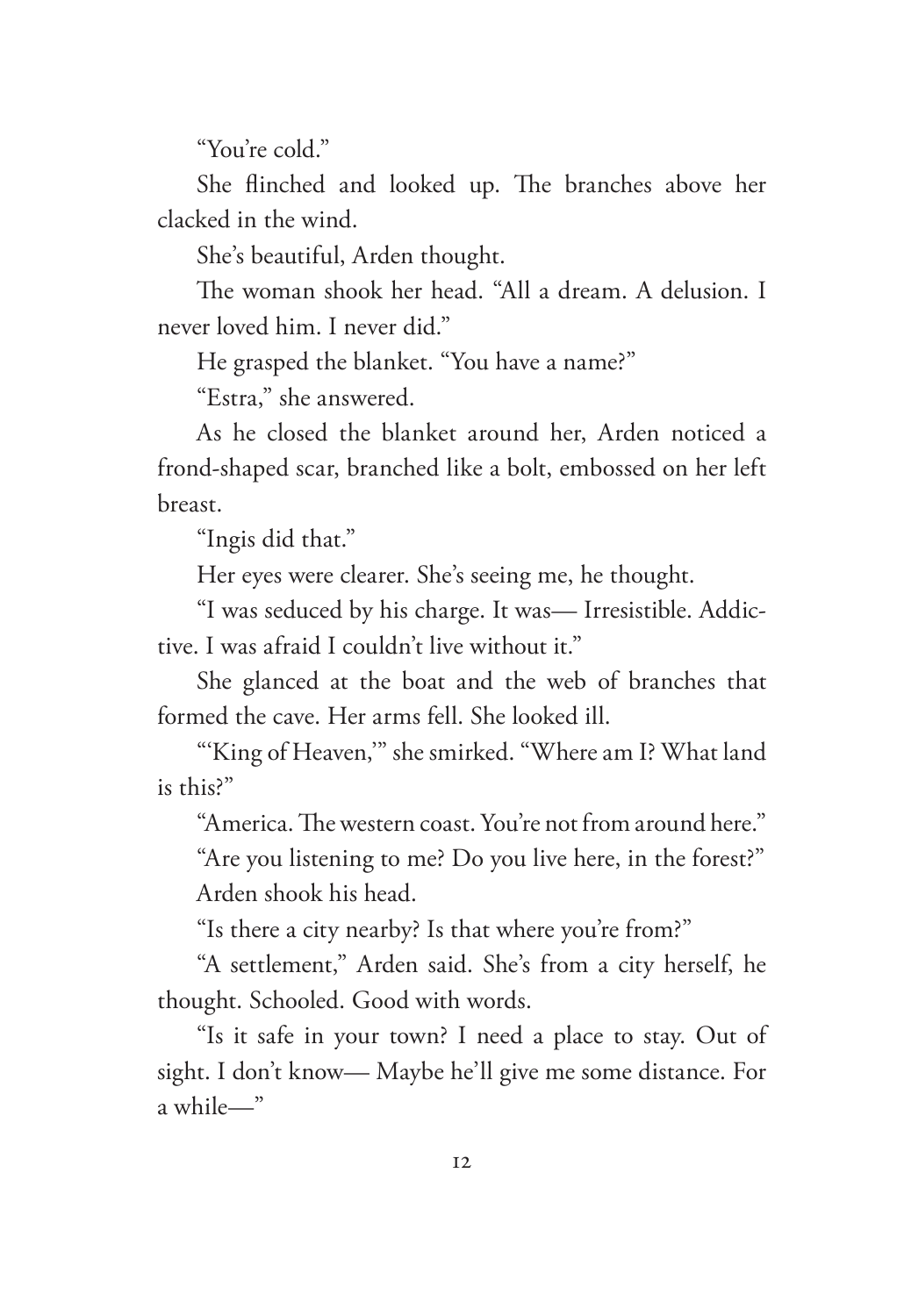"Our settlement isn't a good place for most of us," Arden said.

"Who is it good for?"

"A few at the top."

Estra pulled the blanket around her. "You've been patient with me." She squinted, as if she was trying to see him more clearly. "What shall I call you?"

"Arden," he said.

She noticed the sharpened stakes resting against the fir trunks behind him. Her gaze narrowed and shifted, spotting a pile of torches and clubs, and the spears by the entrance. "You're well armed."

"Not well enough. There are cats in the forest. Crag Cats. They hunt at night."

"Why are you here?"

He regarded her for a long moment. "I'm working on the *Mariod*."

"Your boat."

He nodded. "I don't want anyone to know about it."

"I can keep a secret." Silence filled the space between them. Then the storm cloud resumed its grumbling. "Maybe I could help you."

Arden didn't reply.

"Where do you live?" She cocked her head.

"In the ziggurat. A communal lodge."

"Can I stay here, under your boat?"

"That wouldn't be safe."

"Because of the cats?"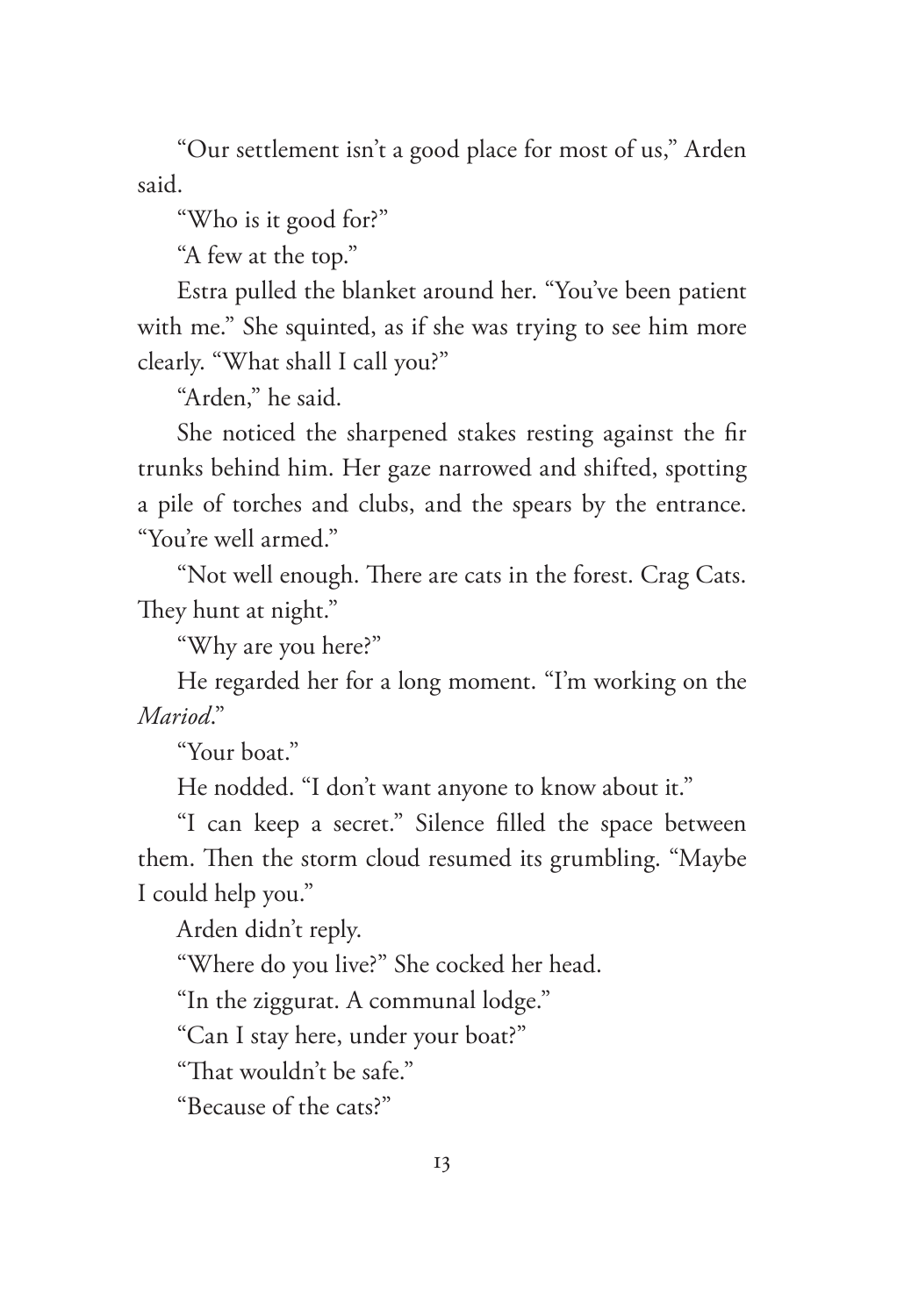He nodded.

"Is there somewhere else?"

"You could—" He stopped himself.

"What?"

"Stay in my cell."

Her eyes were edged with suspicion. "What does that mean?"

"Nothing. I'd sleep on the floor."

"Can I trust you?" She spoke softly now, gently.

"I'd have to sneak you in."

"Because—"

Arden imagined how his return would be received.

"It's not allowed," he said.



When they reached the edge of the forest, he led the way along a cutbank, holding a blazing torch in one hand and a spear in the other. Arden was bare chested. Estra wore his slicker with the hood pulled over her head and the blanket around her waist. Her pace was slow, her steps cautious.

The trees were dark and dripping, and above the ceiling of fog, the storm still thundered and flashed. The ziggurat appeared at the top of the rise, a stepped pyramid with nine levels. The lines of windows flickered, the power still wavering.

"What were you humming?" Estra asked.

"An old song," he said. "'Hard Trials, Great Tribulations.' Mariod taught it to me."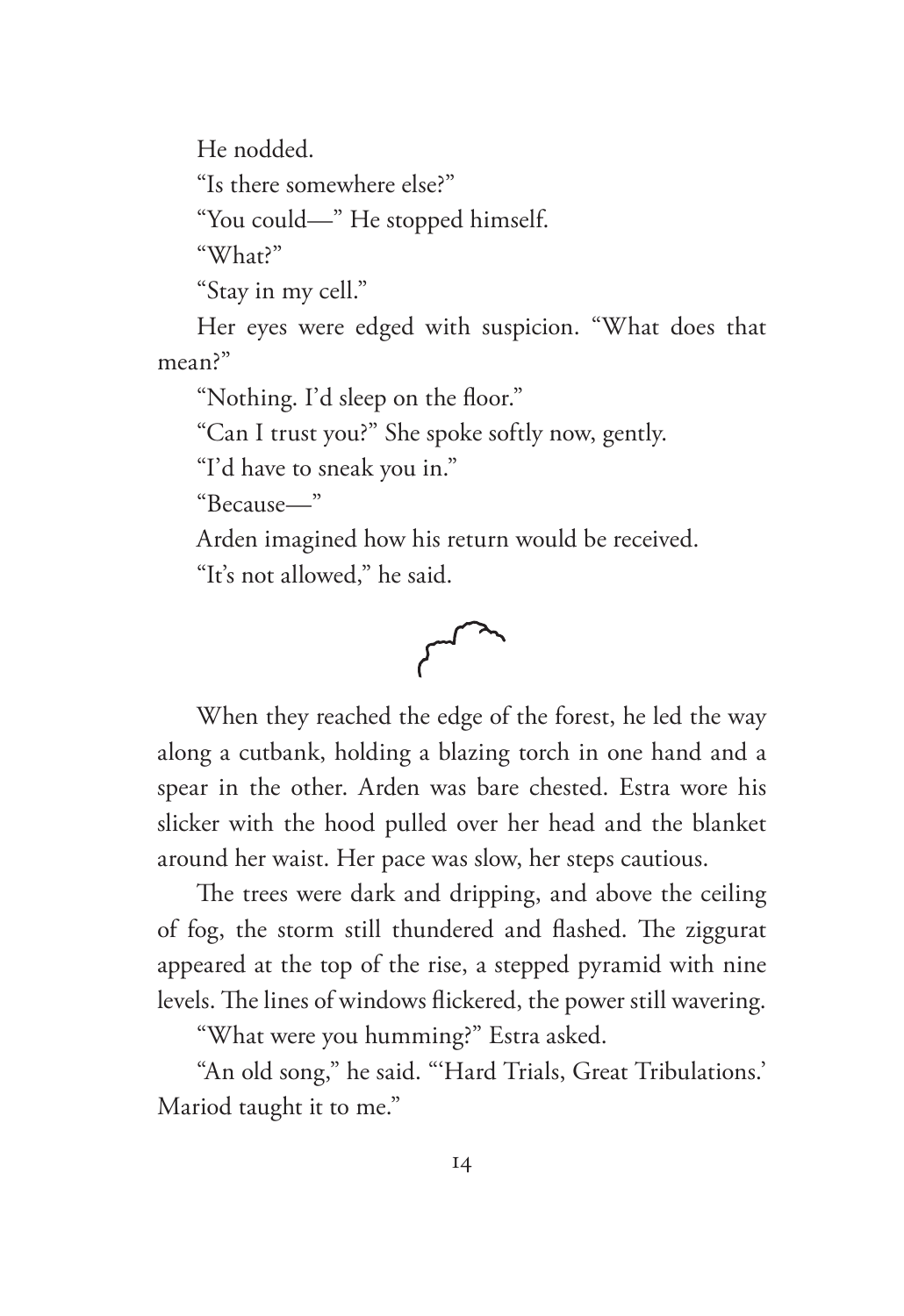"Mariod again. A woman you loved?"

"She was my nurse at the Nest," he said, "on Level 7."

He waved the torch at the cutbank, lighting the round mouth of a storm drain.

"This is secret too," he said. "I come and go without being seen."

"Don't worry," she said.

Arden hid the spear in the scrub and stepped into the drain. The flow reached his calves. He could feel Estra's hand on his shoulder.

When he turned, he saw fear in her face. "Move slowly," he said. "Don't stumble. The drain steepens as it climbs the slope." Then he sent his legs forward, sloshing through the flow, holding the torch in one hand, moving the other along the curving wall.

A scream sounded behind them—raw, agonized, rising in pitch, like some beast being flayed. Estra halted. When Arden turned, her face looked chalky. The scream came again, echoing in the drain.

"A cat," Estra guessed, eyes wide. Arden nodded. "A female."

موسلس

The grill of the storm drain lifted. Arden doused the torch, hid it in the weeds and rose. He grabbed Estra's arm and helped her out. They were at the border of the brickyard, behind the ziggurat. Thick power mains snaked from the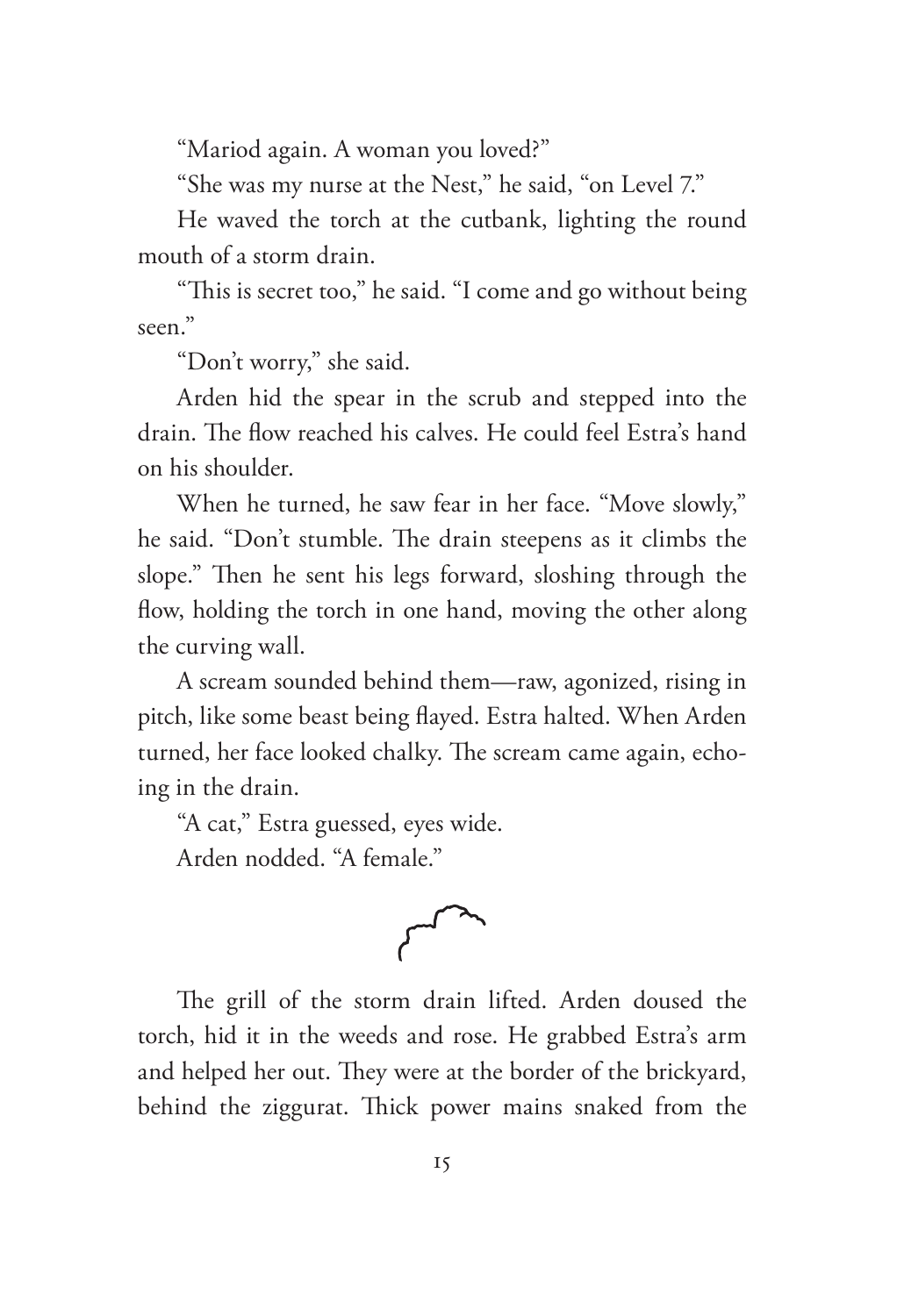generator bunkers. Arden hurried her beside one, scanning the grounds. The roof of the curing shed was gone. The mill wheel had frozen and the slaughter pens were flooded.

A deafening crash, a blinding strike—

Estra raised her head. "That's him."

The storm cloud was above them, its neck thick and sooty, the roiling crown lit by a brewing charge.

"Hurry." Arden pulled her with him.

As they reached the delivery bay of the commissary, the rear doors of the ziggurat swung open. The low notes of an organ sounded, and a pair of cowled priests appeared. A cortege followed, bearing the burnt remains of the sacrifices toward the holy plot beyond the sheep paddock. The bodies were covered in sacramental cloth, but as the bier moved, a blackened arm joggled loose of the wrappings.

Wind blasted the commissary. The earth shook and a dazzling bolt drove from the storm's livid head. It touched the roof of the livestock barn and the walls exploded. People appeared, shouting and shrieking; animals lurched and raced in every direction, their backs on fire. Arden pulled Estra into the stockroom and through the kitchen.

They entered a corridor lit by flickering sconces, crowded with jostling men. Guards were shouting orders. One led a group toward the explosion, while priests moved among the others, urging calm. The organ was audible, tragic, ponderous, groaning and shrilling in the narrow passage like a wounded mammoth. Arden led Estra through the melee toward the first floor landing.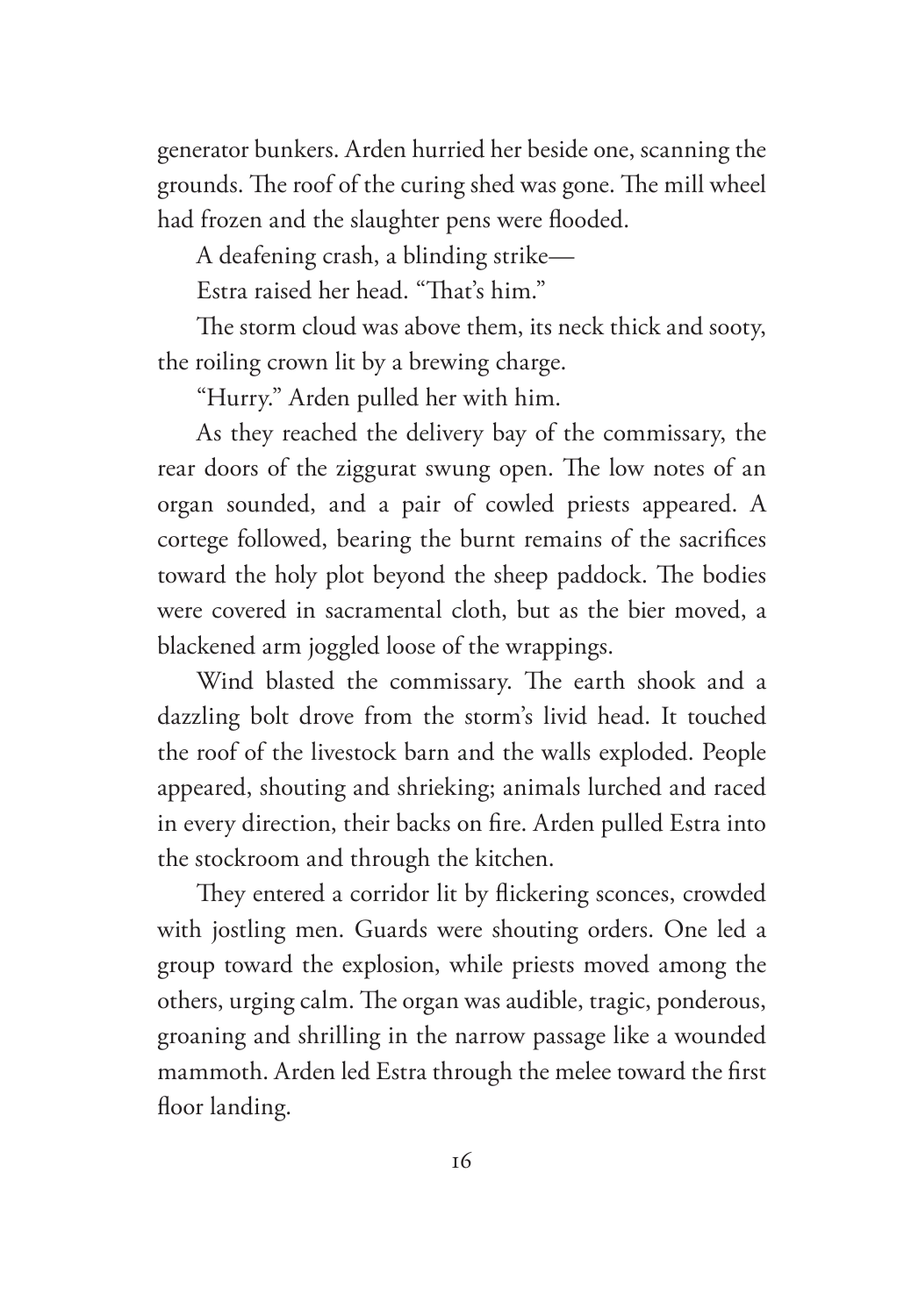Her grip was firm. He could feel the tension in her arm and the fear in her stride. He felt fear too—fear of the storm's rage, and fear of discovery. As they approached the landing, Arden spotted Jiggers hurrying toward them. Did the foreman see him? His head turned, but he strode right past.

A group of nurses had gathered on the landing and were leading a prayer beseeching the god. One recognized Arden and smiled. He returned the greeting and led Estra up the stairwell to Level 3. He paused at the top and peered down the corridor, looking for the foot patrol. Nothing. Then they were stepping past the cell doors. A man exited one and started toward them. Arden nodded to him.

"Around the corner," he murmured to Estra.

He halted before a narrow door, turned the latch with his key, entered his cell and drew her inside.

In the darkness, the small bed was visible, his dresser and the chair by the window. Arden hung his head bulb on a hook over the dresser and plugged it into a loose wire. The light flashed on. Estra moved to the window and drew the curtains apart. He came up behind her.

The thunderhead was no longer over the settlement. It was moving toward the forest again, its dark billows churning like a thick stew. All at once, the earth beneath it erupted. A sooty funnel reached down, sucking everything into its vortex. The sky around the storm was crazed with electric webs, the boiling head glowing and furrowed. It was an image from Arden's childhood, a picture in a storybook: the mushroom cloud loosed during the Four-Day War, source of the faith,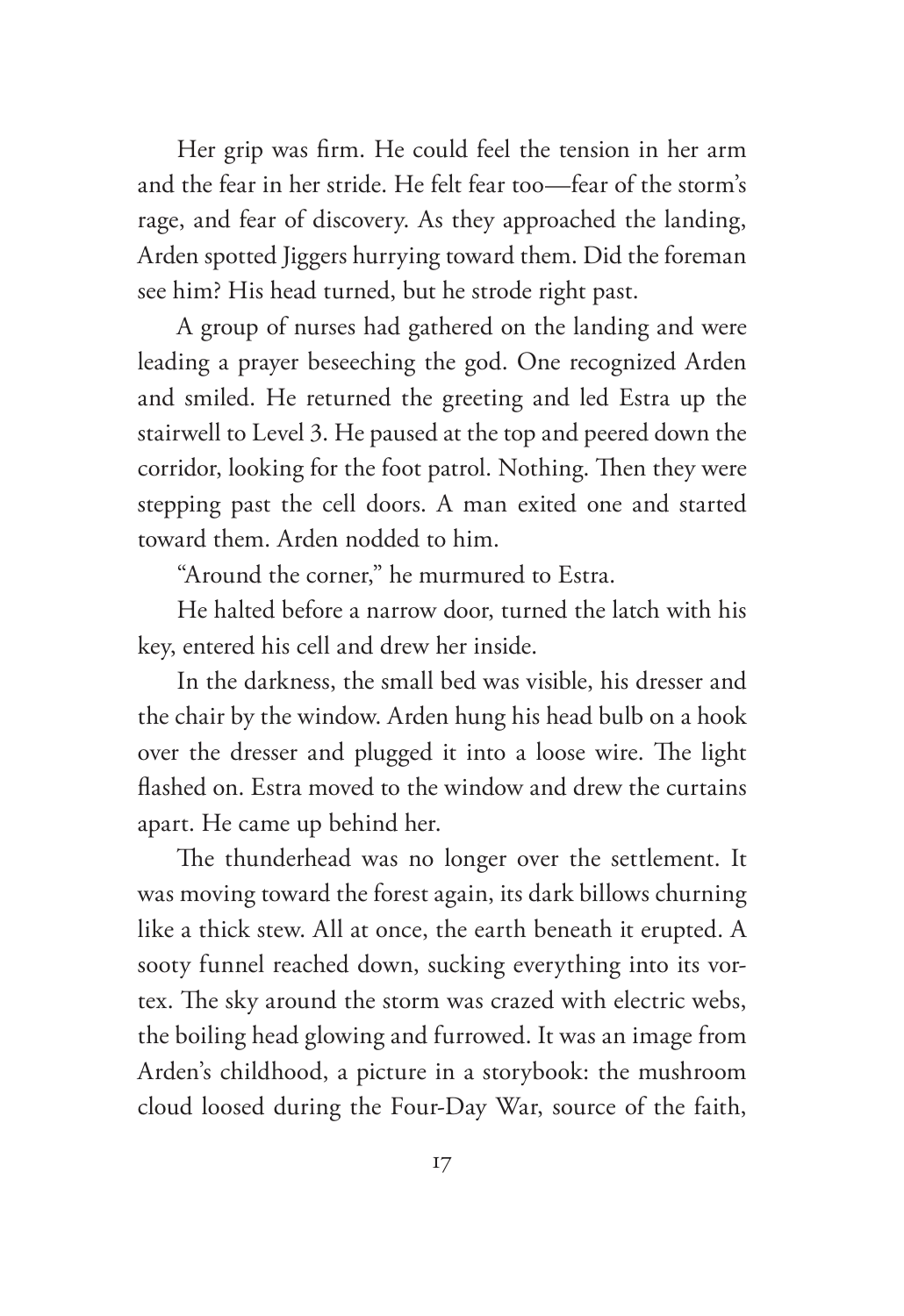father of rains that had plagued the people before he was born.

"He thinks I'm in the trees," Estra said. "He's trying to drive me into the open."

Arden searched the billows for human features. He could see what might have been the curve of a brow and the hollow of a temple. "I don't understand—"

"Those burnt bodies—" Estra regarded him. "They were sacrifices to Ingis?"

Arden nodded. "We're taught to fear the gods. When I was a child, I could see their faces."

"You don't believe anything I've told you."

"I believe you're frightened, that something terrible happened to you."

"And Ingis?"

"You can see anything in a cloud."

Estra glanced through the glass. "That's no god." Her voice was edged with malice. "Ingishead has a face, and it's a reflection of the man inside it."

Arden stared at her.

"I was born in America," she said, "in the east. So was Ingis. We dreamed of a life in the sky, and we left the earth together. I was a young woman then." She turned away from the storm. "I was up there with him."

"How did you come down?"

"Would you believe me if I told you?" Estra cocked her head.

Arden didn't reply.

"I swam," she said.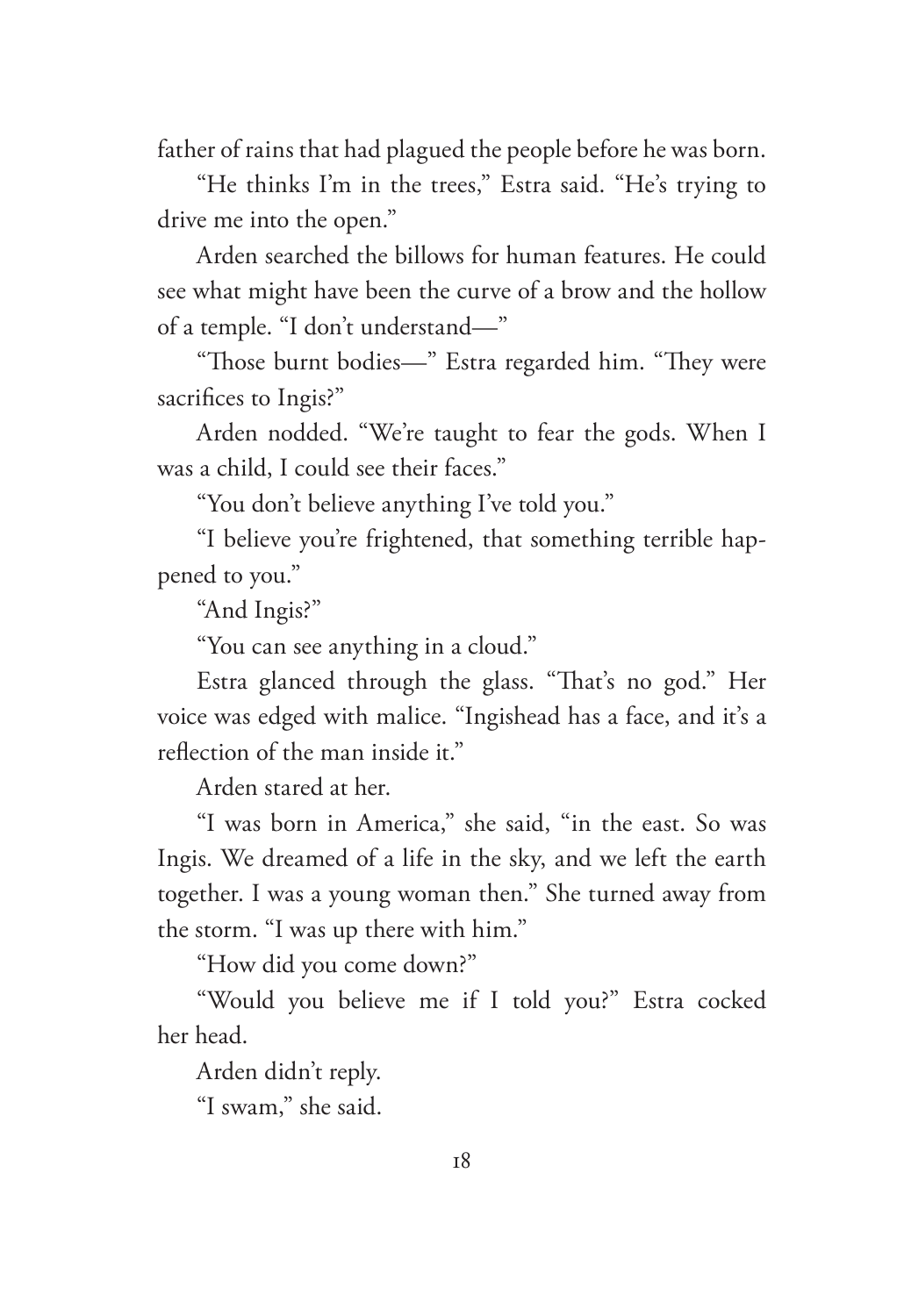Over her shoulder, he could see the storm crossing the ridge. Arden imagined a man aboard, sullen, grumbling. As rage twisted him, his bolts lit the mountains and his rains flushed the forests.

"It's moving away." He closed the curtains.

"He was venting his spleen, taking it out on your village." "The priests will say they appeased Ingis with the sacrifices."

She sighed. "If it were only that simple."

Her pain seemed real. What had happened to her?

"If they find me here," Estra said, "what will they do?"

"Put you with the single women."

"And you?"

"I'd go to Soak. You stand in a tank of cold water."

"For how long?"

"It was three days last time."

She looked around, the bare bulb lighting her lips and her cheek. "Just the one room?" The mud brick walls were bare.

"I'm a person of no importance."

"It isn't much, is it," she said.

He stepped across the room. Estra followed. "It's enough for most of them," Arden said.

"But not for you." She lifted her chin.

"No. Not for me." He opened a closet door and handed her a towel.

She wiped her face. Then he handed her a toiler's shirt and pants, and motioned her behind the door. She changed while they spoke.

"What work do you do?"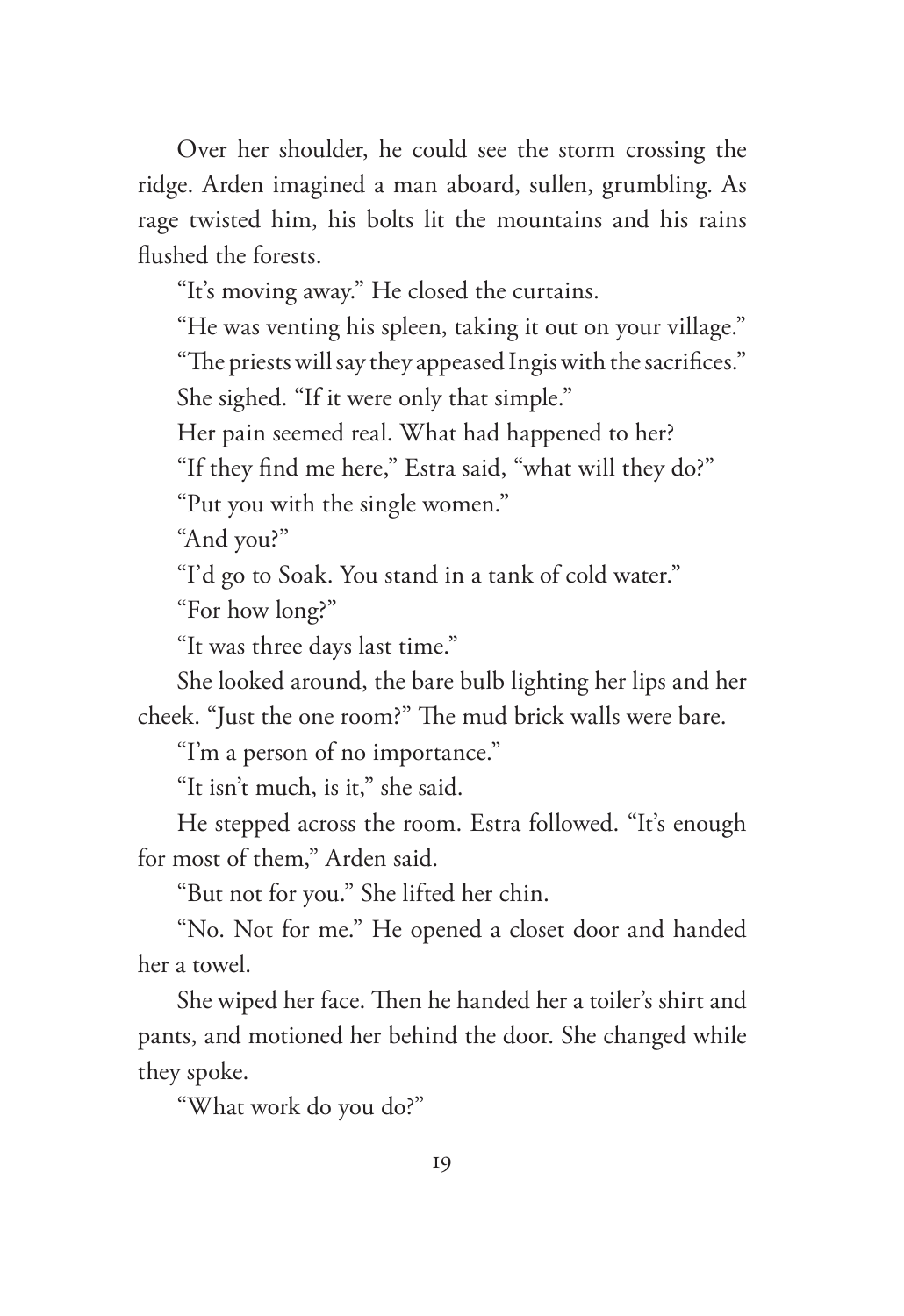"I dig culverts and repair sluices. It's always something. The battle with the rain never ends. Whatever we build, it tries to wash away. Without it we'd have no crops, but sometimes it takes those too."

"How long has the settlement been here?"

"It started as a bomb bunker during the Four-Day War. They built the ziggurat at the end of the nuclear winter."

"How many are there?"

"Close to three thousand," he said. "Most of them men like me. Toilers take up the first six floors. Level 7 is the Nest. Level 8 is for single women. Level 9 is Apex, where the priests and overlords live."

"Why are you—"

"At the bottom?" He spoke softly. "My grandmother belonged to a conquered tribe. I was born to toil, and raised in the Nest."

"Bad luck," she said.

Was it pity she felt? Dismay?

Estra stepped from behind the closet door. His clothes fit her poorly. The pants were baggy, and she'd cinched the waist. As she drew close, he realized she was exactly his height. Not an inch shorter, not an inch taller. He was peering into her eyes. They were mirrors, and he could see the reflection of his own affliction and longing. Whatever reserve existed between strangers, for a moment, dissolved.

"What you saw in the forest— It's taken me four years," he said.

"Please, don't worry. I'm not here to betray you."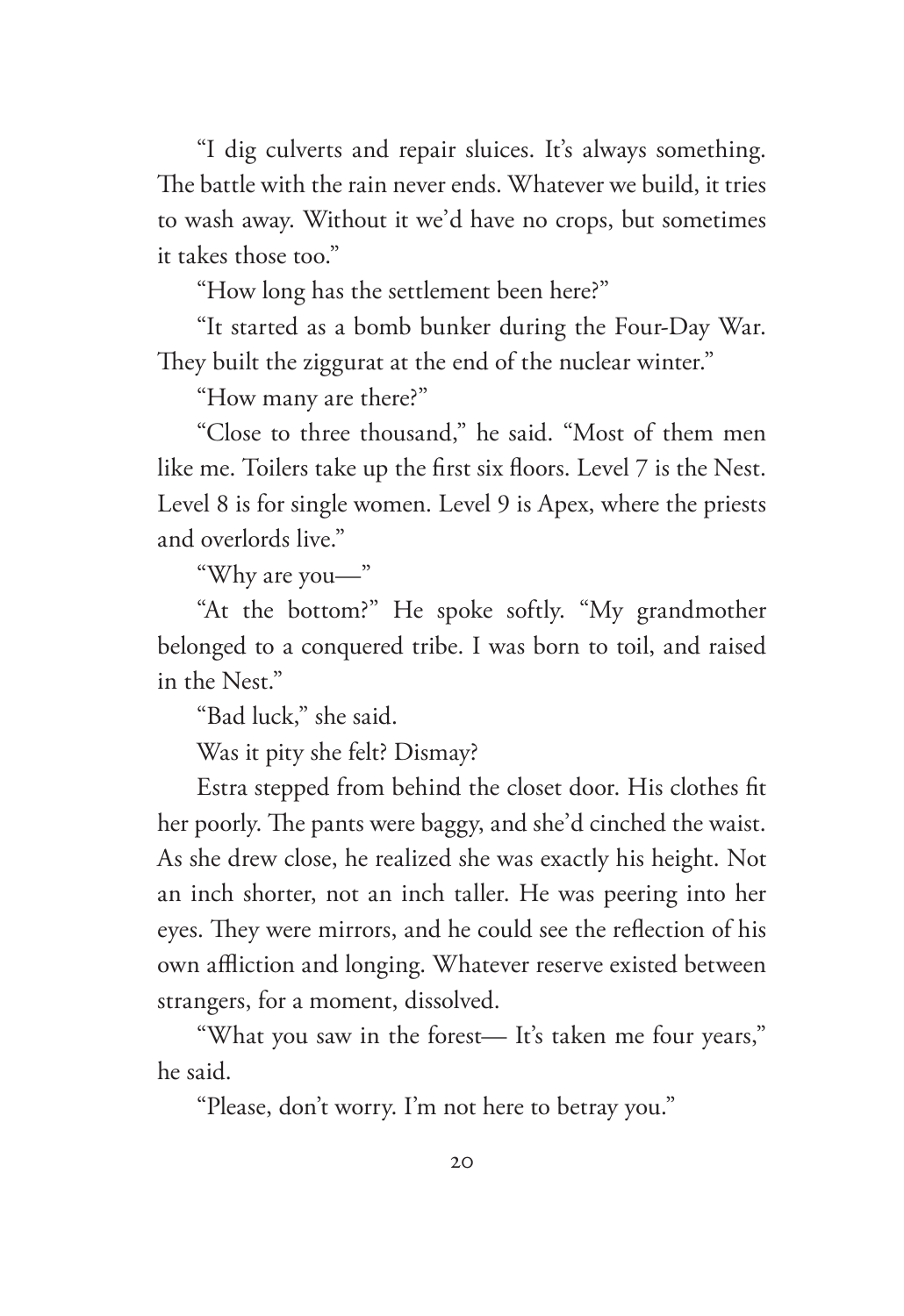"I want my freedom."

Did his words touch her? He waited for her to speak, but there was only the quiet of the mud brick cell, the harsh light of the head bulb, the fading sound of thunder and the dwindling rain.

"You're a smart man," Estra said finally.

"I'd like to be smarter."

She spotted his keepsakes on the dresser, and she stepped toward them. Tree cones, pieces of quartz, bark, petrified wood.

Estra picked up a rounded stream pebble.

"I dream of freedom," he said quietly, "and I dream of  $\log e$ "

He could see the suspicion in her eyes.

"Two people," he said, "knowing each other, thinking the same thoughts."

"Is love like that?"

"When you're free, really free," he said, "love makes freedom worth having. Doesn't it?"

"That depends on who you love."

Was she wary of him, or attracted? Arden couldn't tell. Her eye glinted with an animal keenness.

"I don't know what freedom is," he said. "Or love. But I'm going to find out."

"Are you?" She laughed and set the pebble on the dresser.

Her lips were moist, her teeth small and sharp.

"A determined man can do anything," he said.

"Maybe you wished me here."

He raised his hand. Estra saw the caress coming and she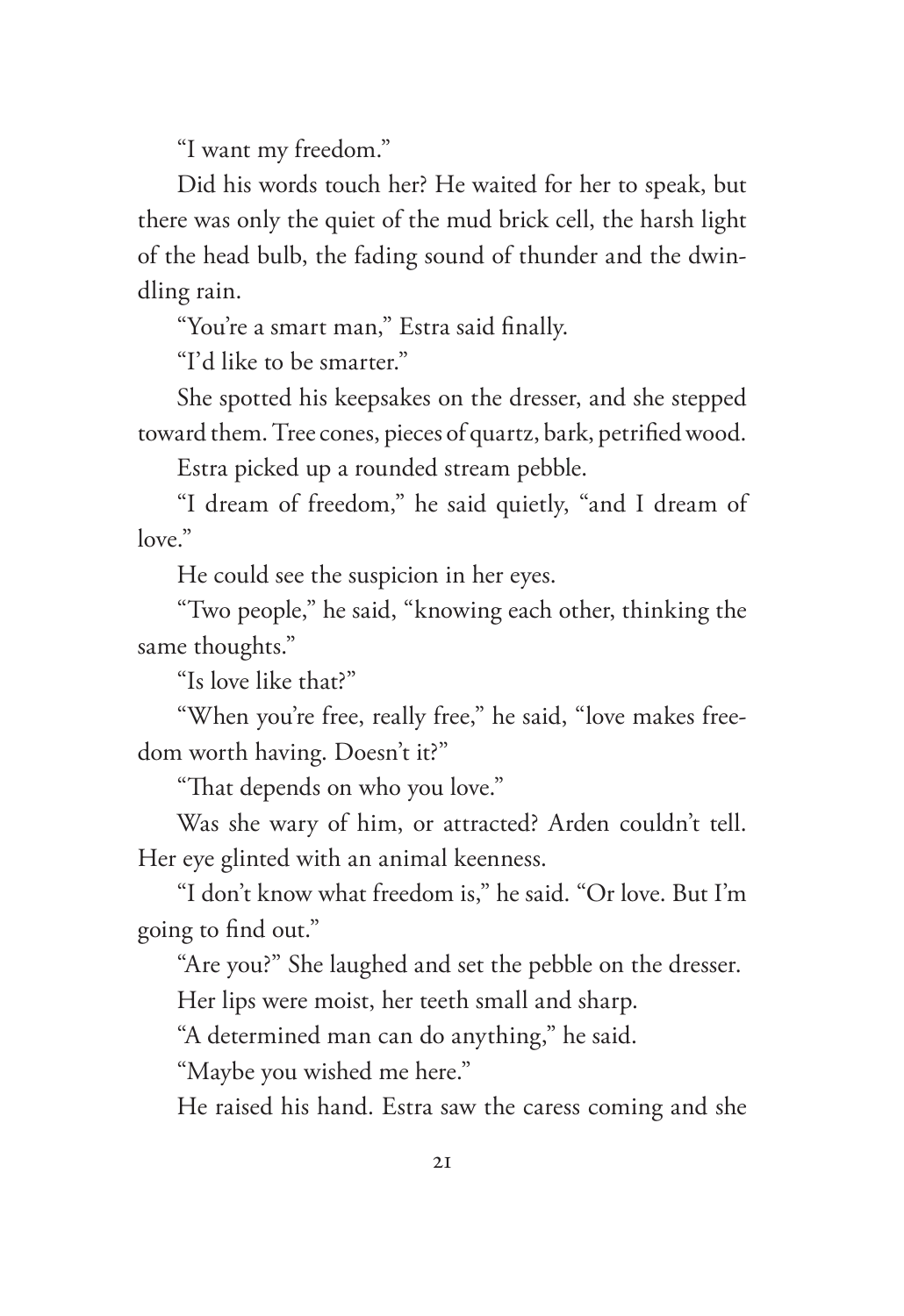drew away. Arden touched the air a foot from her cheek.

"I'm not like him," he said.

She raised her brows.

"I would honor your spirit," he said.

"Would you."

The bulb's glare edged her hairline, the flare of her lip, the beam of her nose.

She lifted her arm between them. Then she touched his chest and edged closer.

Arden clasped her shoulders and kissed her lips, and as the contact was made, a fresh hurl of rain rapped against the window.

They drew apart, regarding each other. Her lips closed, and the silence stretched out. Then she was leaning toward him again, lips parting. Arden met them with his, and this time the reserve vanished. He was lost in the kiss for what seemed a long time.

Estra's hands fell to her sides as the embrace ended. "I shouldn't be doing this." She turned, her face in shadow, the bare bulb sheening her golden hair. "I'm so thoughtless about the future. Always— Gambling everything on a moment's impulse."

Was it remorse Arden heard, or an invitation? Where was she from? Who was she really?

"Are you glad I fell into your forest?" she said.

His flight to freedom— Could he trust a woman who claimed she'd come from the sky?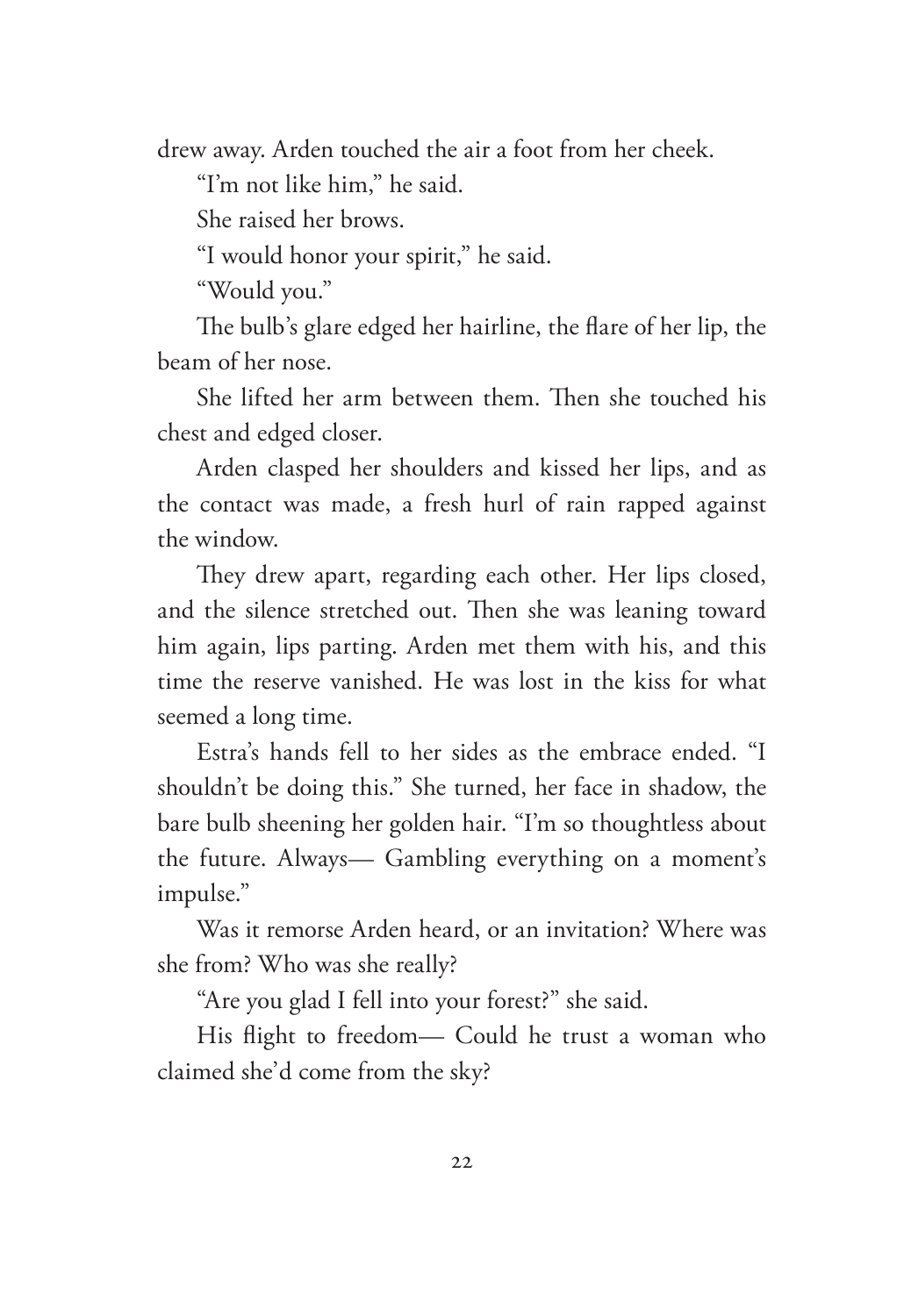"I'm glad." Estra's eyes glistened. "It's not too late for me. For us, Arden. Is it?"

He put his arms around her. "It's just beginning."

This kiss was still deeper.

When it was over, Estra let her breath out slowly. She touched his sternum. "You've made love," she said, "with the singles?" Her fingers toyed with his shirt button.

"Not with the women on Level 8. There's a place down the valley." He looked away. "The Sweat Rink. They cart us there every two weeks. The women wear masks. It's relief, not love."

She shook her head. "We won't think about that."



They were naked, beneath the sheets on the small bed.

Arden paused, sensing her agitation. "Are you with me?" "Trying to be."

"I've never felt . . . this exposed."

"It's different for me too," Estra said.

"Am I doing something wrong?"

"No. It's just so physical."

Arden didn't know what she meant.

"Hold me," she said.

He put his arms around her, and as they pressed together, her face lost its border. The rays of her iris were sage-colored spokes, and the hub was a fathomless pupil.

"I'll be fine," she whispered. "You won't hurt me."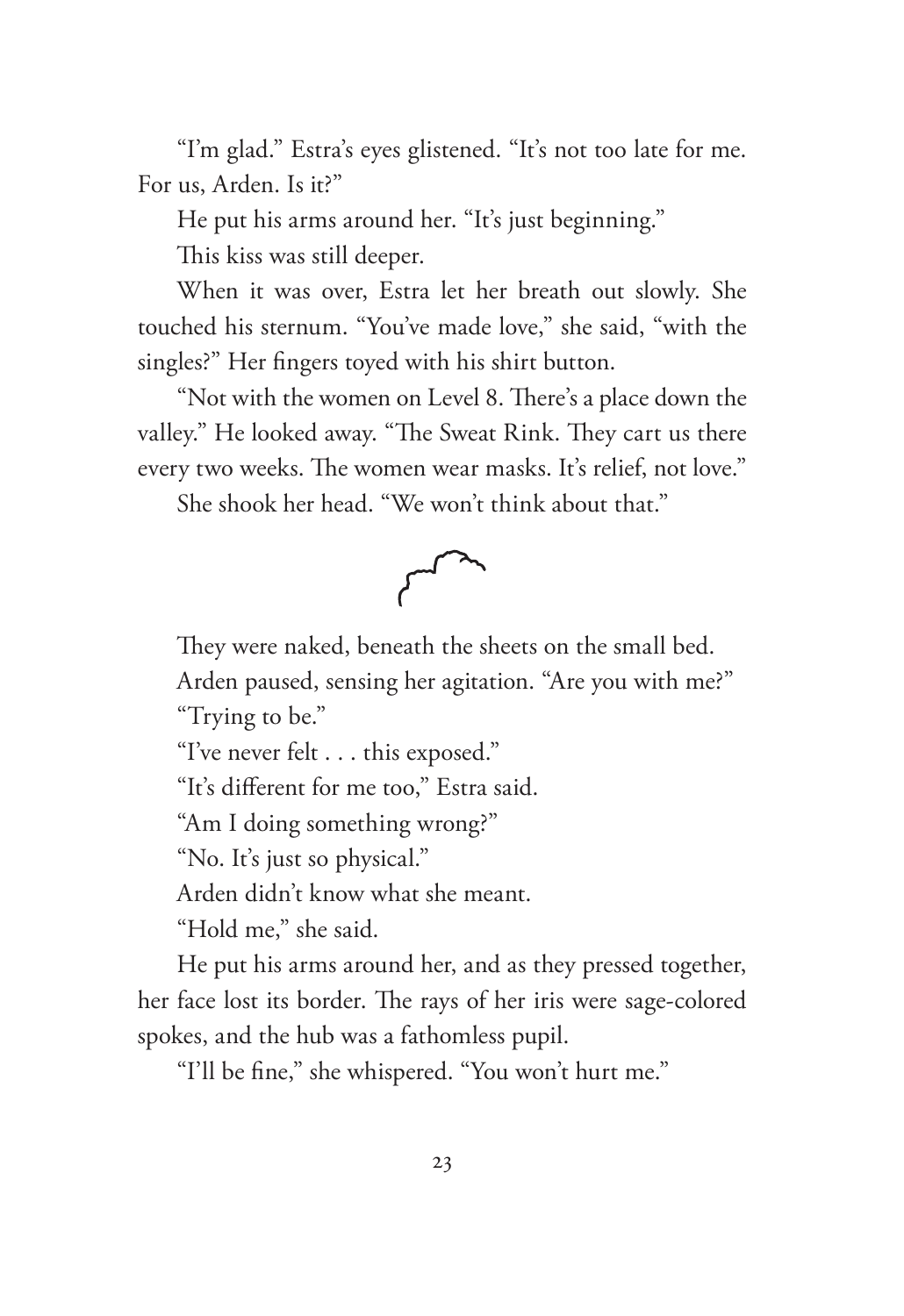Arden's limbs loosened. Their chests drew apart, letting the chill air between.

Estra caressed his cheek. "I've spent half my life dreaming of a man like you. And now you're here."

He touched her breast. It was like driftwood, smooth except for the frond-shaped scar, the mark the current had left, branched over her heart.

He'd felt foolish at first, brutish between her perfect thighs. And then, as her ardor rose, he had worried he would disappoint her. He couldn't match her passion, this animal-woman, this creature who said she'd come out of a storm—

Then, as the end approached, she grew caring, tender. It was her fullness of spirit he felt—a joy rooted in kindness and a generous heart. He'd been a beast of burden, covered with hide; and as he drew close to her, his hide had dissolved.

"I'm in love," he said.

Steps sounded in the corridor.

Arden rose on one elbow and faced the door.

He'd forgotten to wedge the shim under his door. He hurried to the entrance and secured it, feeling stupid and careless. Estra was standing, stepping toward him.

They embraced.

"So frightened," she murmured. "Both of us."

"I hate it here. Every man I rub shoulders with, the women in the Rink—" He touched her lips. It was the first time he'd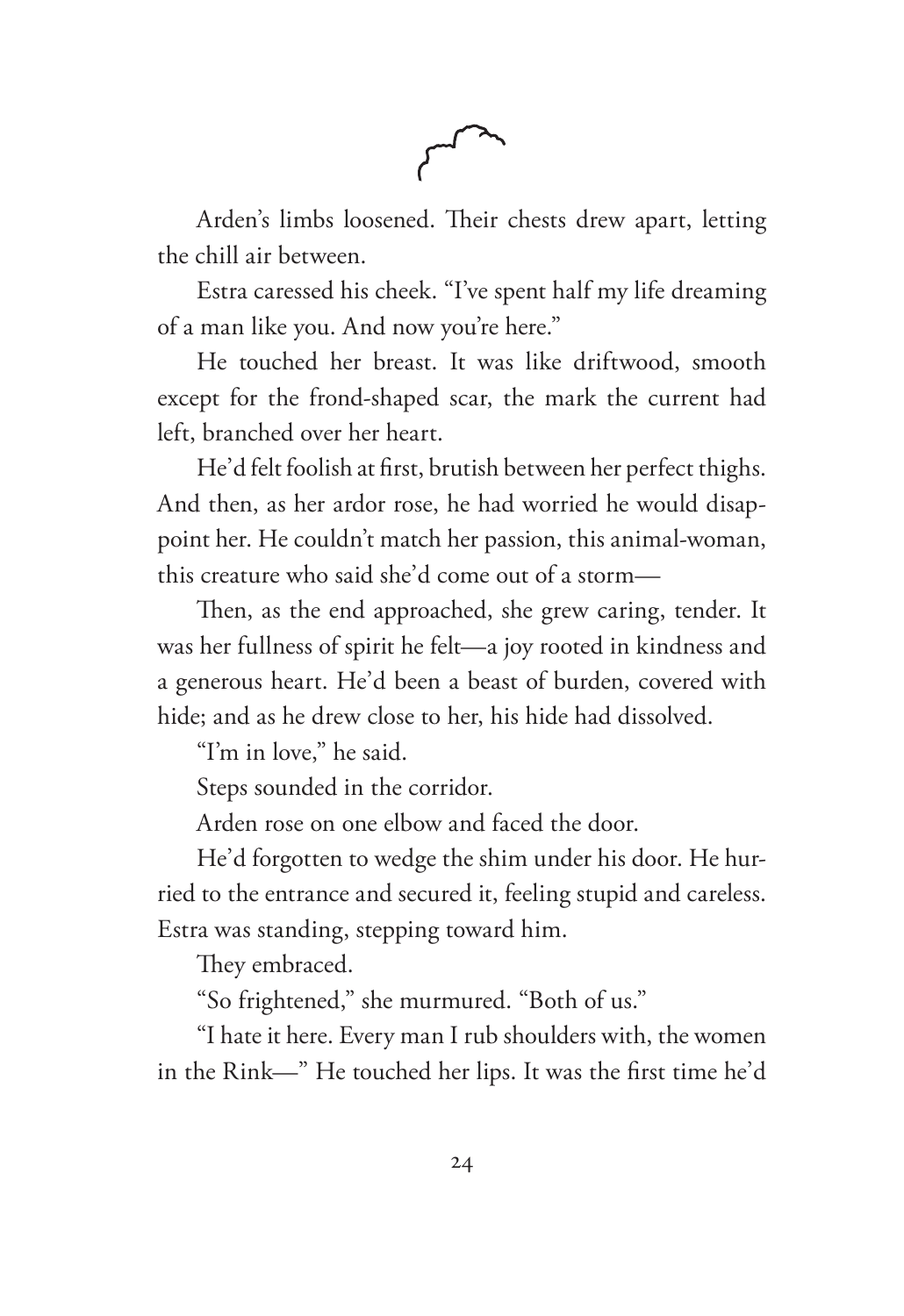lain with a woman who wasn't wearing a mask. "I still have my hope. And an angel."

"Your dream of freedom," she said. "Tell your angel about that."

Arden weighed her words. "It's dangerous for you to know." "Are we going to let fear rule us?"

He regarded her for a long moment. Then he stepped to the dresser, retrieved a knife and strode to the wall above the foot of his bed.

Arden inserted the blade between two bricks, waggled it and slid a brick out. He reached his hand into the hole and removed some folded papers.

"There are clans up and down the coast," he said. "No one knows which ones might welcome a stranger."

"People have left here before?"

He nodded. "Two men, eight years ago. They didn't come back. It's anyone's guess what happened—if they found a settlement, if they tried to survive on their own."

He unfolded one of the papers. A hand-drawn map.

"You could start your own colony," she said. "Make your own rules."

"That would be hard. Where the earth isn't poisoned, it belongs to the cats." He put his finger on the map. "There's the ziggurat. I'm going to float the *Mariod* down this river. And launch it here, in this bay." He spread another map. "This is the coastline north."

"How accurate are these?"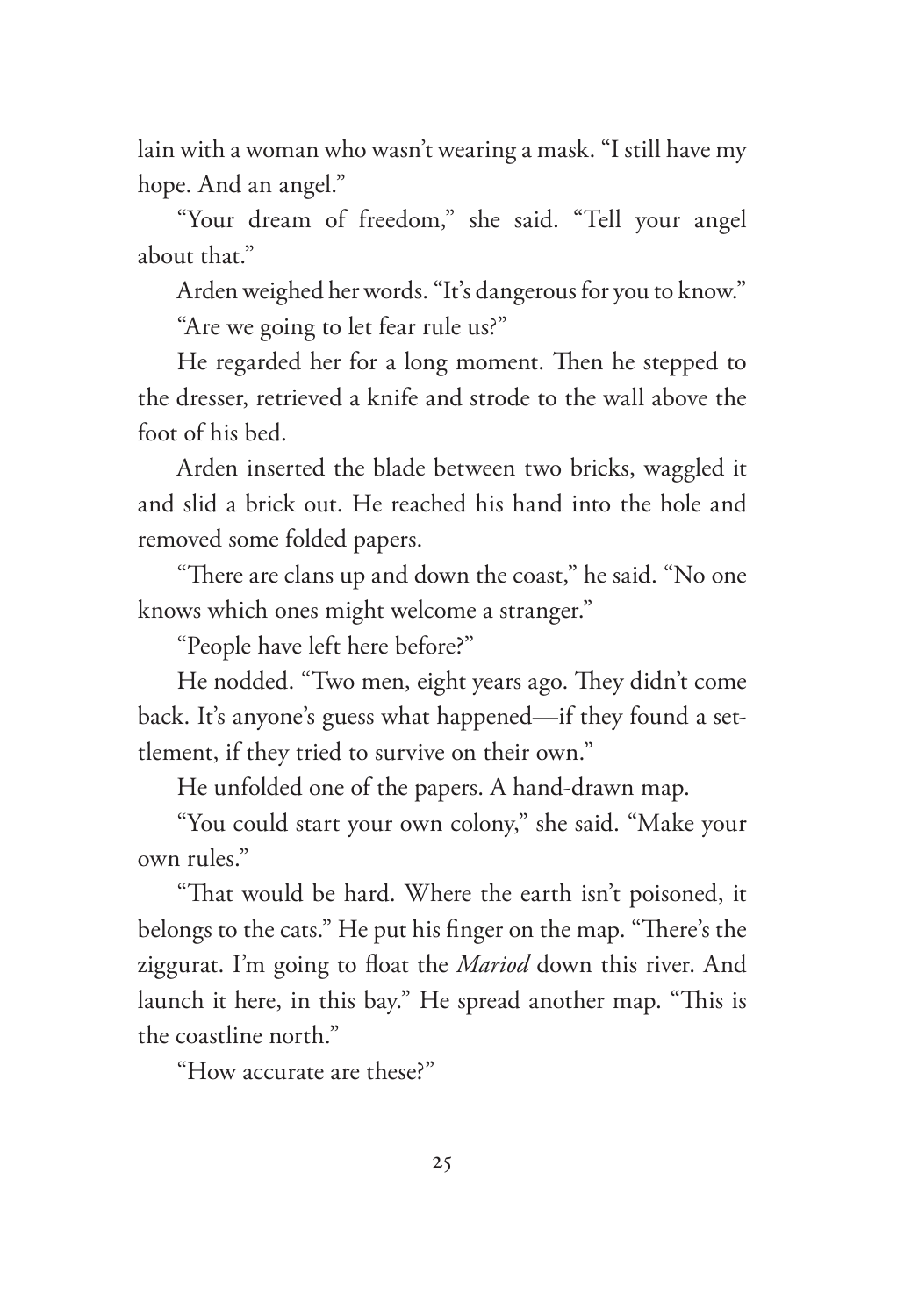"I'll find out."

"No villages are marked."

"I'm going to follow the coast, and hope," he said. "I'll put ashore to trap and forage."

"And at night?"

"I'll sleep on the water. I'll live like that for the rest of my life, if I have to. I'm not staying here."

Beneath the maps was a yellowed page. When Estra raised it, she saw a rough sketch of a woman's face.

"Mariod," she guessed.

Arden bowed his head.

"Is she here?" Estra asked. "Is she going with you?" " $No.$ "

Estra noticed script on the drawing's backside.

"Something I wrote," he said, reaching for it.

"Please. Let me read it."

Arden sighed. Estra scanned what he'd written.

"I've never been good with words," he said, "but that night, they poured out of me. She died at Apex."

"'My never-setting sun.' Beautiful thoughts."

"I vowed if I ever found out who condemned her, I'd cut their throats."

The threat startled her. "She was executed?"

"Sacrificed."

Estra was speechless.

"I was supposed to die with her, but she let go of my hand at the last moment." He touched what he'd written and turned the page over, peering at the crudely drawn image.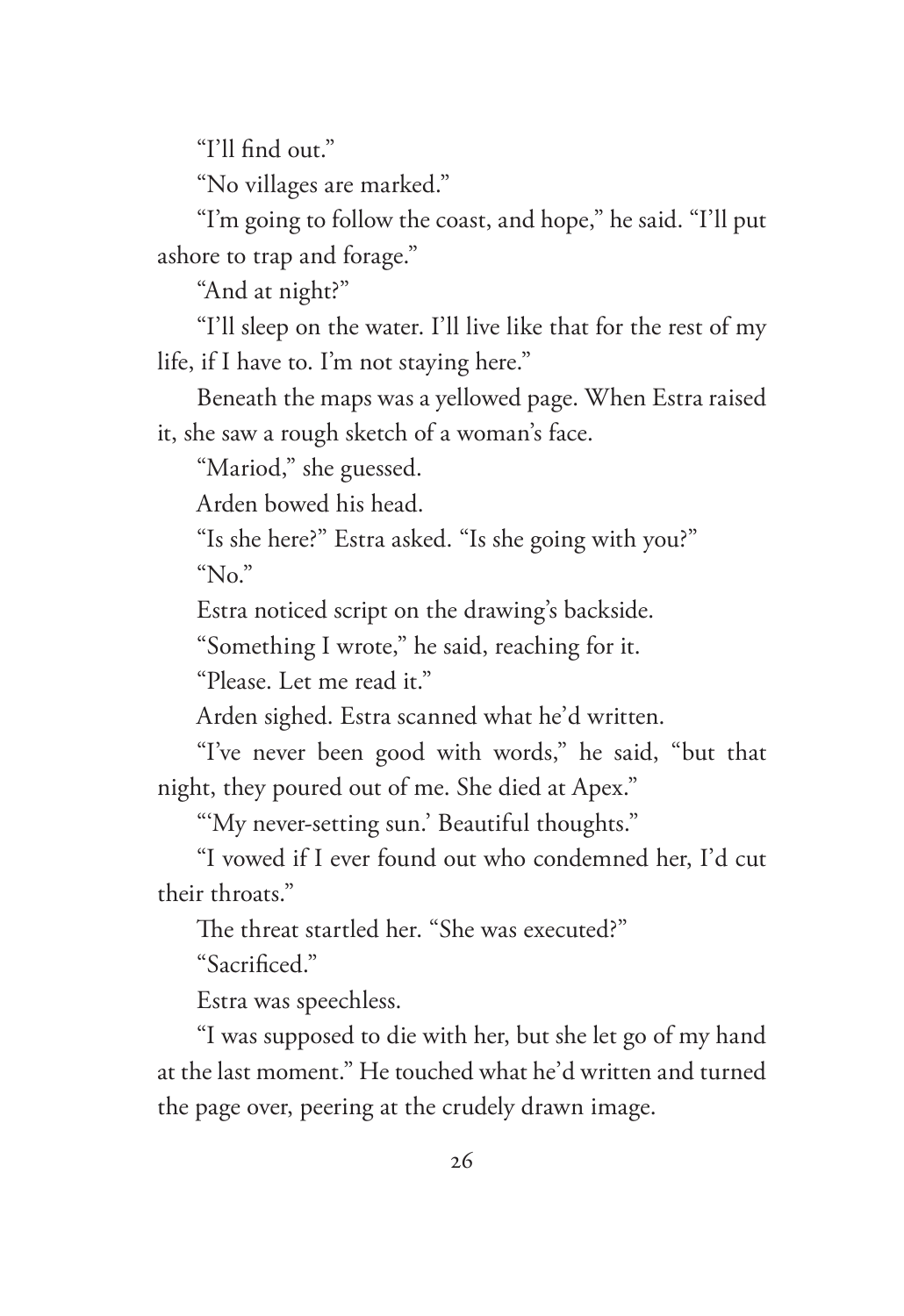"Your hand?" Estra muttered.

"An overlord said she was plain. I guess that's true." He slid the drawing beneath the maps. "She wasn't like you."

"Mariod saved your life?"

Arden nodded. "I've never understood why."

"She knew who you are," Estra said softly.

The cell was silent. She took his hand.

"You're a brave man," she said. "You don't care what others think. You want a good life." She turned his hand over and touched his calluses. "And you'll have one.

"When will the boat be ready to launch?" she asked.

"It's ready now. The sails are done. I've got blankets and cloth, rope, hides, canvas and knives. I can rig the mast and finish the caulking when it's in the water."

"How will you get it down to the river?"

"There's a runoff channel. I've cut roller logs."

"I can help you."

Arden stared at her.

"What about food?" she asked.

"I've been pirating from the commissary. I've snuck a few sacks out. I have a friend in the kitchen. Another week or so, and I'll be ready to leave."

Estra clasped his hand with both of hers and peered into his eyes.

"Do you want me to go with you?" she said.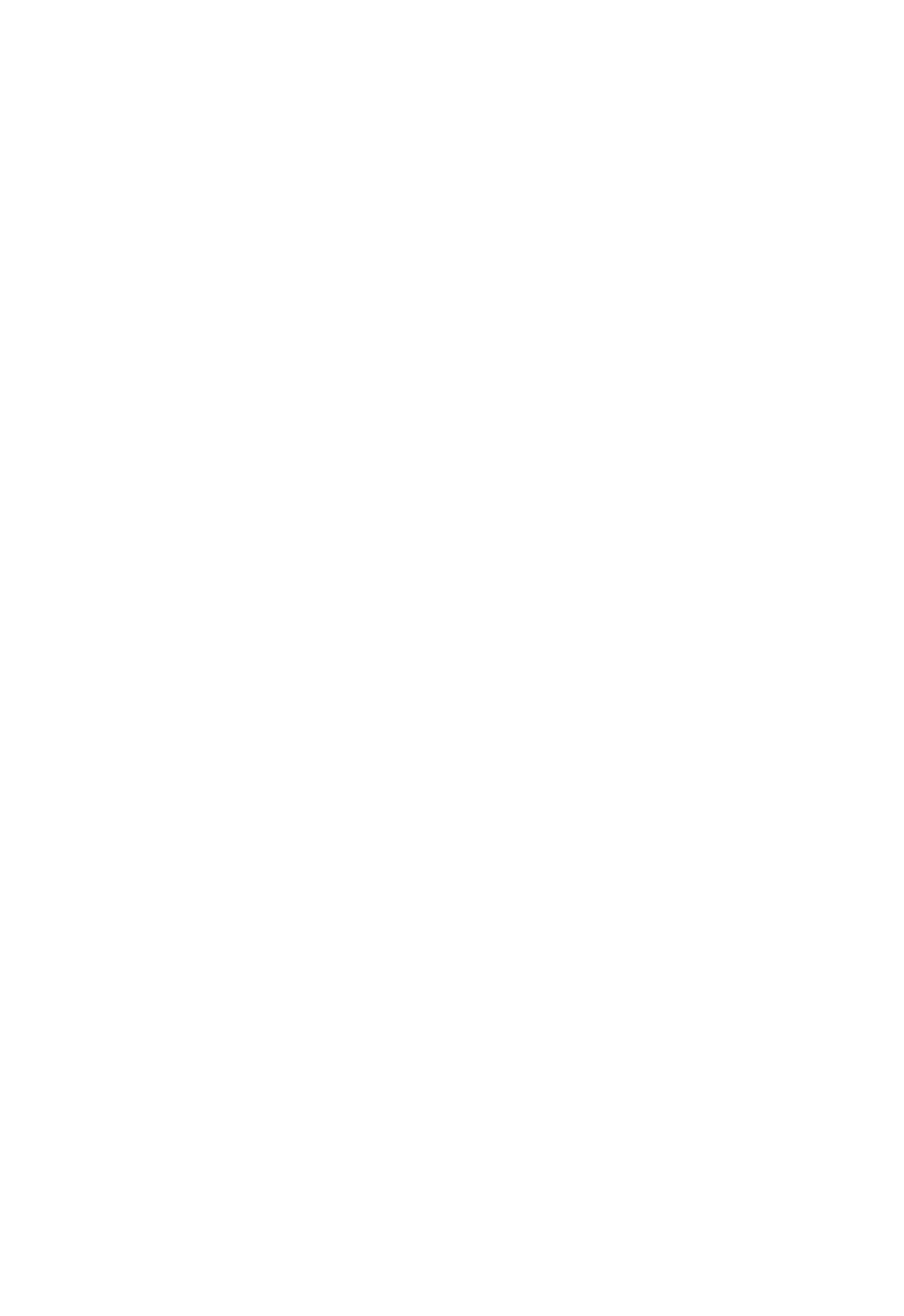*2*

n the north side of the meal hall, the seats were vacant and the benches were wet. A curtain of murky water descended from the ducting. The windows behind were spidered with cracks. Men in the food lines moved past the serving counters, while a pair of young girls from the Nest stood by the water dispenser, singing hymns. dows be<br>moved<br>from th<br>Ard

Arden watched the soup being ladled into his bowl, feeling the eyes on him. As he raised his tray and moved among the men seated at the plank tables, the eyes followed him. There was space on the bench beside Neely, and he headed toward it. Neely looked up, shifting nervously as Arden set his tray down and lowered himself.

"They know you're here," Neely said, glancing at a guard posted thirty feet away. "You'll get time in Soak."

"I'm expecting that," Arden replied.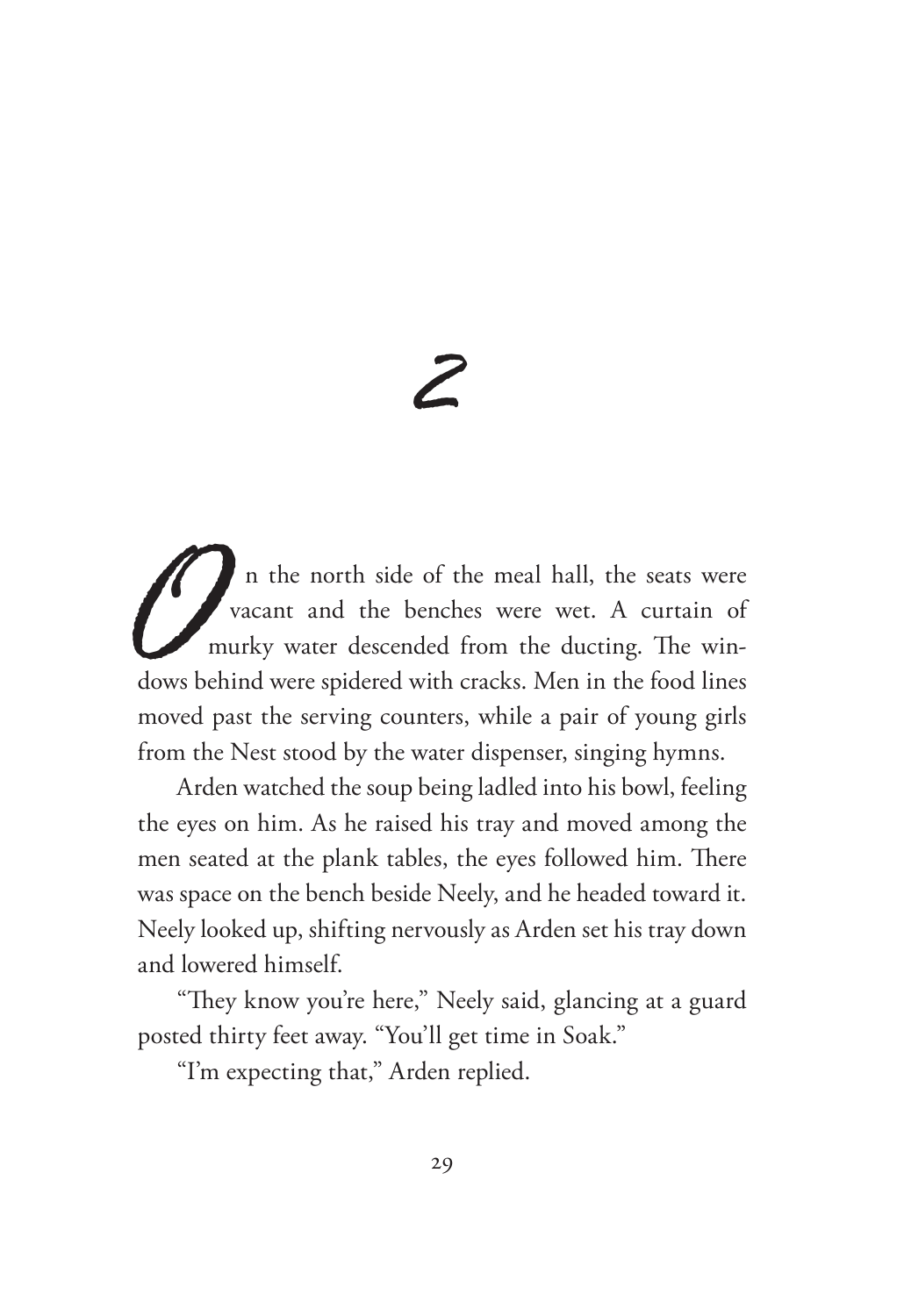"Soak won't be enough for Jiggers." Neely tried to spread lard on a hardcake with one hand. His other arm was bandaged, in a sling.

Arden moved the cake from his tray onto the table.

Beyond the drizzling curtain and cracked windows, the sky was visible, white and blue. On a platform above the kitchen was a pipe organ. Its silver tubes were quiet, and the organist's stool was empty. Arden glanced to the side, put his palm over the cake, and slid it to the edge of the table and into his coat pocket.

When he turned back, he saw an overlord striding toward him, flanked by two guards. The white caftan swirled behind, brushing the seated men's legs. Arden didn't react. The guards wore dirty leathers like himself, with red caps. Both carried eight-foot pikes, and the cables trailed behind them. He could see the boots of one slowing.

Men across the table stopped eating. Their eyes crept, then froze.

Arden stared at his plate. The overlord and the guards halted behind him.

"On your feet," a guard ordered.

Arden was motionless.

"What's the man's name?" the overlord asked the guard. And when he was told, "Don't be difficult, Arden."

Arden exhaled, swung his leg over the bench and stood, facing the lord. He recognized the man's pinched chin and square spectacles. Above his rolled white collar, the lord's long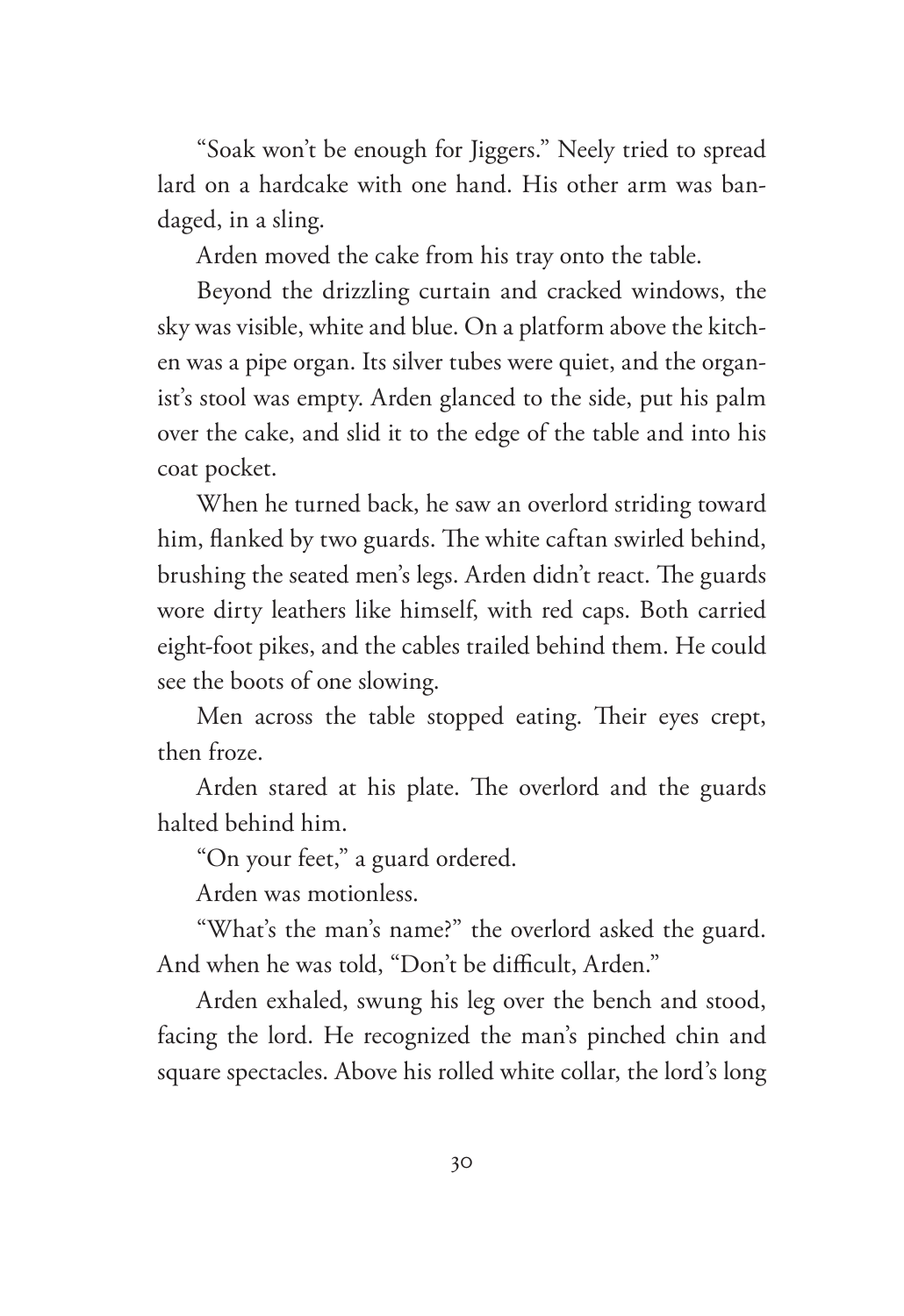locks were braided and woven into a crown. His front was crossed by purple sashes.

"We hear you have a visitor in your room," the lord said. Arden didn't respond.

"Is that true?" The lord squinted.

Arden said nothing.

The lord sighed. "We're picking her up right now." He turned to the second guard and nodded. The man raised his pike, pointed its silver tip at Arden and extended it till it touched Arden's side.

The tip crackled and sparked, and Arden's legs folded beneath him. The pike followed, feeding him current. Arden groaned and twitched on the mud brick floor.

"Enough." The lord raised his hand.

The guard raised his pike, breaking the circuit.

Neely watched.

The guard turned. "What do you know?" He moved the pike's tip toward Neely's bad arm.

Neely's mouth sagged. "He's stealin' food."

The second guard fished in Arden's pockets and pulled out the cake.

The lord sucked his cheek. "Give him a little more."

The pike dipped, jolting Arden again.

"Please—" The lord gathered his caftan and stooped. "Don't force a good-natured man to be harsh. You know the rules."

The lord's shortwave buzzed.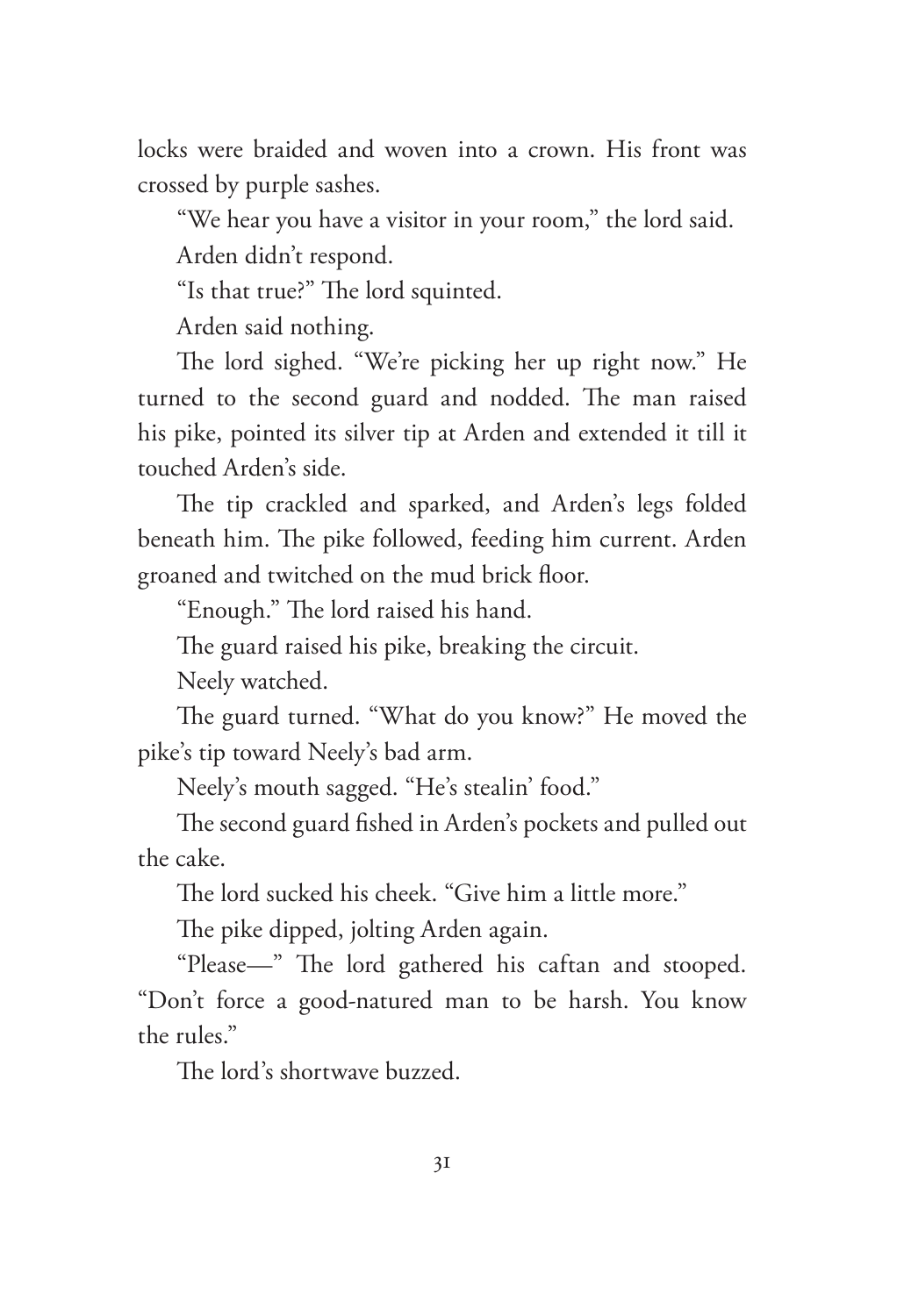He straightened himself, took the burnished box from his hip and placed it to his ear. "Yes? I see." He glanced at Arden. "That makes sense to me. Well then— The matter's at an end. I can get my breakfast."

The lord returned his shortwave to his hip. Then he turned to the guard with the lowered pike. "Stay your power."

As the guard righted his weapon, the lord extended his hand to Arden. "It seems a mistake has been made."

Arden stared at the man's hand.

"Come on now," the lord said.

Arden took his hand, and the lord helped him up.

"Your room is empty," the overlord smiled. He spread his arms to the watching toilers. "Let's eat."

سمسلم

Arden dipped his head, scanning the cutbank as he emerged from the storm drain. The duffel on his back caught on the drain's flange. He freed it and crossed the stream, winding his way through the trees, stopping now and again to peer behind him. He had hoped he would have a week, at least. They needed food. What he had on his back wouldn't last long.

Estra— She'd appeared in the night, like dew on the scrub. He could picture her lips. And her eyes were green. But she was still a stranger to him— He couldn't recall the sound of her voice or bring her face to mind. And the affair with Ingis— He wished she would tell him the real story. Did she even know it herself?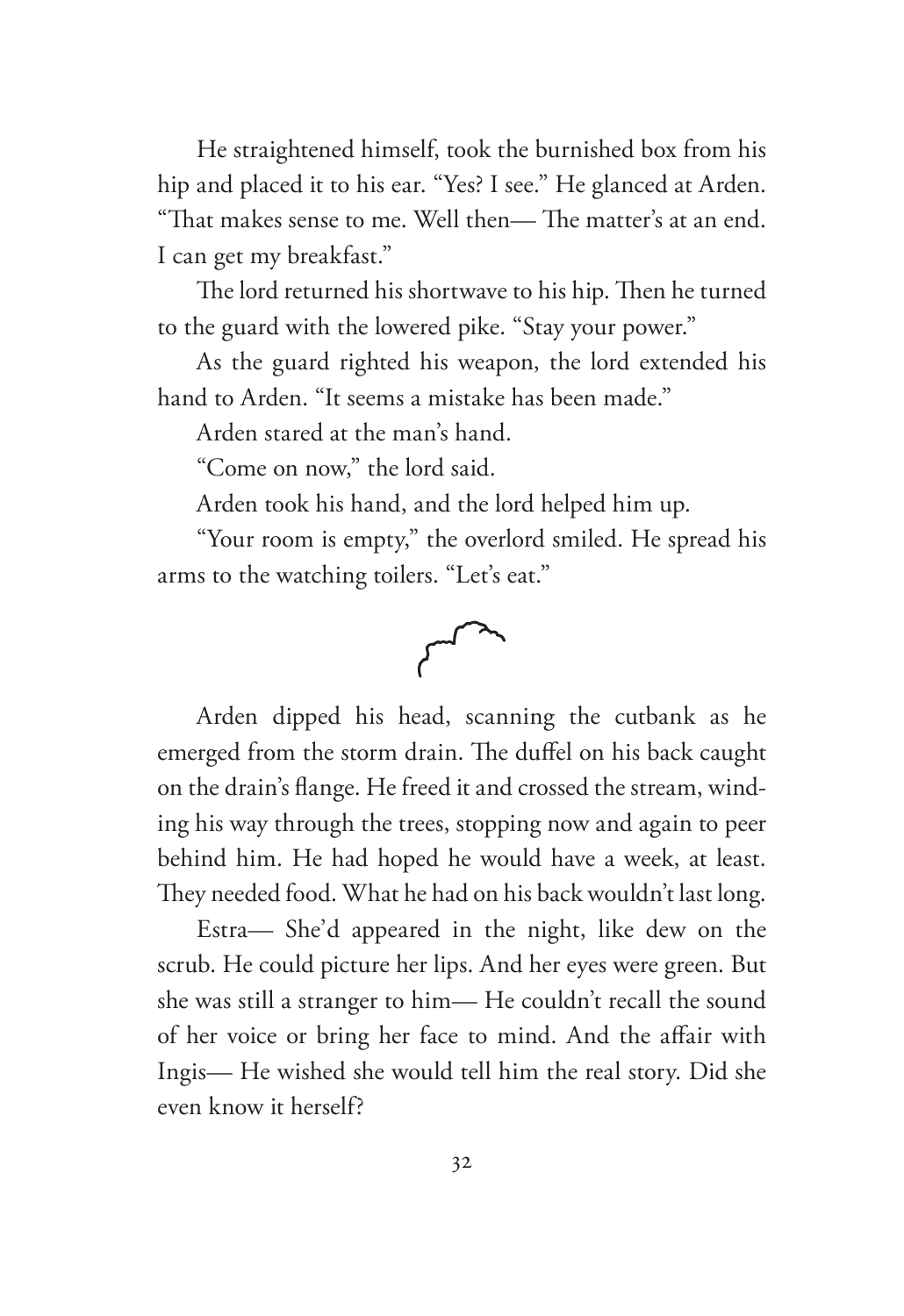He passed between the two giant firs, and the mouth of the ravine appeared. The branches weren't as he'd left them. "It's me," he said, and began to clear them away. Estra's arm showed through the tangle, moving branches away from inside.

Then the gap was wide enough, and she was in his arms, whole and alive.

"We were seen," he said.

Her eyes met his. "What does that mean?"

"Things have changed. We're not going back." He set down the duffel. "Food. A little. We're rolling *Mariod* to the river."

 $N_{\rm OW}$ <sup>"</sup>

He nodded. "We have to leave."

He stepped into the ravine, bent, and began removing duff from around the mast.

Estra moved beside him, looking at the roller logs and the shell of the hull.

"Help me with this," he said.

She knelt and dug her hands in, clearing the humus away. Then Arden froze.

He could hear a rustling, at a distance. He raised his hand to her, and they listened together.

A moment of silence. Then rustling again. Something was moving through the forest. Arden rose and stepped to the mouth of the ravine, looking back the way he had come, trying to see through the wooden web.

A man rose slowly above a hill lined with saplings. Was it Jiggers? A guard appeared, then two more, each with a spear;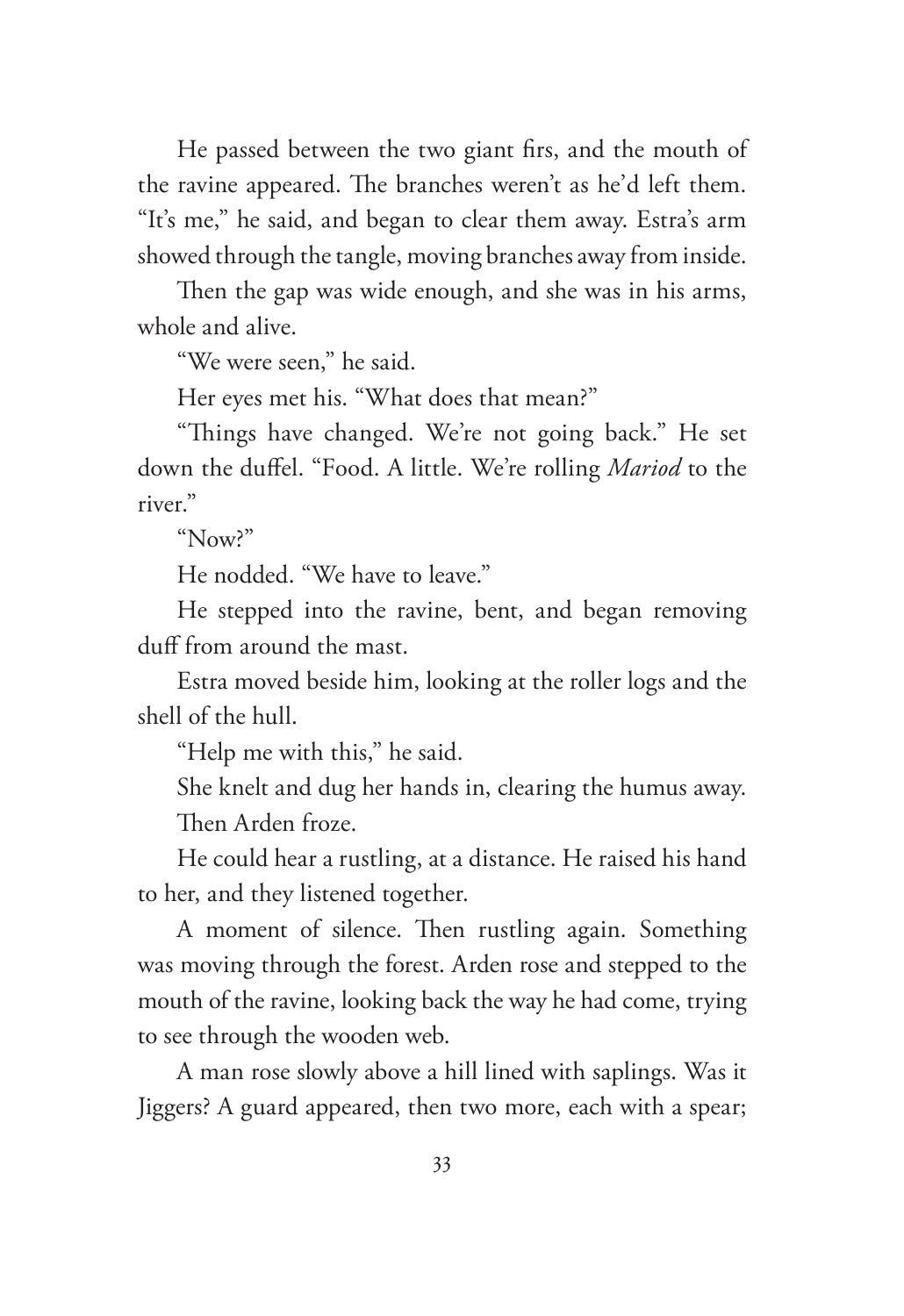and a fourth was behind, with a pack of hounds straining at a pull rope.

The leader stopped, and the guards did too. He spoke and motioned to the others.

"I should have known," Arden muttered.

Estra, beside him now, squeezed his arm. The hounds began to bark.

Arden grabbed the duffel and pulled it into the ravine. Then he clambered out, with Estra behind him, and the two dragged branches back into place, trying to cover the entrance.

"Follow me," Arden said.

He skirted a deadfall, hurrying her through waist-high sword ferns, into a grove of giants. The trunks were blackened, scaly and charred. He straddled a fallen one, weathered to cork and dust, and started up a steep incline. The earth reeked of fungus, the scrub was mottled with lichen. When the incline leveled, he paused and looked back.

The hounds and the men were at the foot of the slope, climbing toward them. Estra's chest was heaving. One of the dogs spotted her. A frenzied yapping, and the others joined in.

Above, the slope grew steeper, climbing to a ridge. The surface was rocky. Arden scrambled up a lane of gravel. Estra followed. When they reached a blocky scarp, he boosted her from below. From there, the way was steeper still and more exposed. They hung on to taps and wiry roots emerging from chinks. On an incline of shards, Estra slipped, splitting her pant leg. Blood soaked through the cloth, but they continued up. Jiggers and the hounds found a more gradual route,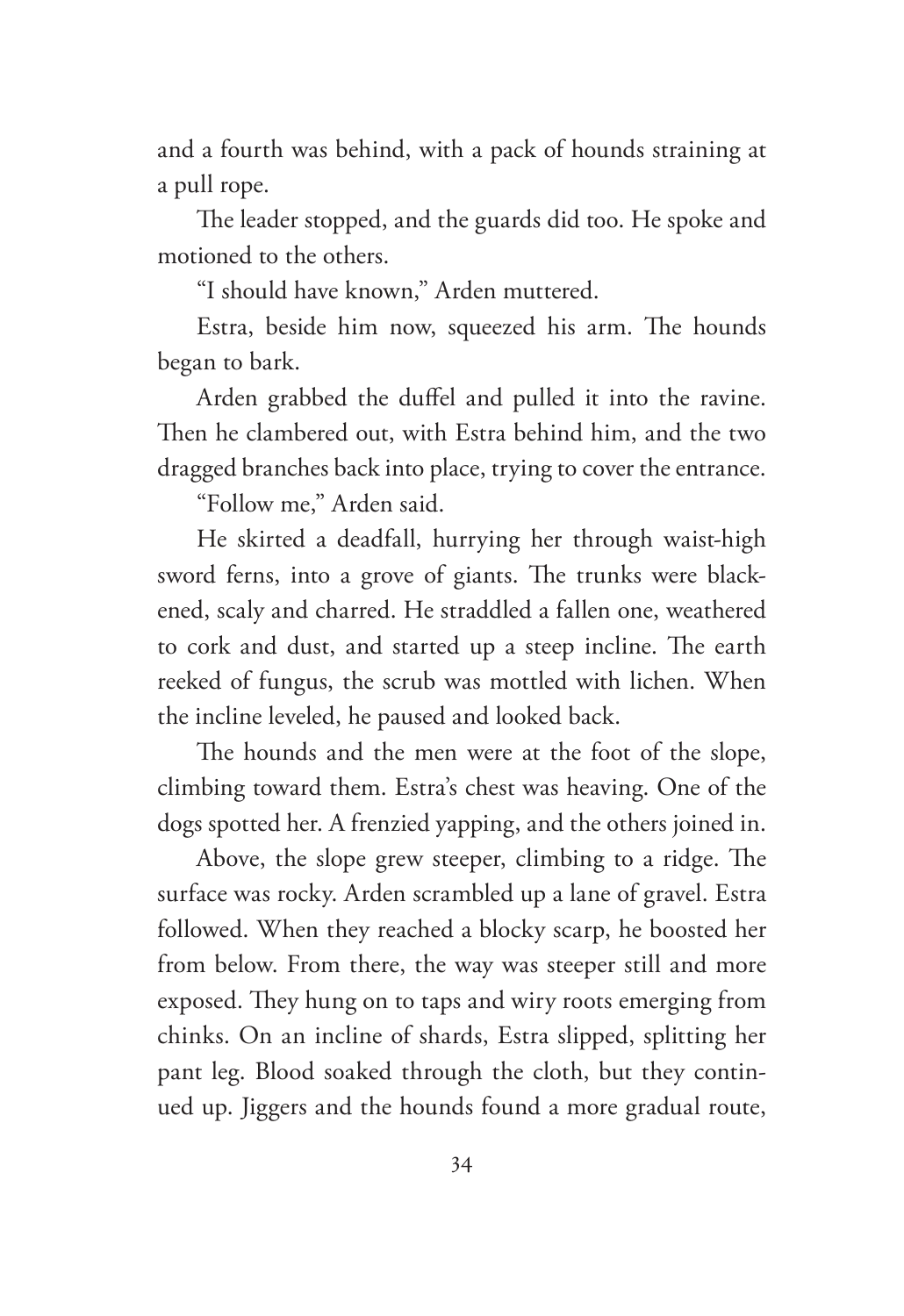vanishing to one side and then reappearing higher on the slope.

As Arden and Estra approached the crest of the ridge, Jiggers halted seventy yards below.

Estra sank to her knees. Arden lowered himself beside her. They were slick with sweat.

"Is he giving up?" she wondered.

Jiggers was watching them, while the hounds leaped and barked. Two guards turned back. The other two remained.

Jiggers raised his arms, cupping his hands around his mouth. "Where do you think you're going?" he shouted.

"He can see," Arden gazed at Estra. "We have nothing. No food, no shelter."

"She'll be cold," Jiggers yelled, "and hungry. How long will that last?"

Estra took a breath and straightened herself, about to answer. Arden grasped her shoulder, shaking his head.

"Come down," Jiggers shouted. "They'll send her to Level 8 or the Rink. If you don't, these hounds are going to eat her liver."

Arden exhaled. "The earth would be a better place without people."

"So would the sky," Estra said.

Her hair was tangled. Below the knee, her pant leg was red with blood. Arden raised the cuff, tore a wad of moss from the mat beside him and sponged the wound. Then he used the heel of his hand to wipe a smudge from her brow. "He's right. We'll be hungry and cold. And at night, there's the cats."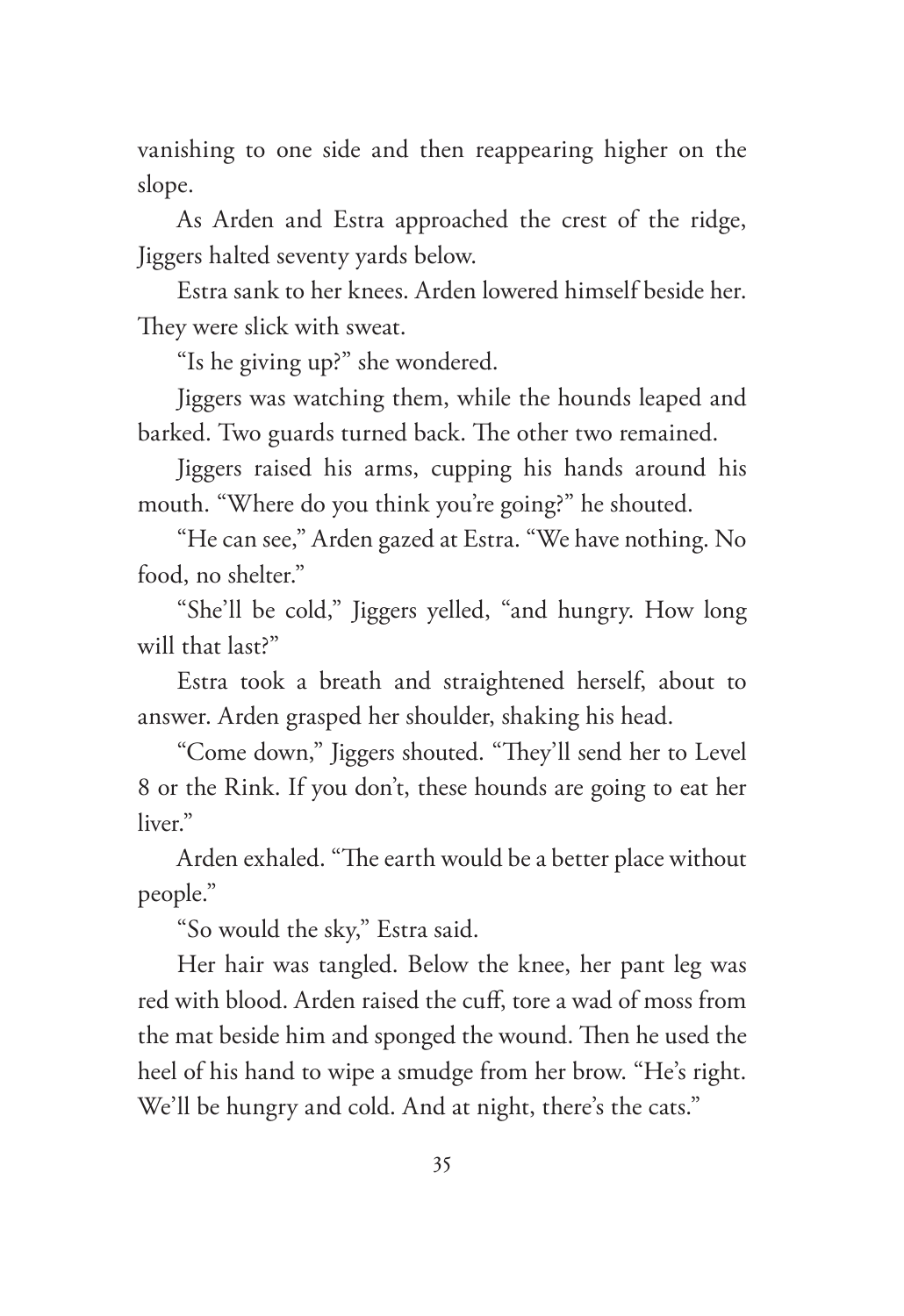He felt his pant pocket. The cat dart was there.

Estra sniffed. "Can you smell that?"

Arden frowned. "Smoke." He scanned the forest below.

From a shaded hollow, gray clouds were lifting.

"The *Mariod*," he said.

"No—" Estra's face crumpled. She crossed her wrists over her breast.

Arden imagined the brave boat burning. The prow and stern, the keel, the tiller he'd fashioned with so much care. The lone mast, and every carved peg— His dream of escape had ended. So quickly.

"It's my doing." Estra's cheeks were wet. "I'm the cause."

Arden huffed, confounded. Almost a laugh, but he was too pained for that. He turned away from the coiling smoke, gazing at the ranks of wooded slopes and sawtooth ridges. "I'm not going back," he said. "I'd rather die here."

Estra embraced him.

All at once, the hounds were barking again. Jiggers and the dogs were headed toward them, with the two guards right behind.

Arden stood, and Estra rose with him. He grabbed her hand, and they hurried toward the crest.

تهويهم

They had crossed a stream and mounted a snow gully when the scream of a Crag Cat reached them. Arden stopped, scanning the traverse and the forested valley below. The trunks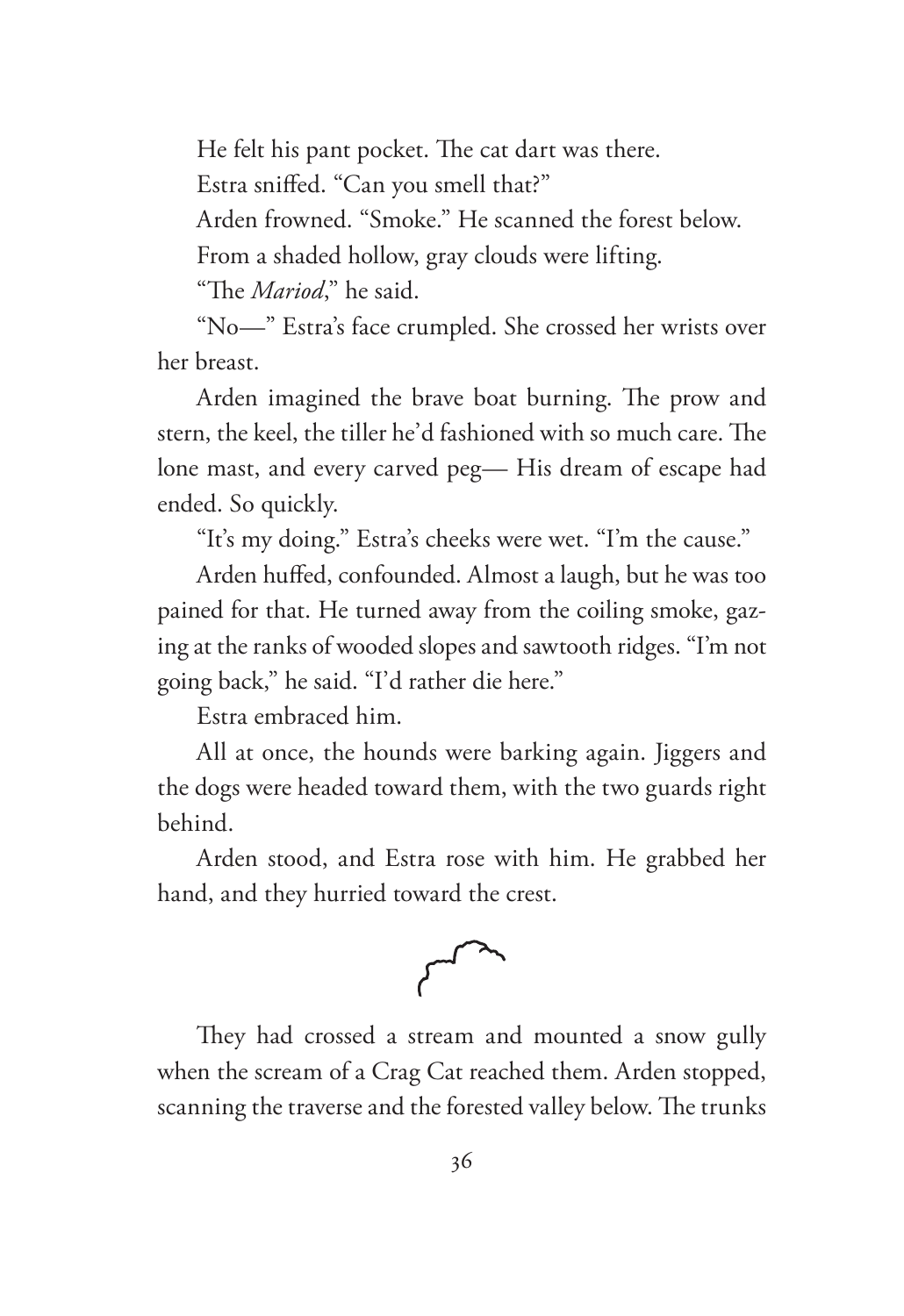were twisted, as if a giant hand had tried to uproot them. The sky above them was dark, but the horizon was red.

Jiggers, the two guards and the hounds were silhouetted on a spur nearby, moving quickly along it. As Arden watched, they halted. The hounds were still baying. Then, one by one, the baying stopped.

"What are they doing?" Estra wondered.

The men huddled, and a moment later, the three of them started back down the spur with the dogs, descending into the dimness. The cat screamed again.

"Are we on our own?" Estra said.

Arden pulled the cat dart out of his pocket.

"What's that?"

He checked the trigger release. "If we're lucky, it will fire one shot." He put the dart back in his pocket and scanned the ground. "We'll need other weapons." He stooped and picked up a stout bough, gripped its end and struck his palm. "Move at night, sleep during the day. With piles of rocks close by."

"Could we climb a tree?"

Arden shook his head. "They're experts at that." He gazed at the dim traverse ahead of them. The moon wasn't up, but the sky was clear and the stars were bright. He handed the bough to Estra, then he faced the traverse and started forward.

Hours passed. The half-moon rose, and the stars rotated over them. Arden headed west, toward the coast and the sea, as if hope lay in that direction, the plan for his escape still with him. They were descending a rocky incline when Estra spotted the cat.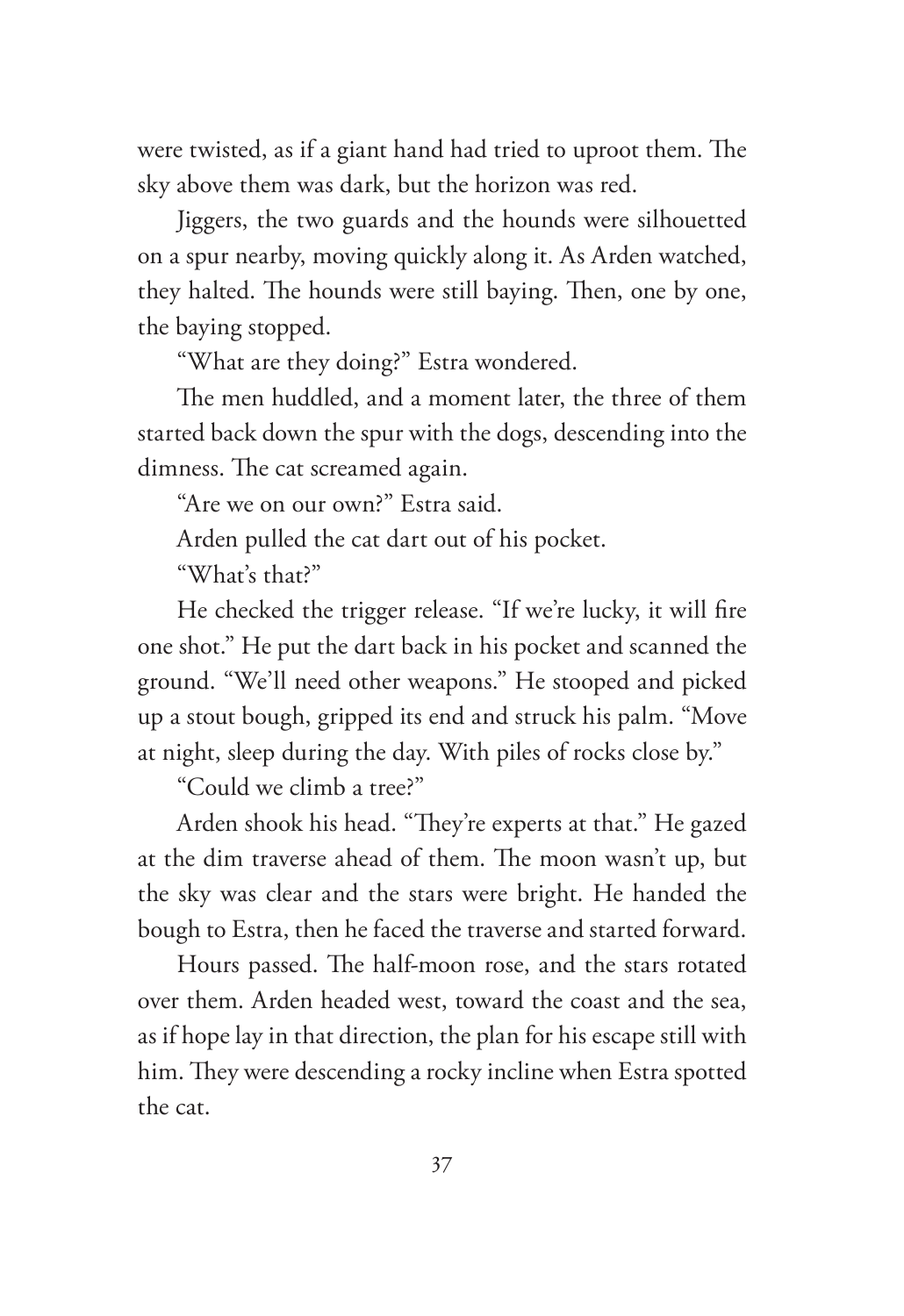"I see eyes," she said quietly.

"Where?"

"On the left, moving through the boulders. It's following us."

Arden looked, seeing only rocky silhouettes. Then a long, lithe body appeared, gliding between them. The cat's eyes glittered like embers.

"Keep moving," he muttered. "Not quickly. Our pace should be steady. Think angry thoughts. We're ready to fight. Don't smell like fear."

He pulled the dart from his pocket.

Long minutes passed. They reached the base of the rocky incline and crossed a dry streambed. The cat was still behind them.

Then a second appeared. Arden led the way up a slope of shelving slabs. The second cat descended toward them, circled to the side and climbed a block, peering down at them as they passed. It lowered its head. Its whiskers quivered, and its tail switched. The cat's nostrils flared and drew in their scent.

All at once, the cat at their rear was bounding toward them.

Arden spun and howled. The cat didn't spook.

With twenty feet between them, the cat sprang, foreclaws reaching, jaws agape, breath hissing in his throat.

Arden fired the dart. The cat roared and buckled, tumbling at his feet.

The cat's eyes glittered. It lifted itself. Still alive, still strong— The dart had torn out a piece of its shoulder.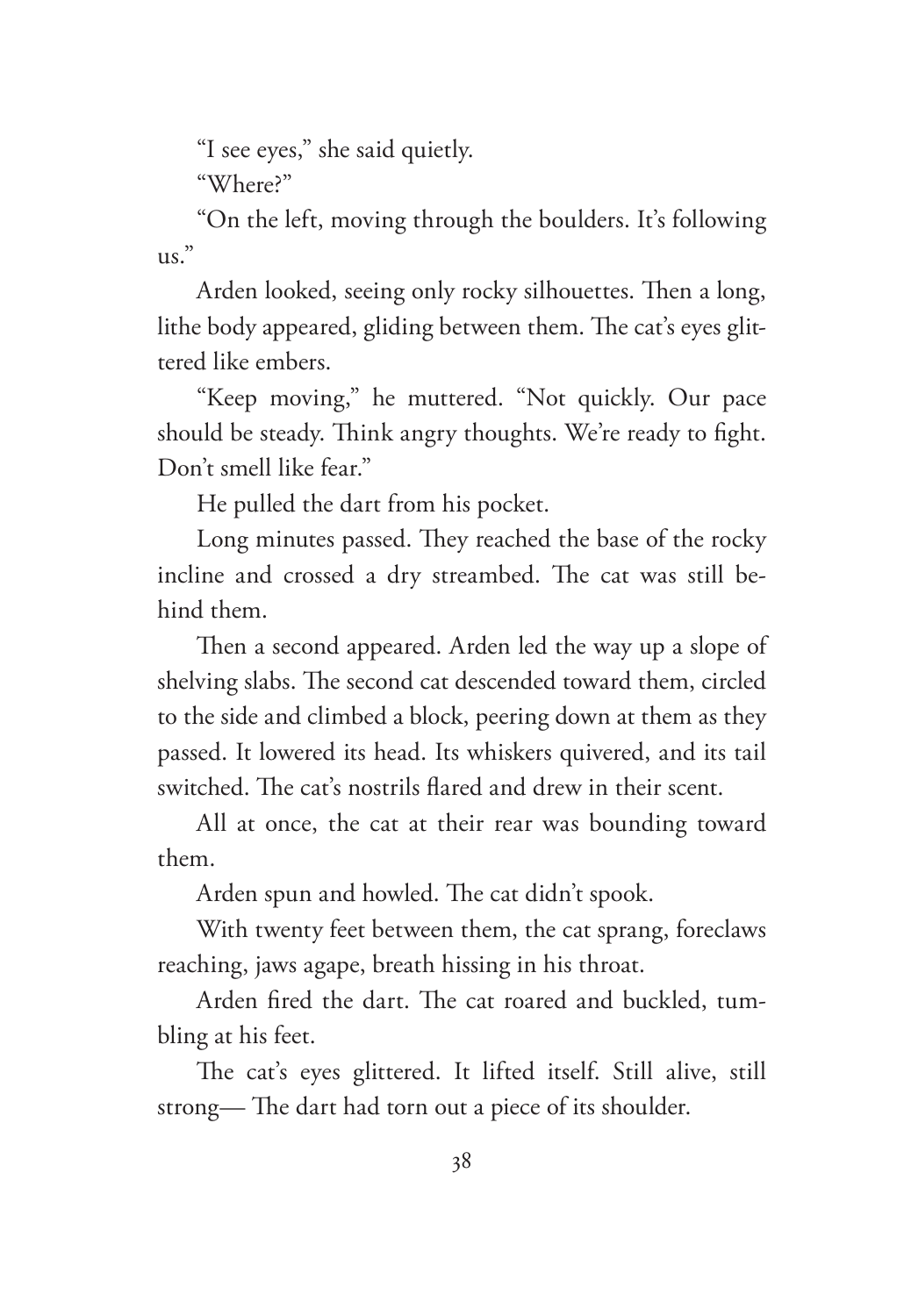"You're dead," Arden said, raising the empty housing as if he would fire it again.

The cat shied and bounded into the canyon below.

As Arden returned to Estra's side, the second cat vanished.



Exhaustion finally stopped them. They found a steep-sided spur with a curved reef of rock at its center and bald ground around it. After collecting a battery of fist-sized grenades and padding a small space with moss, they settled themselves.

The moon nestled in the night's velvet. Stars pierced the darkness at every angle. To Arden, the sky seemed enormous—boundless, infinite. His own powers—his command over a perilous future—seemed very small.

If the two cats no longer threatened them, others would soon. Assuming they survived the night, the next day would bring the challenge of food, water, refuge from the weather, and the need for tools. They had nothing. Only each other.

"You may have picked the wrong settlement," Arden said. "And the wrong man."

"Don't say that."

Estra looped her arm through his and gazed at the sky.

"If it's a boat we need," she said, "there are a million to choose from."

High above, a fleet of cumulus clouds were drifting past. "That would be nice."

"You don't believe me," she said.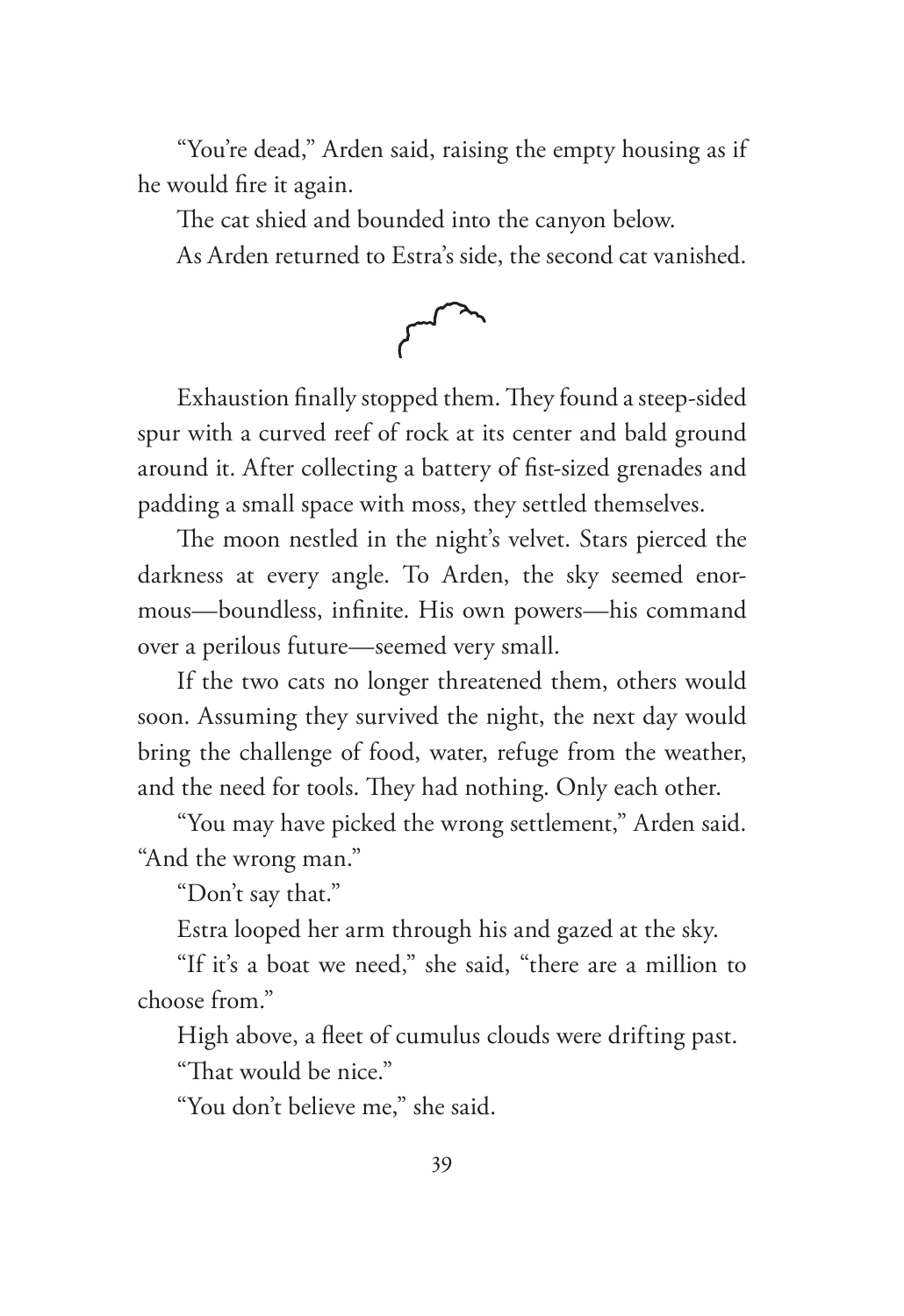"I'm not like you."

"Don't be so sure."

He laughed. "You'd take me with you."

She nodded. "I would. We belong to each other now."

Arden gazed at the fleet, teased by the notion that people could live in the sky. When a real escape was at hand, the fantasy had troubled him. Now it pleased him.

"You'd be different," she said. "Your body would change. And your heart and mind."

"I like the idea. I've had enough grief down here."

"We would live for freedom and love," Estra said. "I could make your dream come true."

"What about Ingis?"

"The sky's a big place." There was a dodge in her voice, as if she was trying to persuade herself. "We could find a peaceful corner, out of the way." Her eyes crossed the heavens, scouting its edges. "A place for dreamers."

"That's what we are."

She raised her arm, pointing. "Look." Estra put her temple to his and sighted along her arm.

He could see it, at the sky's border. A small cloud, floating toward them from the south. Its underside was smooth, like the hull of a ship. Streaks rose above it, like naked masts.

"A simple cumulus," Estra said. "Just mist. No running water or electricity. That's all I ever wanted."

Arden put his lips to hers. He could feel her breath and the throb of her pulse. For a moment, it seemed they had left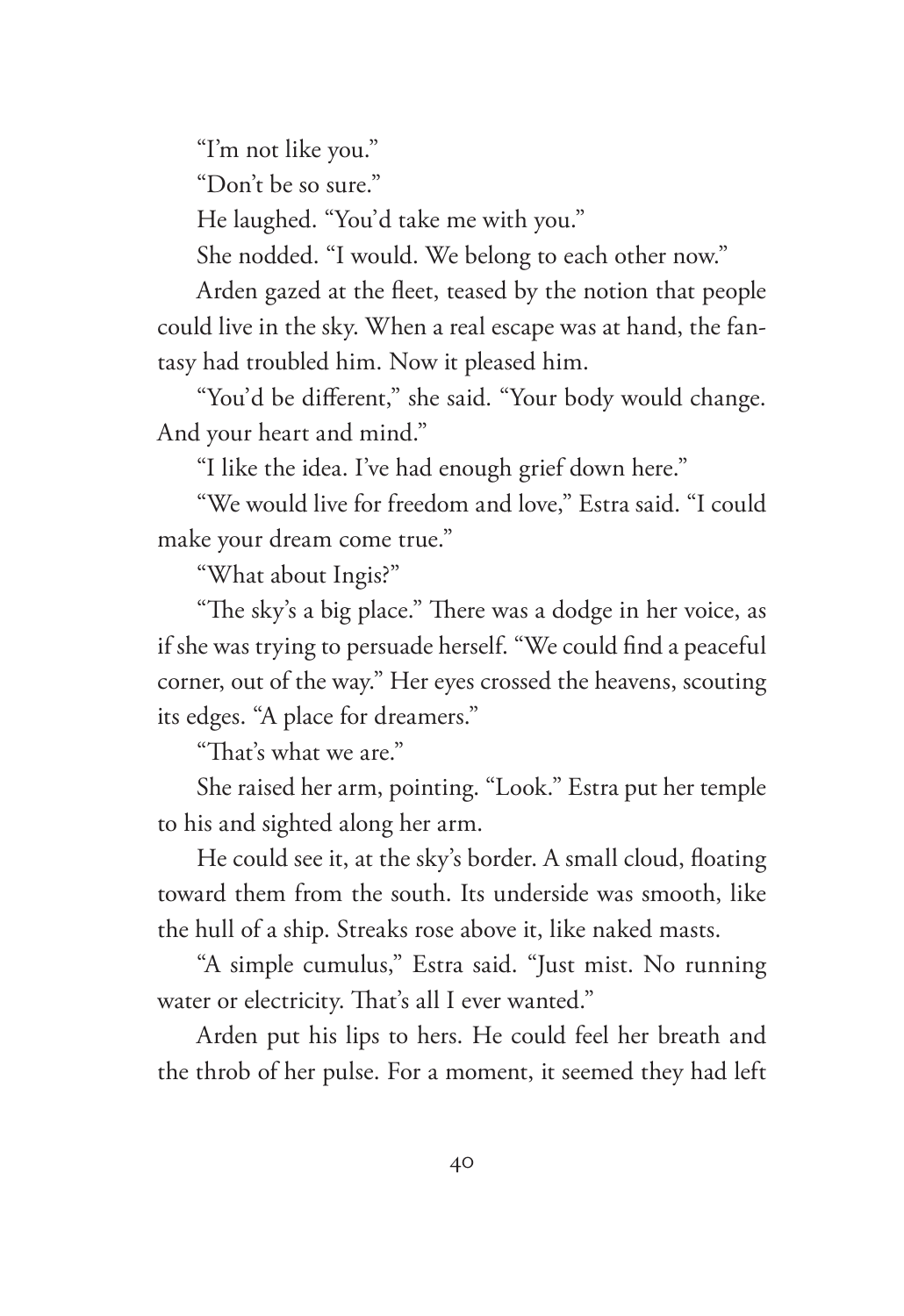the earth. They were floating together, with the wind blowing through them, in a place of light and wonder.

"Why not," he said. "We're as fragile as clouds. And our fate is to disappear. To be forgotten."

"Forgotten." Estra whispered, as if praying for that.

She looked back at the sky, and he did too. They watched the clouds drift among the stars. Some twisted. Some lobed. Some had scarves that peeled off like leaves from a cabbage. Her gaze returned to the lone cumulus floating at the edge of the sky.

"Can you hear the swells slapping its bow?" she said.

Arden listened. The call of a screech owl reached him, and he imagined it was the ship's creaking bulwarks.

"You're not afraid?" she said.

"I've been afraid all my life."

"And now?"

"I'm only afraid I'm going to lose you."

The silver light of the moon made the cloud look spectral, ghostly. A wind from the west grooved its underside and canted its streaks. As they watched, billows rose from its top, and its front turned toward them, as if a following wind had filled the cloud's sails.

"I want to know how Mariod saved you," Estra said.

He peered into her eyes, seeing regard and a fierce determination. He took a breath and began.

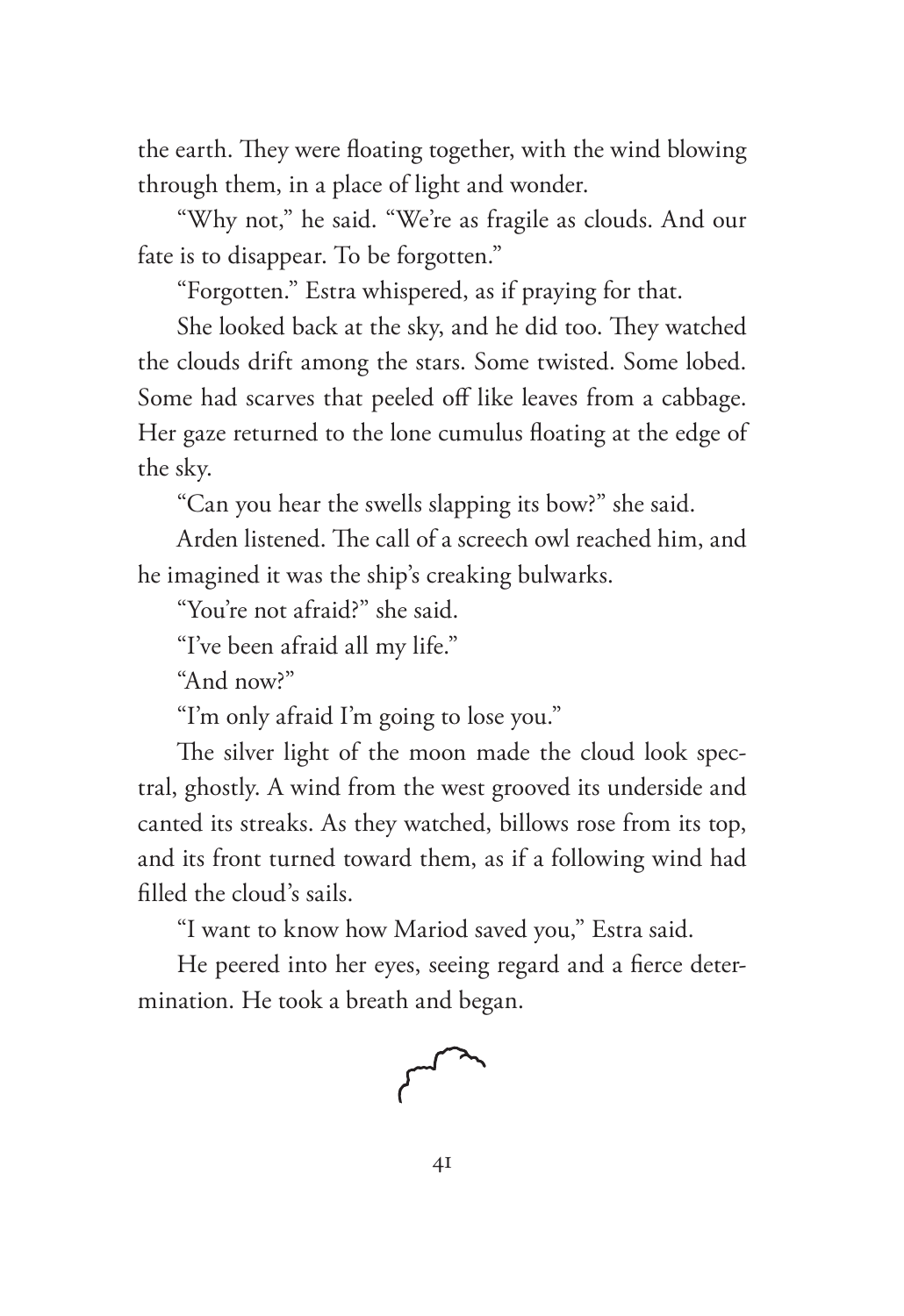In autumn the rain gods came, and as usual, ritual offerings were scheduled to appease them. That year, the priests were especially fearful. There was a war in heaven, that all could see. The defeated god was one the priests knew and revered. The victor was a stranger, unhonored, unknown.

A sacrifice was planned to exalt the victor. The Choosing, as always, was in secret. Mariod was prized by many she tended, and she taught the canons. Her respect for authority had never been questioned. Arden was twelve and contrary, often in trouble, but he was well-instructed in the rites of worship and understood that being Chosen was an honor bestowed on few.

The ceremony was rushed. It was midnight, the heavens were pouring, and the new storm was on the move. The two of them were hurried to Apex, and from there, they were led up the stair to the roofed Colonnade. With a guard's permission, Mariod stopped midway to straighten Arden's hair. She looked into his eyes, smiled and kissed his cheek. As they continued up, Arden began to cry.

On top, the rain was fierce and the winds battered the assembly. But the priests and overlords were dressed for the occasion; and despite the pressure of time, the rituals were precisely observed.

The mood was solemn and pious. The priests, all women in black robes, stood in a circle, chanting. A half-dozen overlords, men in white caftans, sat on a dais to witness the ritual.

Mariod's clothing was removed by a priest. A litany accompanied each garment. Naked, she was escorted to the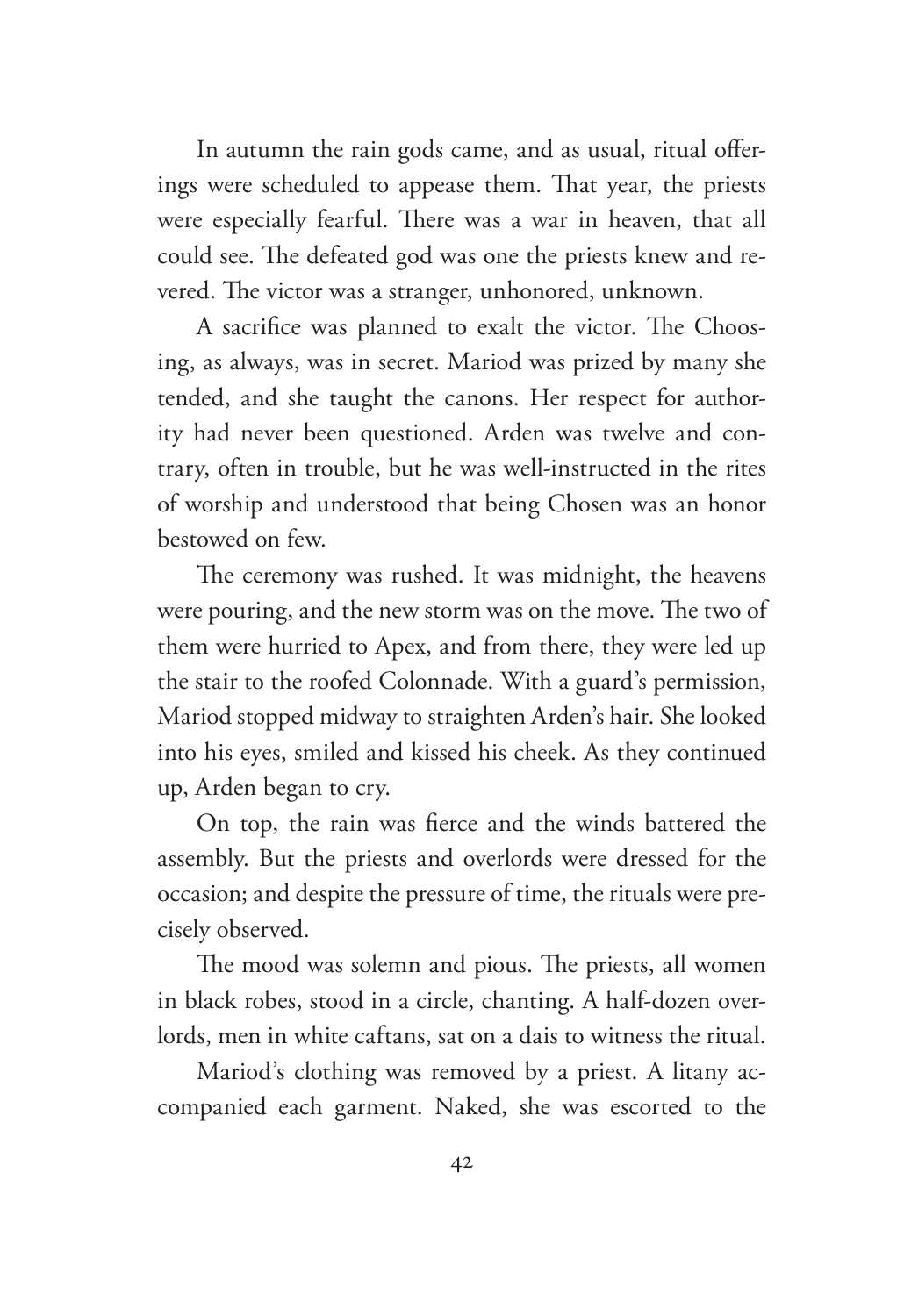Throne—a font elevated three feet above the terrace and filled with blest water. The priest helped her up. Mariod took her position facing the assembly, ankle-deep in the pool.

Another litany, and a second priest stepped before Arden and began removing his clothing. When he was naked, she led him to his place on the pavers below the Throne. The wind blew stiffly. He began to shiver. When the priest guided his hand to Mariod's, she was shivering too. Once their hands were clasped, the priest returned to her place in the circle.

An overlord led the group in song. Then a priest wearing a golden crown rose from a hatchway and approached the naked pair. She wore boots and thick gloves. She was holding the end of a long black cable that trailed behind her like a giant worm. She halted when she reached the Throne.

The chanting mounted. Tension showed in the watching faces.

Courage was part of being chosen, and Arden knew that he had to be brave. Mariod began to chant along with the priests. He tried to join in, but his voice rasped and warbled. She squeezed his hand, and her message, he knew, was *be strong, be strong*. At the moment of Contact, all their energy would pass to Him and would be one with His.

The priest with the golden crown lifted the black cable and extended it toward Mariod's head.

Another litany, this one spoken by all. Then a spark leapt from the cable. Mariod shook as the current went through her. When the priest drew the cable back, she collapsed in the pool, smoke rising from her body. Arden was still standing.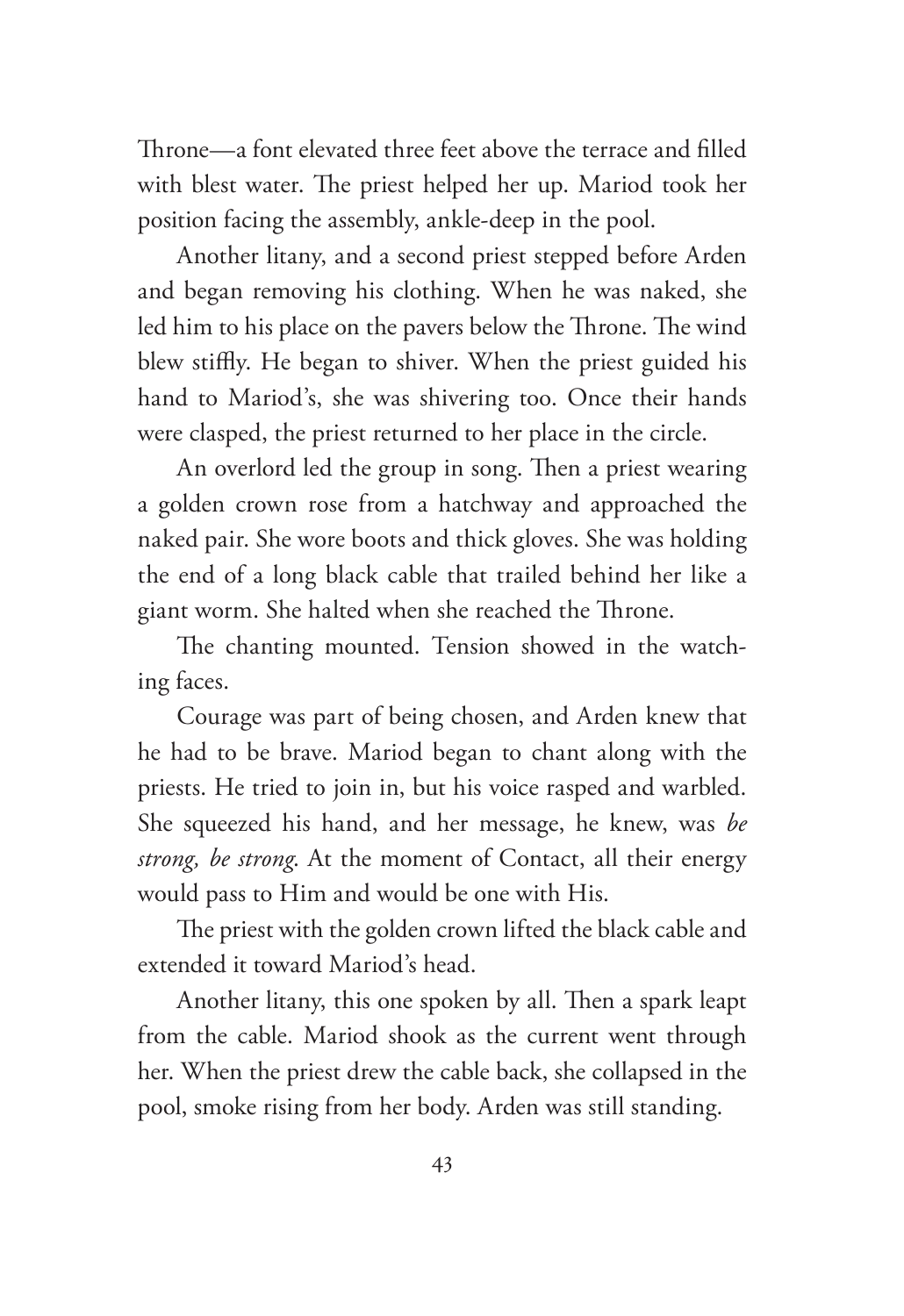The chanting ceased.

He was shaking, but not from the charge. Every eye in the assembly was on him. Mariod had let go of his hand.

Winds caught the smoke and drew it through the Colonnade's piers. Arden stood shivering, waiting. The storm thundered above him, and when he looked up, he saw the face of the god for whom Mariod had died.

Had her faith dissolved at the last moment? Had she balked at taking the life of a child she'd raised? Did she go to her grave thinking she'd betrayed the settlement and its gods—for him?

Finally, the priest who had led him to the Throne motioned him toward her. He was placed in quarantine, until they could decide what to do.



Estra was shaking him. Arden rolled over and rubbed his eyes.

"They're opening," she said.

"Opening?" His head was in her lap.

"The Tunnels." She pointed at the heavens.

Arden didn't know what they were or why he'd never noticed them. But as her finger passed over them, the Tunnels appeared. He raised himself.

The darkness was pierced by silver straws, and there were people swimming inside them. In every direction, near and far, humans were ascending or descending the starry night.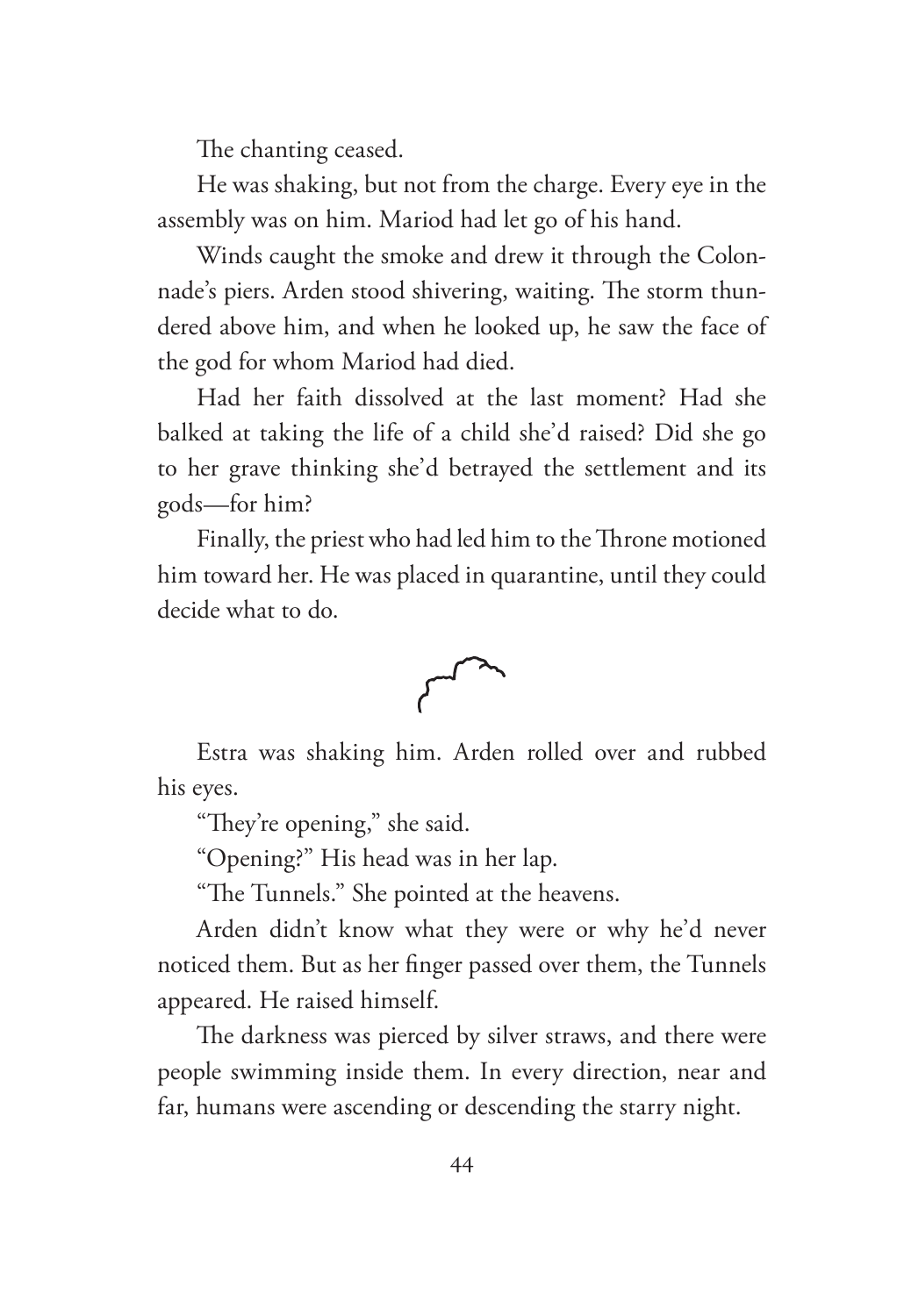"I'm dreaming," he said.

"Believe what you like. It's time to leave." She craned her head. "We'll use that one."

Arden could see the mouth of a straw above them. Its circular entrance was bright and clearly defined. A *whoosh* mounted in his ears. The air below it was whirling with bubbles.

He peered at her. "You're going back."

She nodded. "And you're coming with me. Take off your clothes."

Arden was too stunned to move.

She pursed her lips and unbuttoned his shirt.

Estra was a different creature than the one he'd snuck into his cell. Unexpected, unearthly. He looked up. Inside the Tunnel was a glittering fog, a slow vortex. The *whooshing* grew louder. Was he going to do this?

They were both naked now. Estra clasped his wrist.

"Imagine you're lighter," she said. "Much lighter."

"That's all it takes?"

"That's all."

As he watched, her body shimmered and misted like frosted glass.

"Come on now," she urged him.

Arden shrugged his shoulders, as if he was shedding a heavy burden.

"You feel lighter?" she said.

She's not human, he thought. She'd been pretending. He could see through her.

"Are you feeling lighter?"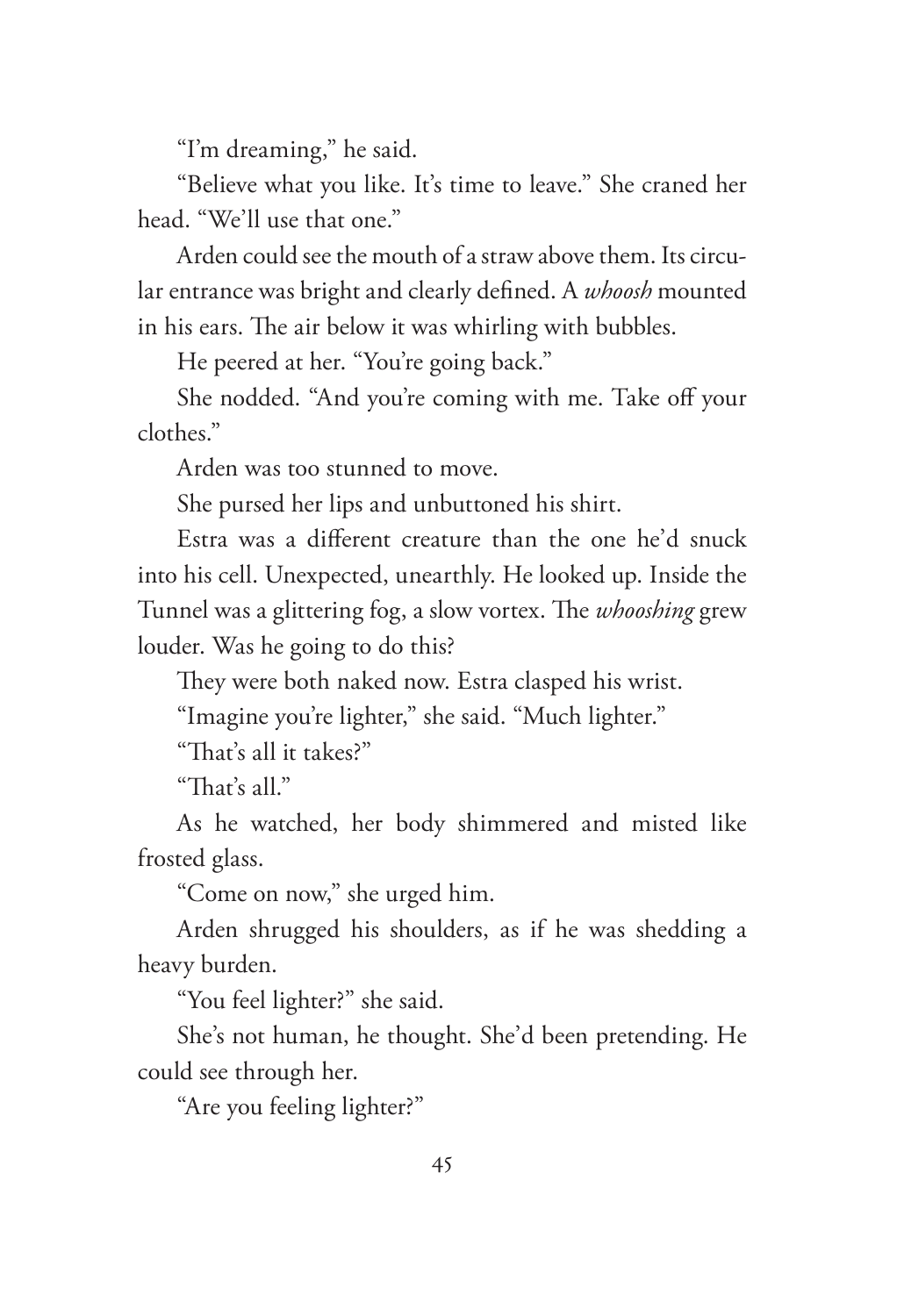"It's not working," he said.

Her lucid eyes softened. She put her lips to his. They were cold and dewy.

Arden's chest tingled. When he looked, his arms had fogged. He could see through his legs.

Estra rose slowly, and he was rising with her.

"Don't worry," she said.

Arden could see the earth below them, the bald spur with its rocky reef, snow-covered peaks, thick forests that rolled to the sea.

Estra's cheeks were translucent now, her brow, her whole face— She was turning to motes—of water or breath. And so was he. His outline remained. He still had his earthly margin. Some vestige of human integrity held him together.

"What's happening?"

"You're graduating," she said, "from solid to vapor."

Above, the bright mouth of the straw grew larger. Its edge was pearled.

He could feel the agitation of his atomized flesh, and the agitation was mounting. He was like water, boiling, turning to steam. He was losing his center, his border, his shape—

"I don't like this," he said.

They had reached the Tunnel's mouth. As they moved inside it, the sparkling fog swirled around them. Estra let go of his hand.

"Swim," she said.

The transformation slowed. His diffuse body quivered and jelled.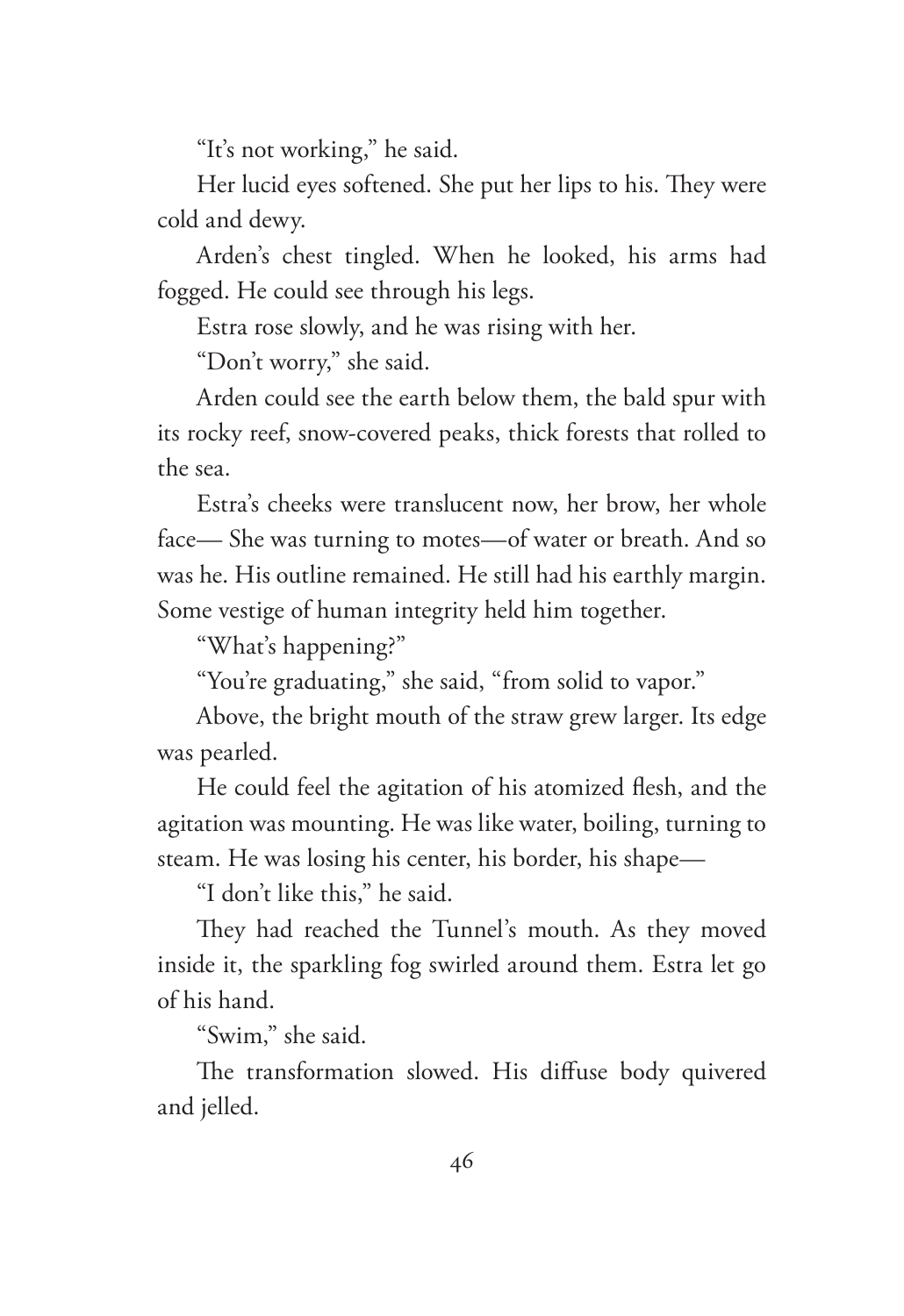Estra reached with her arms and flexed her legs, and she rose like a silver fish. The Tunnel was all around them.

"You're one of us now," she said.

Us, he thought. People rising into the sky. People retreating from it.

He sent his arm into the fog and flexed his trunk, joining the strange migration.

"Angry," she said, "hurt and betrayed. Abused and abandoned."

"Are they all so desperate?"

"Only they know their reasons for leaving. Or the reasons why, defeated by life in the sky, they choose to return. Swim, Arden. Swim."

He took long strokes with his arms, torso gliding, trying to keep up. The fog churned and glittered around him. Below, out of sight, the earth he'd deserted was falling away.

Would he return? Would he ever be a man of flesh again? He struggled to calm himself. Estra looked blissful, a creature from fable, serpentine, graceful, her hair streaming back.

موسلى

They emerged from the Tunnel, and invisible currents caught them. They were like two floating twigs drifting away from an upwelling spring. A body so light needed little strength to keep it in motion. Above, the sky was crystalline, jeweled with stars. Time passed as it does in a dream.

Then Estra spoke. "There," she said.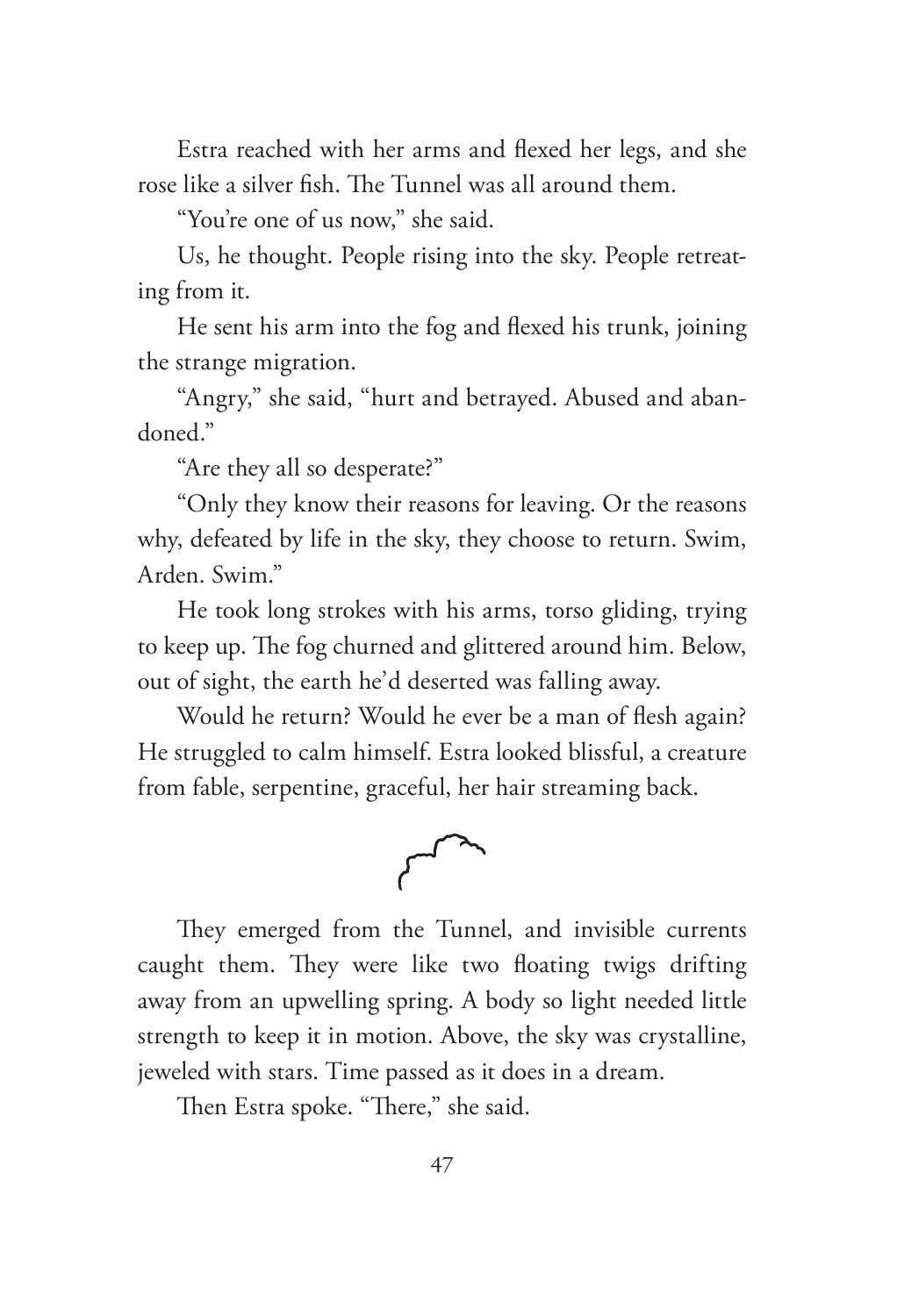Arden could see it ahead—the cloud, their craft, riding the waves.

Cords of vapor trailed down like mooring ropes. Topside, its billows swelled like sails catching the wind. Opaline light shone on the cloud's gunnels, while above its waist, the moon flashed silver on a rounded mount, like a ship's bridge.

Estra pulled through the roiling sea, a sea of wind and vapor. Arden swam behind her. "We're coming aboard," she cried.

As her voice faded, the moorings dissolved, and their intended home rolled toward them on the evening tide. Arden did his best to follow, stroking, finning his legs and flexing his trunk. The cloud rode up a hill, gleaming before them, sapphire gray. Then it sank, crushing a wave, spattering the bows with copper foam.

Estra was closing the distance. He followed, floating and sinking in the hillocks of fog. The cloud's hull was draped with nets of spume. As she reached the waist, Estra grappled the netting. Arden surfaced beside her and clung.

"She's ours," Estra said, and they rose together, climbing the netting hand over hand. When they reached the gunnel, she rolled over it, onto the quilted deck. Arden followed.

He lay huddled there, catching his breath. The deck supported him, but his chest and limbs were inches deep, motes intermingling. The changes in his body frightened him. The rush of blood in his ears was gone, and so was the thump in his chest. He felt his exertion in his breath. A great volume of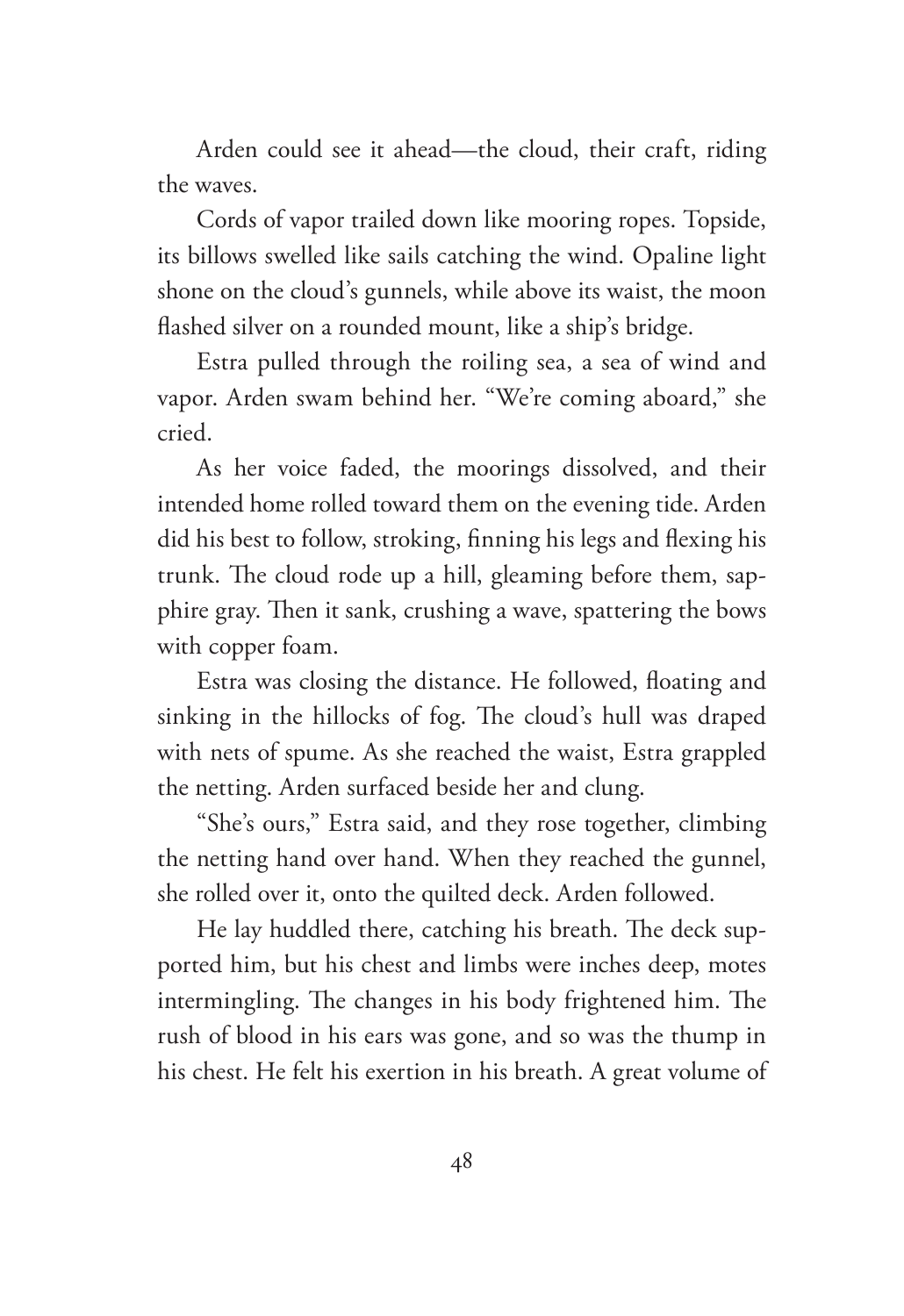air was moving inside him. His lungs had expanded to what had been the borders of his flesh.

When he raised his head, Estra was standing by the bridge, gleaming in the moonlight, looking around, as if there might be others aboard. Above him, wind rusked the billows. On either side, pennants of mist fluttered from the bulwarks.

"I think we're alone," Estra said, turning to face him.

He rose slowly. He could feel the wind on his hip, and as it blew, his legs bowed. The motes shifted, but they didn't drift far; as the wind faded, they returned to their places, and his legs straightened.

"You've changed," she said.

She raised her arms to embrace him, and vapor trailed beneath. The arms lost their lines, became nearly transparent; then they halted and the motes caught up, refilling their hollowed containers. The rounded mount—the ship's bridge was behind her. Arden could see it through her.

He was speechless, trembling in every part. Estra's face fell. "Don't panic," she said.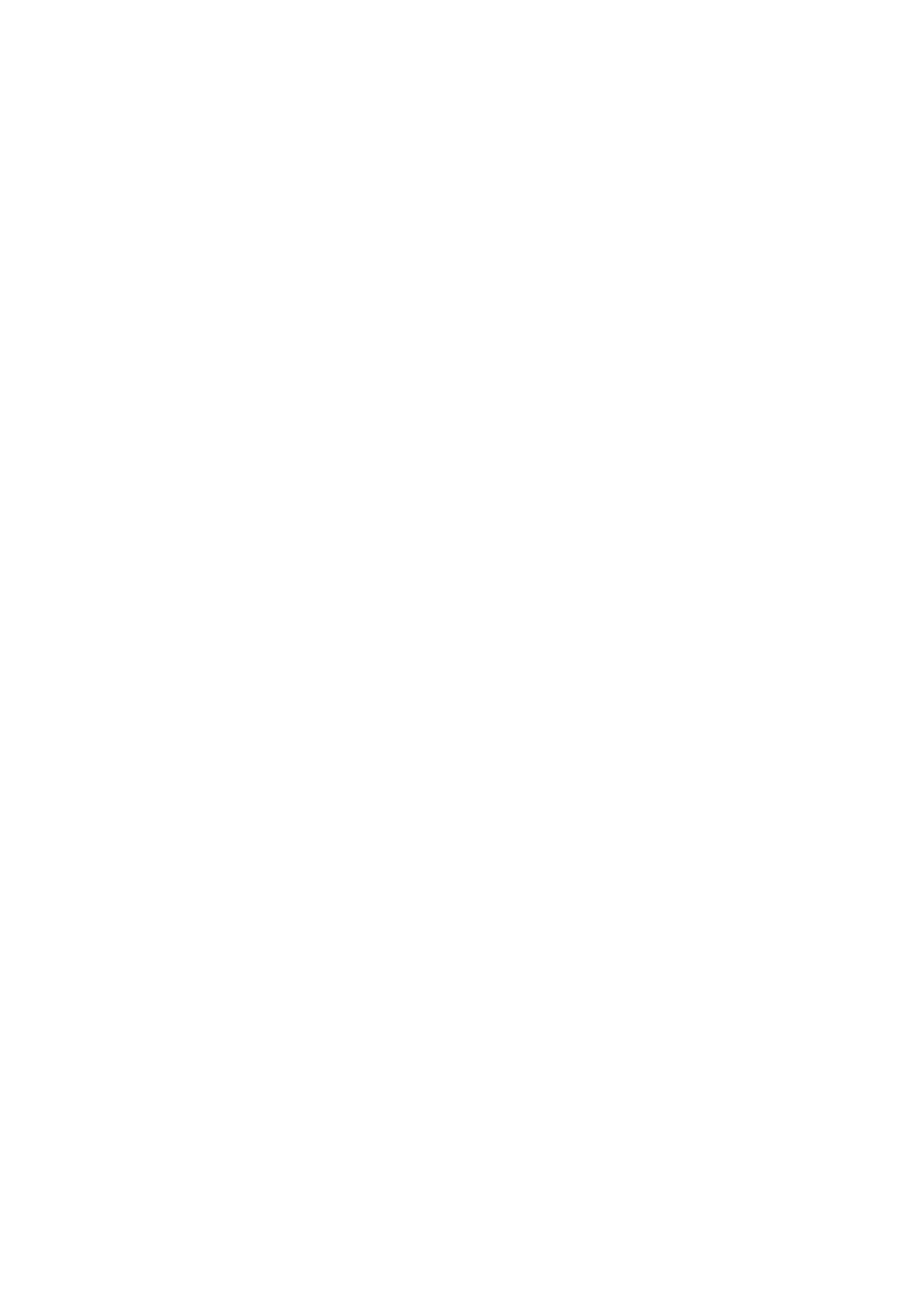*3*

un flared in Arden's eyes, and when he turned away from the brightness, a pliant coolness brushed his ear. His head was resting on a pillow of fog. A quilt of mist lay over him, its lavender swells sequined with gold. Estra was seated beside him, watching. *S*

He raised his hand and peered through it.

"Welcome to the intangible." She stood.

He rose slowly, reaching for her. Her hand was feather-soft, but it helped him steady himself. Gravity—he still felt it. But standing was more like inflation, being buoyed up.

Mist hid the deck. Scarves and veils were drifting around them, obscuring the view on all sides. "It will take some getting used to," Estra said.

He didn't answer, and he didn't move.

She lifted her knee. He watched her leg stretch, separate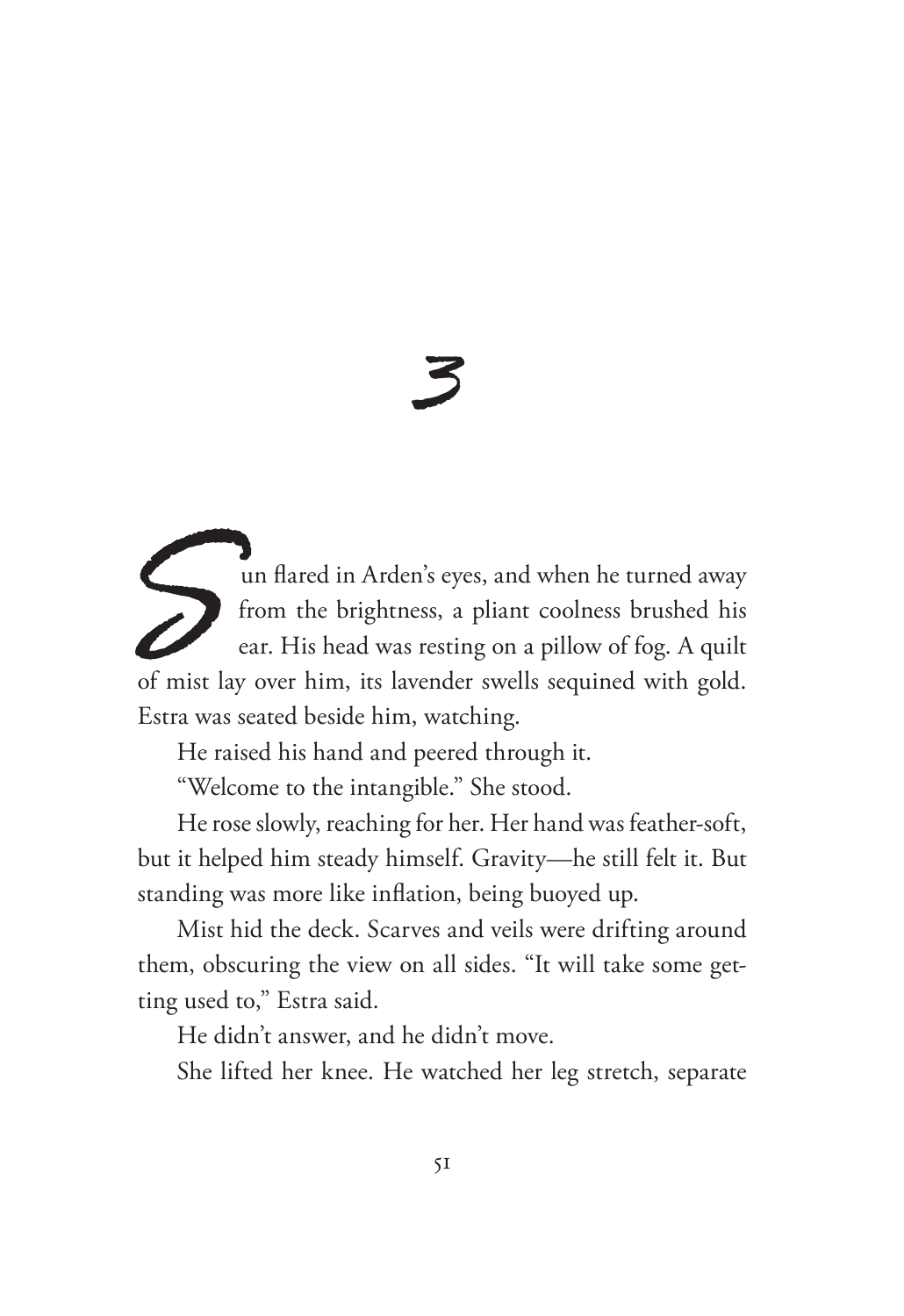from the mist and grow a foot at the end. When she set it back down, the foot melted into the mist.

"Try it," she said.

"I feel like I'll fall through."

"You're not as heavy as you think."

He raised his leg and it stretched like hers had. "I'm still human, aren't I?"

"You're a spirit, Arden. You've come home."

He felt very different—sensations were missing. He was high in the sky, so he should have been freezing. He was chilled, a little; but it was like he'd put on a fur coat. Every mote of his body floated in a pocket of air. Gone too were the familiar noises—the twinkle in his ears, the beating of his heart. He was silent now, except for his breath. As the wind entered and left him, it did so with long, low sound.

"The mind can be troubled," Estra said, "and the heart can ache. You can still feel pain. But the physical shackles are much looser."

Arden's motes felt like they were about to uncenter, to cross boundaries they were meant to honor, each floating away on its own.

"You still have a memory of greater weight," she said, "and it's the memory that tells you you're going to fall." She let go of his hand and took a step back. "Come to me."

They were near the port gunnel. Arden looked down, seeing the empty fathoms beneath the ship and a dark ocean far below.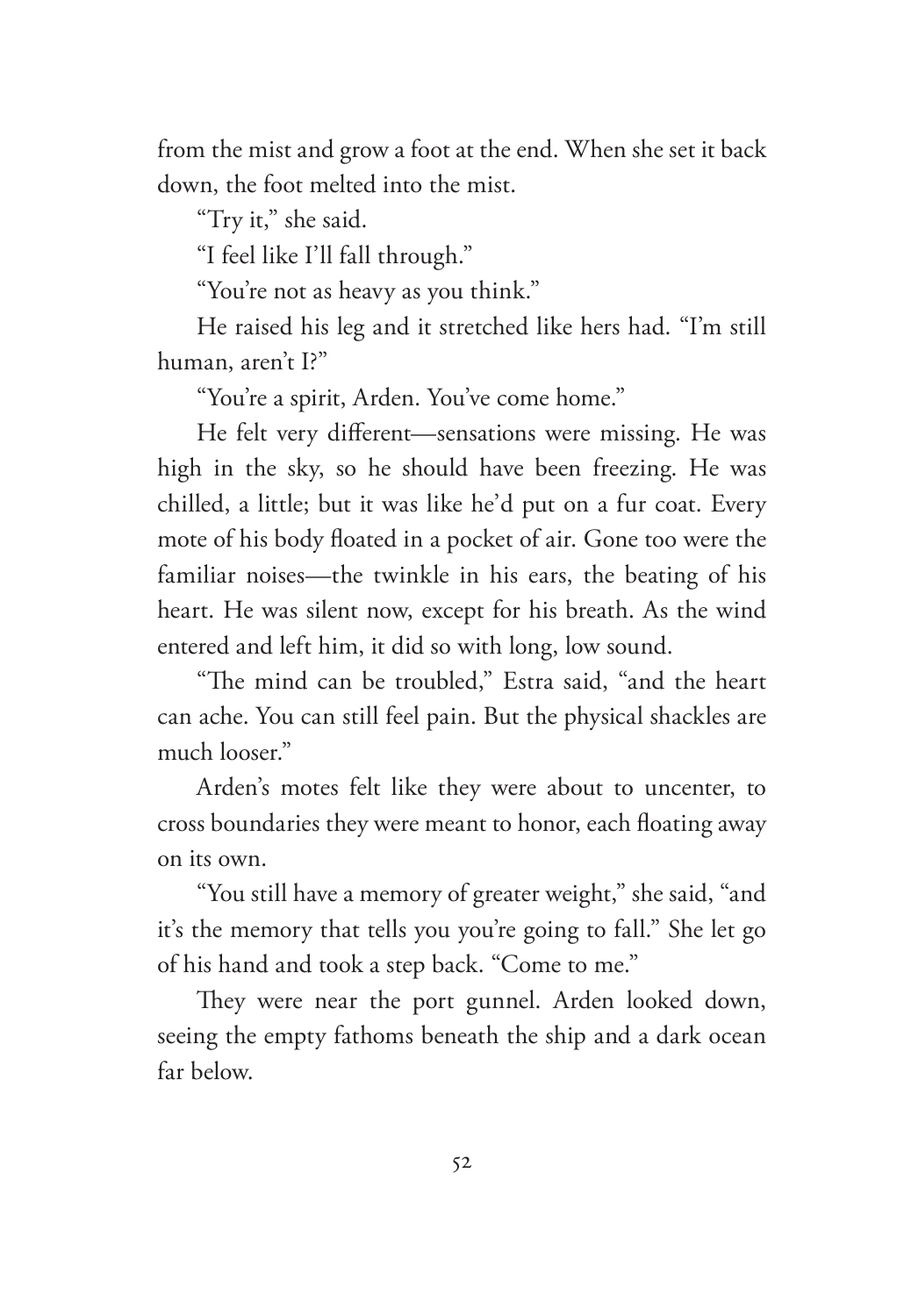"Come to me," she said again.

Arden lifted his leg from the fog and moved it toward her. He felt himself tipping and his arms shot out, but he didn't fall. He floated. He grabbed Estra's wrist and it compressed to a dowel. As his feet found the deck again, he felt the furred edge of her hip against his. Where was the map for his body? He was no longer sure where he ended and the air began.

The branching frond was visible on Estra's breast, but it looked like white frost now. Their chests were both foggy, and the light passed through. Below his belly was an alarming sight. His organ was gone. Arden touched himself.

"What's happened to me?" He glanced at Estra's groin. The cleft in her mons had vanished.

"Coupling on earth—" Her brows lifted. "It's a clumsy arrangement."

His loss was painless, but the sight stung him. "Will it come back?"

"What if it doesn't?"

"Is this normal up here?"

"In the sky, love is different," she said. "I don't think you'll be disappointed." She looked around her. Then she raised one hand. "We're moving. Can you feel the wind?"

Before Arden answered, she started forward, plowing a path through the mist. Bollards of vapor rose on either side, appearing and disappearing in the boils and glare.

He did his best to follow. His motes hung together, shifting around the axis of his lost spine.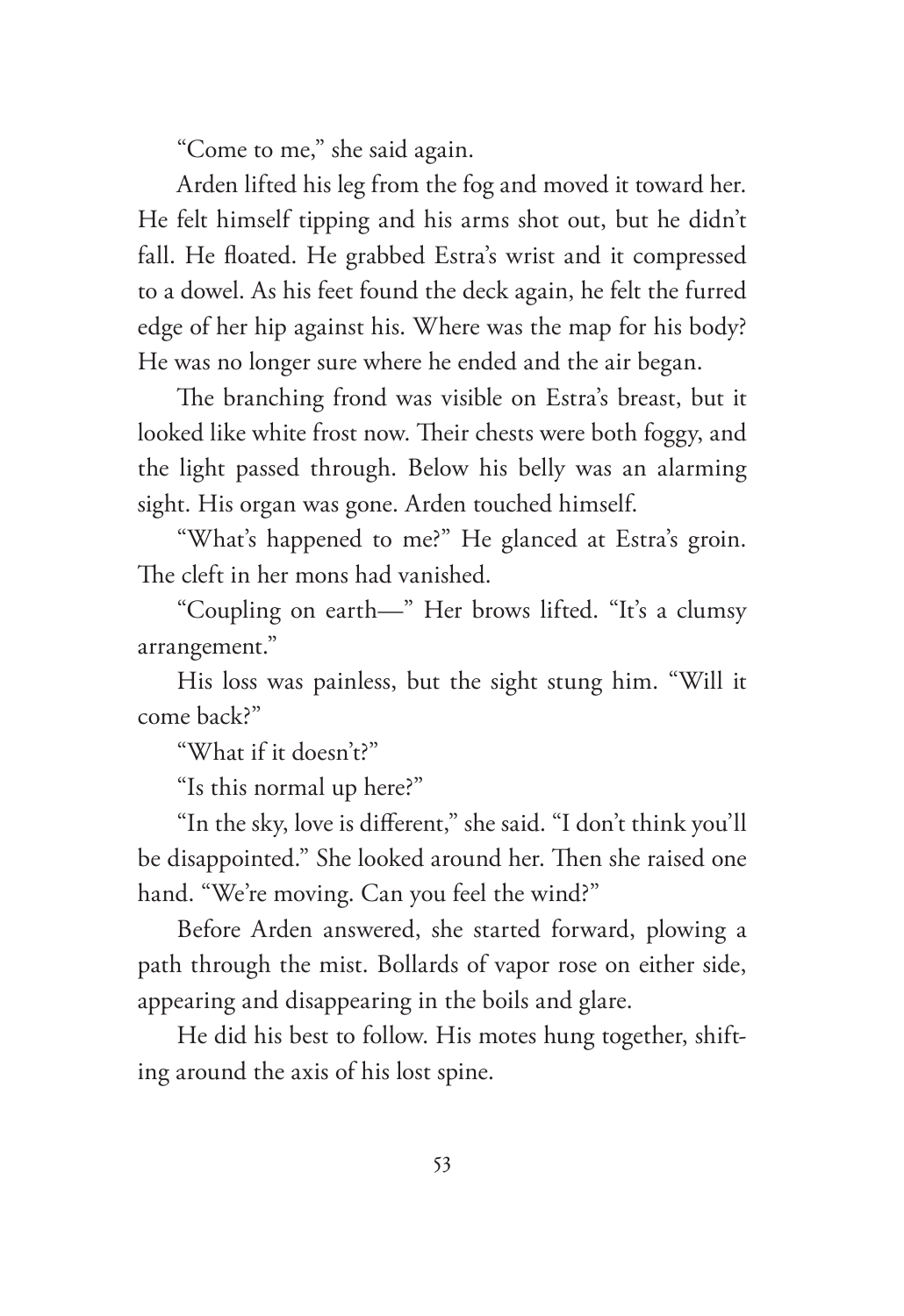"Fog is sensitive," Estra told him. "Try to calm yourself. Answer its subtlety with all the lightness you know. Glide. Coast. Make your gait fluid, like a bird in flight.

"Everything here is infused with wind. This cloud has a breath, and we breathe along with it. Wind whirls our flesh, inflates our hearts. Wind carries the words from my tongue. Wind rises out of you and rejoins the sky."

Through the mist, Arden saw the side of the rounded mount.

"The Bridge," Estra said.

"Can you steer a cloud?"

"Intention could give us direction," she said, moving past. "But we're going to let the wind carry us. We want to look uninhabited."

A gap appeared in the shifting scarves. Through it, he could see the top of the Bridge: the ship's helm. A new fear rose among the many stirring. If all this was real, was the man in the thunderhead real too?

"Maybe he'll forget," Arden said.

"Ingis won't forget."

He heard the trouble in her voice. Estra had fears of her own.

"The cats are gone," Arden said. "We have a place of our own. And each other." He spoke with all the confidence he could muster.

Estra's eyes fixed on him. He could see gratitude in them, and hope.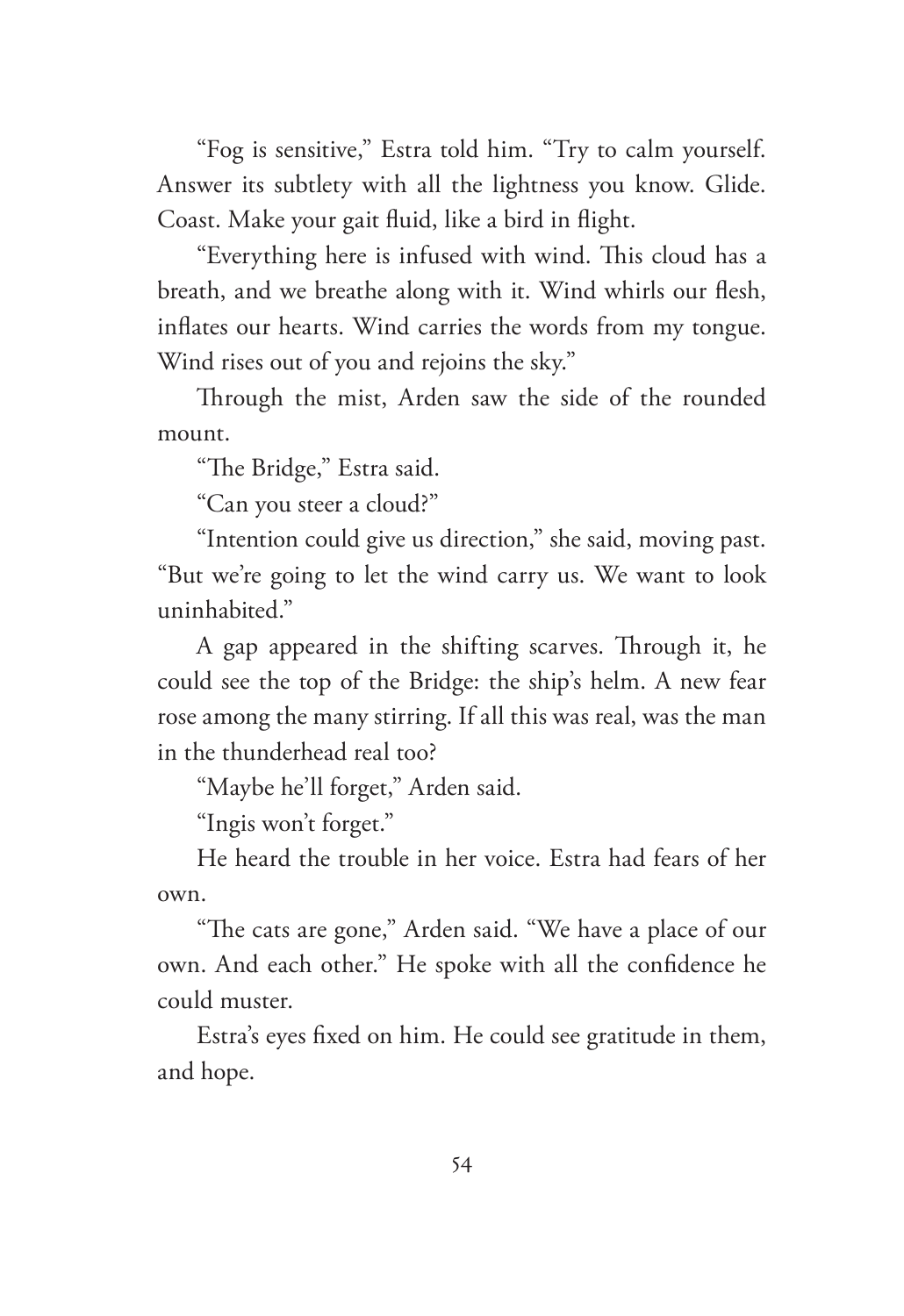As they reached the front of the cloud, the air cleared around them.

"Look at this." She turned and motes sifted loose, swirling like the skirts of a dancer around her waist.

"The Prow," he said. "The other end will be the Stern."

The cloud was floating in a vast expanse, all white and blue, with a golden sun rising before it. Supple bastions, shifting barricades, twisted spires and gaping wells— Every chink let a morning beam through, and beyond the glittering maze lay an amorphous blanket, level and fleecy, waiting to be shaped.

"It's enough just to breathe, isn't it?" Estra spread her arms, as if contentment was a miraculous thing. "Do you feel free now?"

Her voice, so soft and uncertain— Her beautiful face, framed by the shifting clouds. There was frailty here, unlike anything he'd known on earth.

"I do," Arden said. The sky seemed infinite. There was nothing to bound it.

"Our cloud is like the *Mariod*," she offered.

"It is," he nodded.

"You're not hungry?"

" $No.$ "

The ship's stem hit a swell, and the icy spray traveled through him. He turned away from the Prow, seeing the sun and the breeze had stripped the cloud's veils away. The gunnels curved back to the Stern. Above, sheets of fog hung from the masts, luffing and swelling.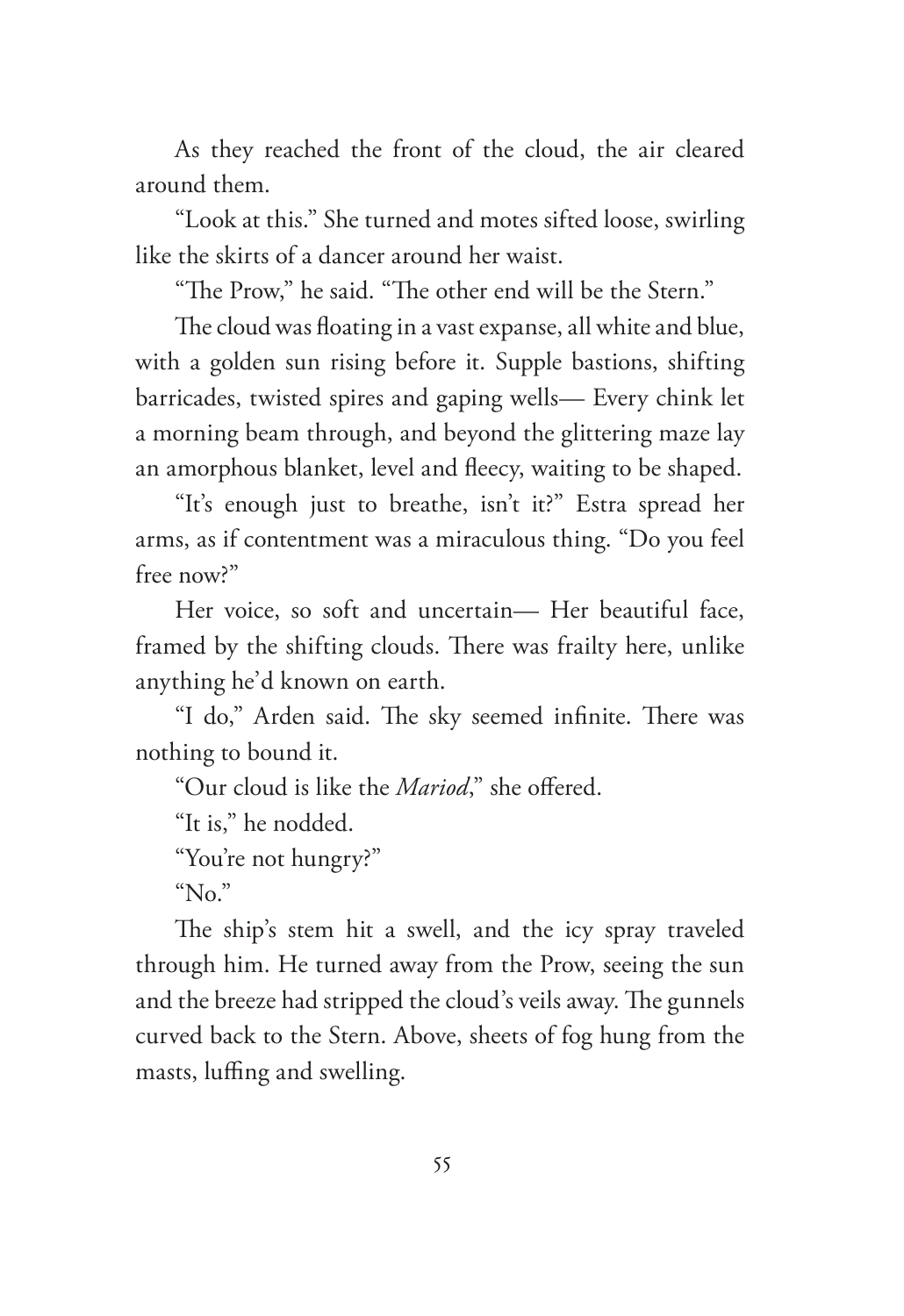"Let's explore," Estra said.

She stepped over the quilted surface and crossed in front of the Bridge, headed to starboard. Arden followed. The vapor parted to admit them, leaving smooth-sided banks that compressed and whorled, resealing as they passed.

"You've been on a cloud like this?"

"They're all a bit different," she said. "And they're always changing."

The way sloped down. As they descended, the mist settled. "Look. It's glittering," Estra said.

The surface was level before them, reflecting the sun like a noonday beach.

"It's flat as a deck," he observed.

Estra turned. "The Glitter Deck," they said together.

She started across it, and when she reached the gunnels,

Arden coasted beside her. Over the curled edge, he could see a vastness of sky, and waters below.

"Smell." She drew a gust in, and he did the same.

A tang of salt hung in the air.

"He must have been crazy," Arden said, "to drive you away." Estra bowed her head.

"I know how lucky I am to be with you," he said.

The morning glow lit the motes of her face. "Two days ago," she said, "my life was hopeless. I keep thinking, 'I fell into his arms. He was waiting to catch me.'"

He touched her middle, and his finger slid into it.

"Look there." Estra pointed aft.

Swells of haze mounted to dunes, and the dunes ascended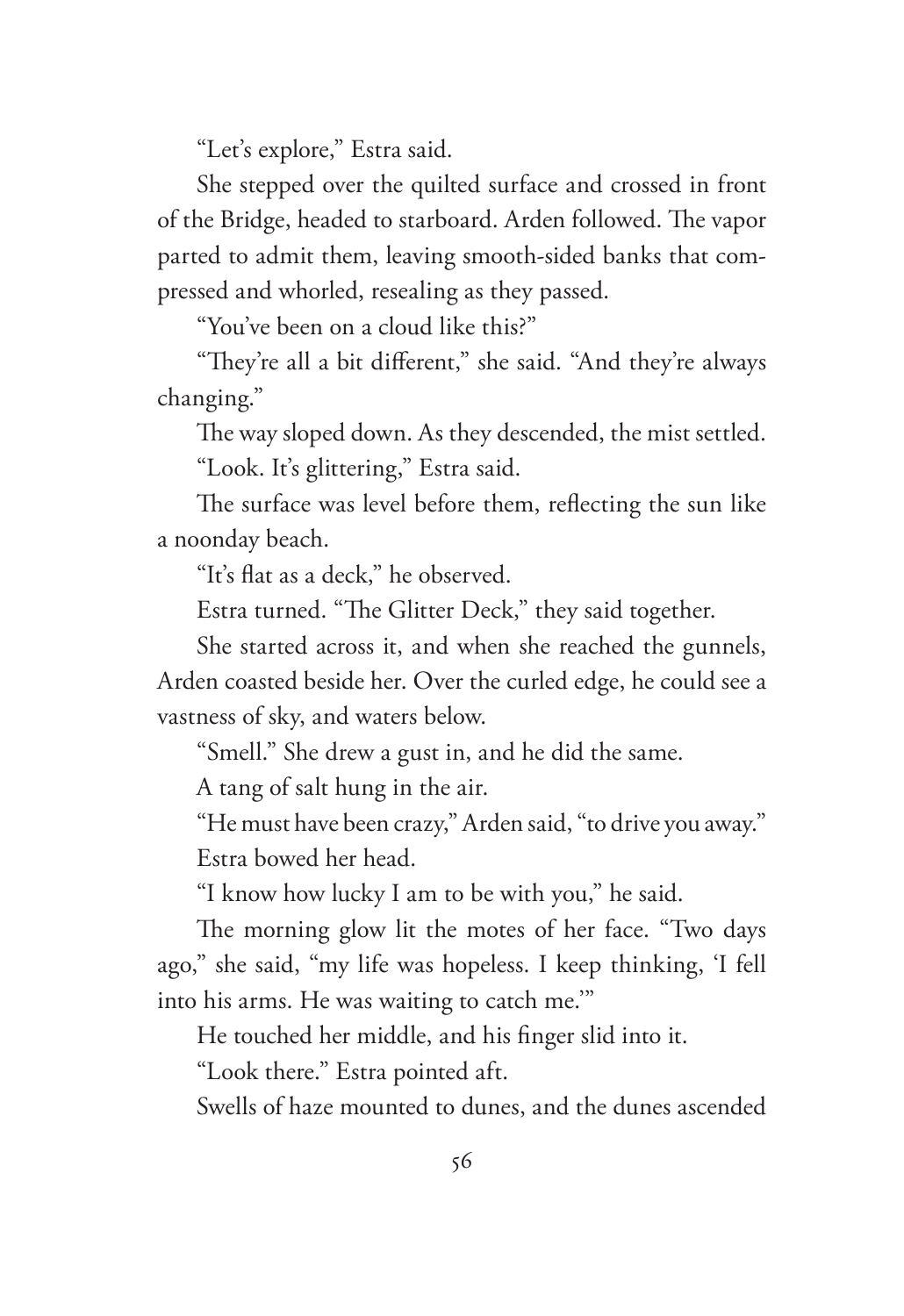to motionless hills. Here was a softness and airiness no ship ever had.

"They'll be our Lofts." Estra smiled.

She crossed the Glitter Deck and hurried through the dunes, leaving a sinuous trail, like a finger passing through loose sugar. "You'll like this place," she said with delight in her voice.

The Lofts were plush and soft as oakum. The fog around them was thicker here, and the sun was higher. As weightless as Arden felt, he seemed to be growing lighter.

"There's nothing on earth like this," she said.

Motes lifted from Estra's face. Motes in layers—masks of care, each a bit different, each drifting away. Arden was sloughing atoms from his head and chest, like a fungus sheds spores.

"Every fair-weather cloud has a calm spot," she said.

"Estra—"

"I'm remembering," she said, "my fair-weather faith."

"Faith?" The sun's heat was leavening what remained of him, warming his motes, pulling them apart. He was losing definition, growing more translucent.

"There was something before us," she said. "The first breath of the cosmos, the warmth that first blessed us, the breast that first fed us the wondrous fog."

"People don't speak this way to each other."

"They don't," she agreed. "But we're no longer people."

"I'm too light—"

Estra drew closer. Their borders overlapped. "What is freedom?" she said. "Who are we really, when we're free?"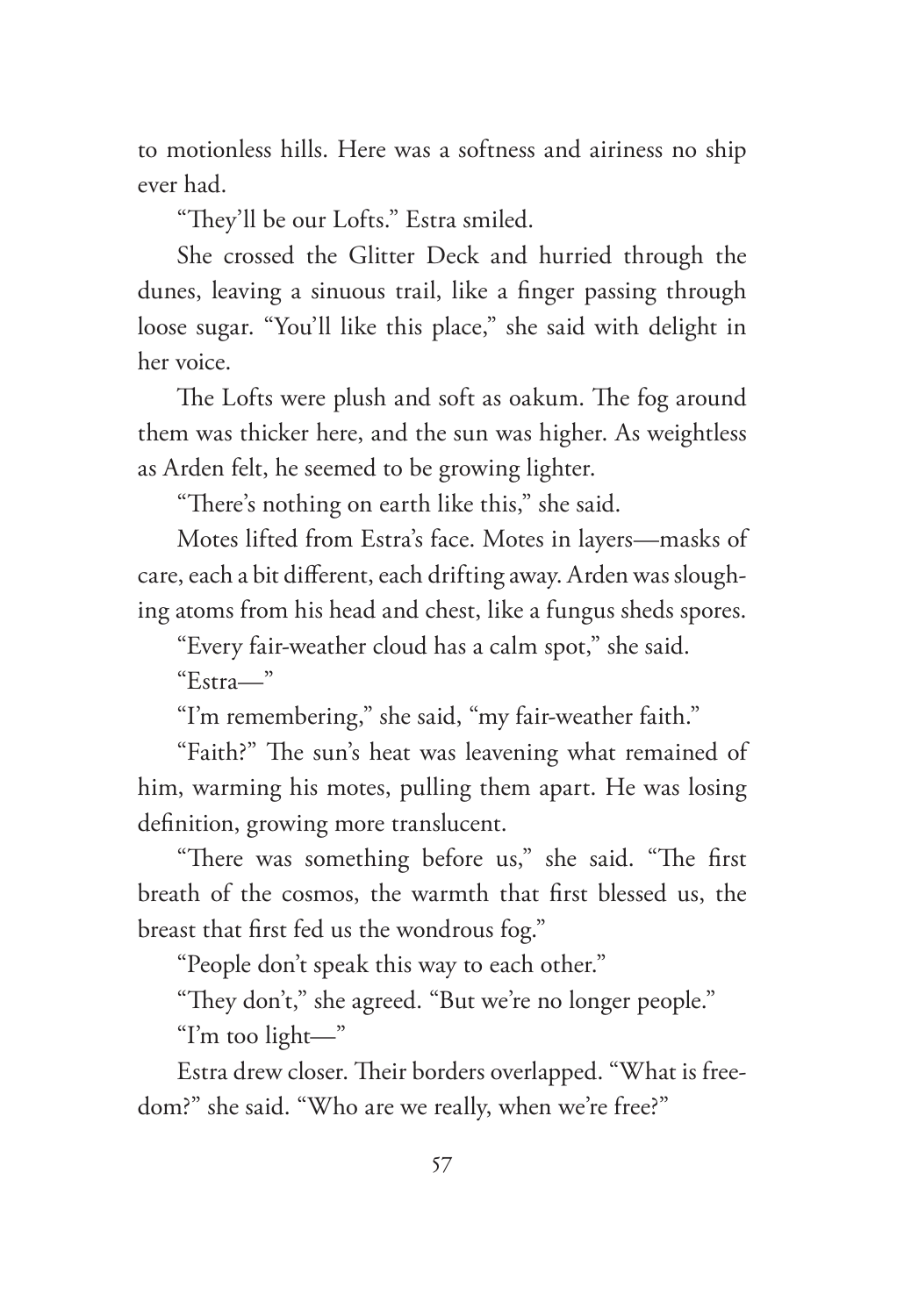"I'm sorry—" "What's the matter?" "I feel like I'm losing myself."

"That's part of the sky's magic." Her eyes darted, searching. "It's what the soul wants. And it's practice for love. Giving yourself to another. Remember Mariod—her care, her devotion— The love she poured into you, like cream down the throat of a white orchid."

"She's gone," he said. "She's been gone a long time."

"The child is still there, smiling and crying inside you."

"I'm not ready for this." Arden scanned the Lofts, shuddered and turned his back on them, shifting his legs slowly. Estra moved beside him.

"We have time," she said. "I'm sorry. I don't mean to—"

"I've been a toiler all my life," he said. "Wanting. Not having."

"I know."

"The one person I loved— I cried when she kissed me goodbye. I screamed when I saw what was left. Every night, I prayed she'd come back."

"You don't believe life can be kind," Estra said.

"I want to be here. I want to be with you. I want to be free."

"It's a matter of trust," she said, "isn't it. When things are uncertain, you fear the worst. I understand. I have fears too. I smother them. I bury them deep inside me. And then, when I'm not expecting, they rise up and pierce my heart."

"As long as I worked on my boat," he said, "I dreamt of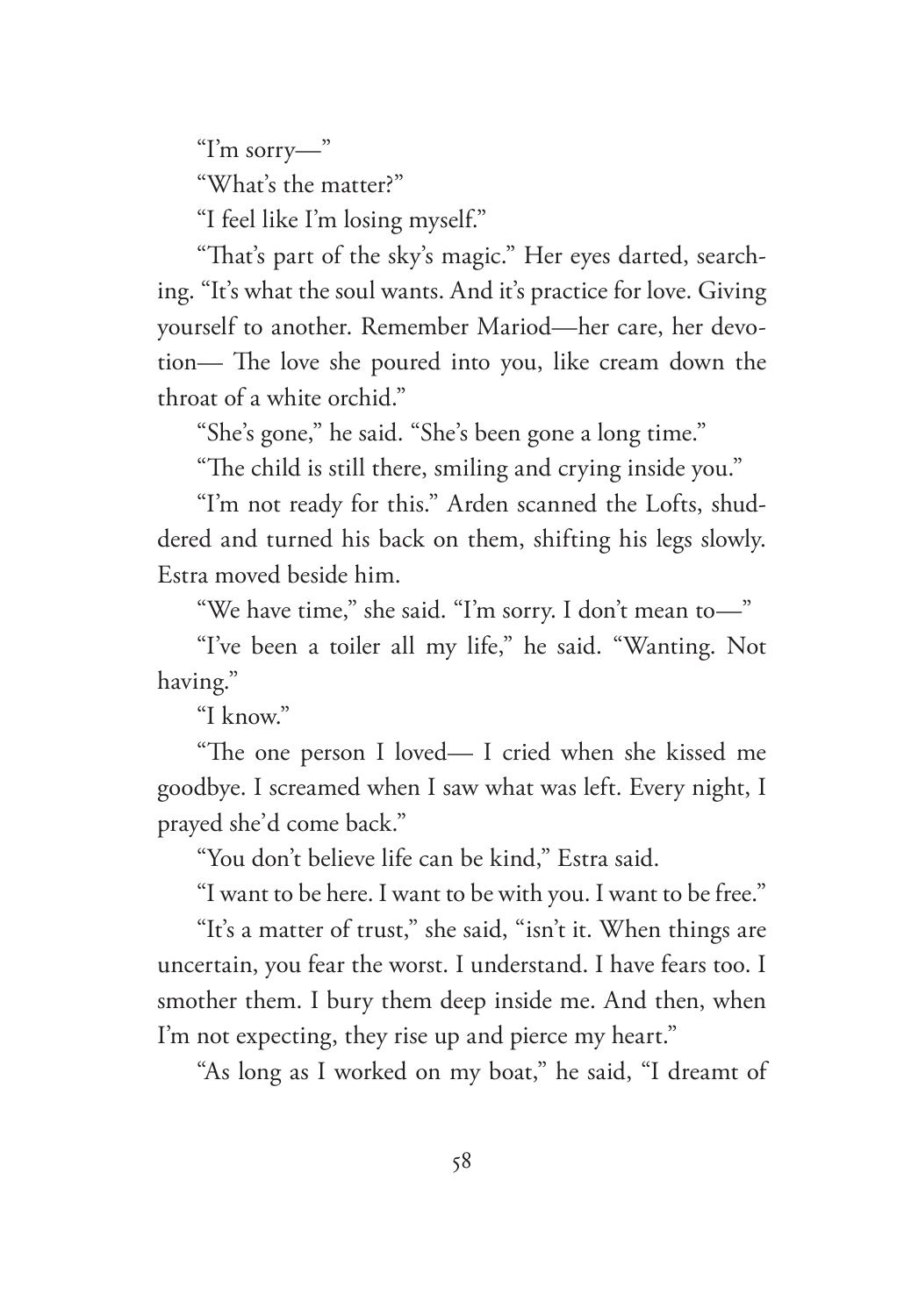failure. In my dreams, they found me out—in the forest, hauling the *Mariod* down to the bay, on the shore as I was about to launch her. They carried me back. I was soaked and tortured. My nights were filled with punishments. Will the nights here be any different?"

He took a breath. They were out of the Lofts. He was denser and more opaque. "It's always with me: the curse of being powerless."

"Everyone has failures, Arden."

"You're talking about Ingis."

She turned her head. "I was happy here once."

"I can see that."

"My heart and mind—" She swallowed her words.

"You said you were never in love with him. That's not true, is it."

She sighed and shook her head. "We had something, but he destroyed it."

Arden looked into her eyes. "I don't know what's going on in your head."

"You could ask me."

"Are you thinking about him?"

" $No.$ "

"You're saying that to spare my feelings."

"I don't care about Ingis," she insisted, scanning the sky, as if trying to see a way out of their plight. "I came here with such high hopes, and this beautiful world ended up being a torment to me."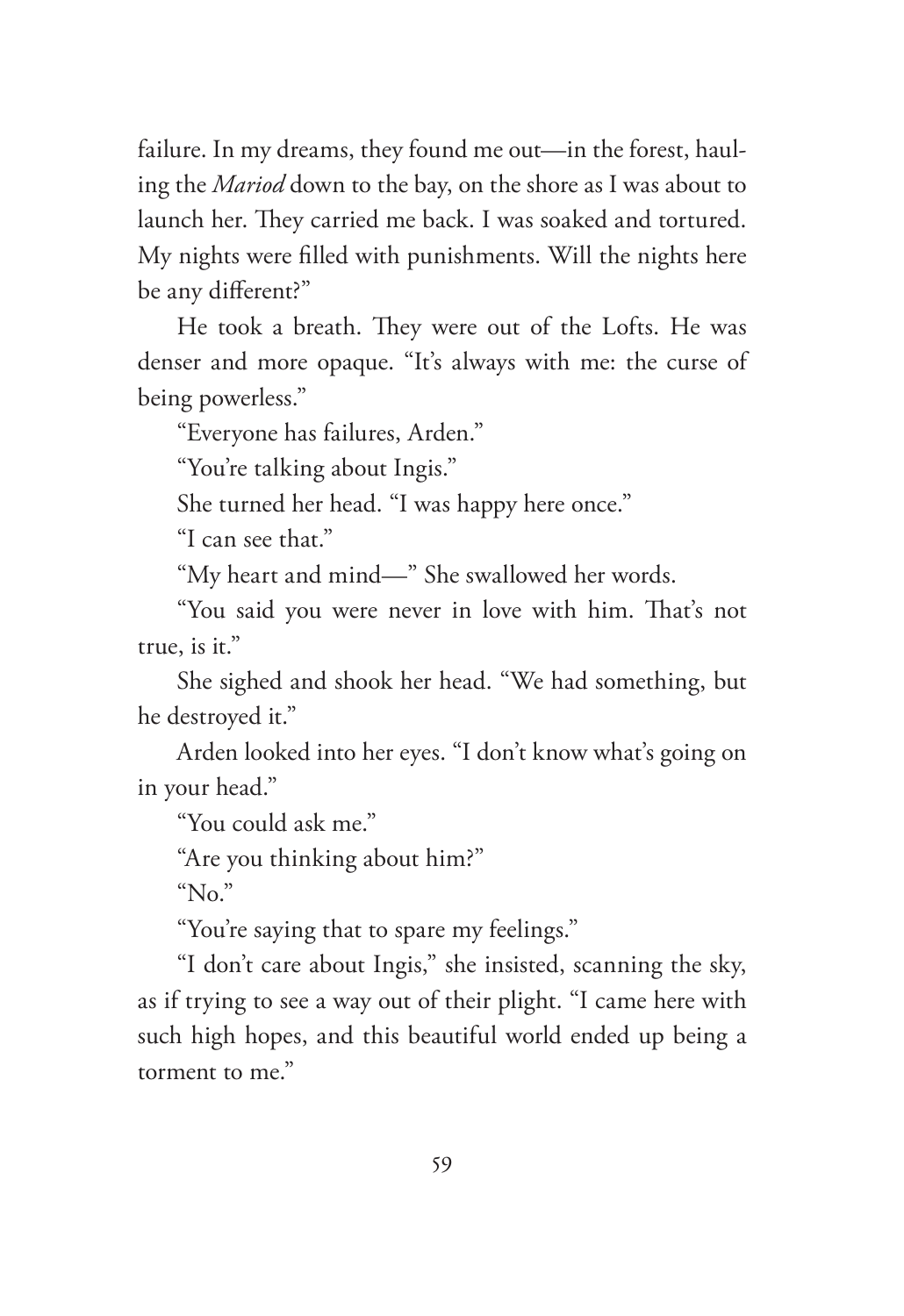A tear appeared on Estra's cheek. It vanished as he watched, like a raindrop in the sea. "Forgive me," he said. "I wish I was stronger, nobler—"

"You're right. It's true. I've been thinking of him. I've been fearful too, and angry the memories won't leave me.

"Your thirst for freedom— When you spoke of it on earth, my spirit soared. And now—we're here. But freedom frightens me too. The mind can justify anything." Her eyes searched his. "Where will freedom lead you? To inspiration? To hope and love? Other desires are lurking inside us. You can cut your moorings, free yourself from an imprisoning world. But your desires go with you."

"I want to be loved," he said, "by someone like you."

"Someone." Her voice sank. "I'm poisoned, Arden. Poisoned with anger and all the abuse I endured. When his thoughts are labored, I am the midwife. When they're weighted with guilt, I ease his load. When rage shorts his circuits, I take the blame. I'm his better, his confessor. His concubine, his whore. I'm food when there is nothing to eat." Estra shook her head. "We need a vat."

"A vat?"

"To flush the misery of bondage out of your system," she said. "And to wash away my anger at Ingis. We can't make this ship our home until we've done that."

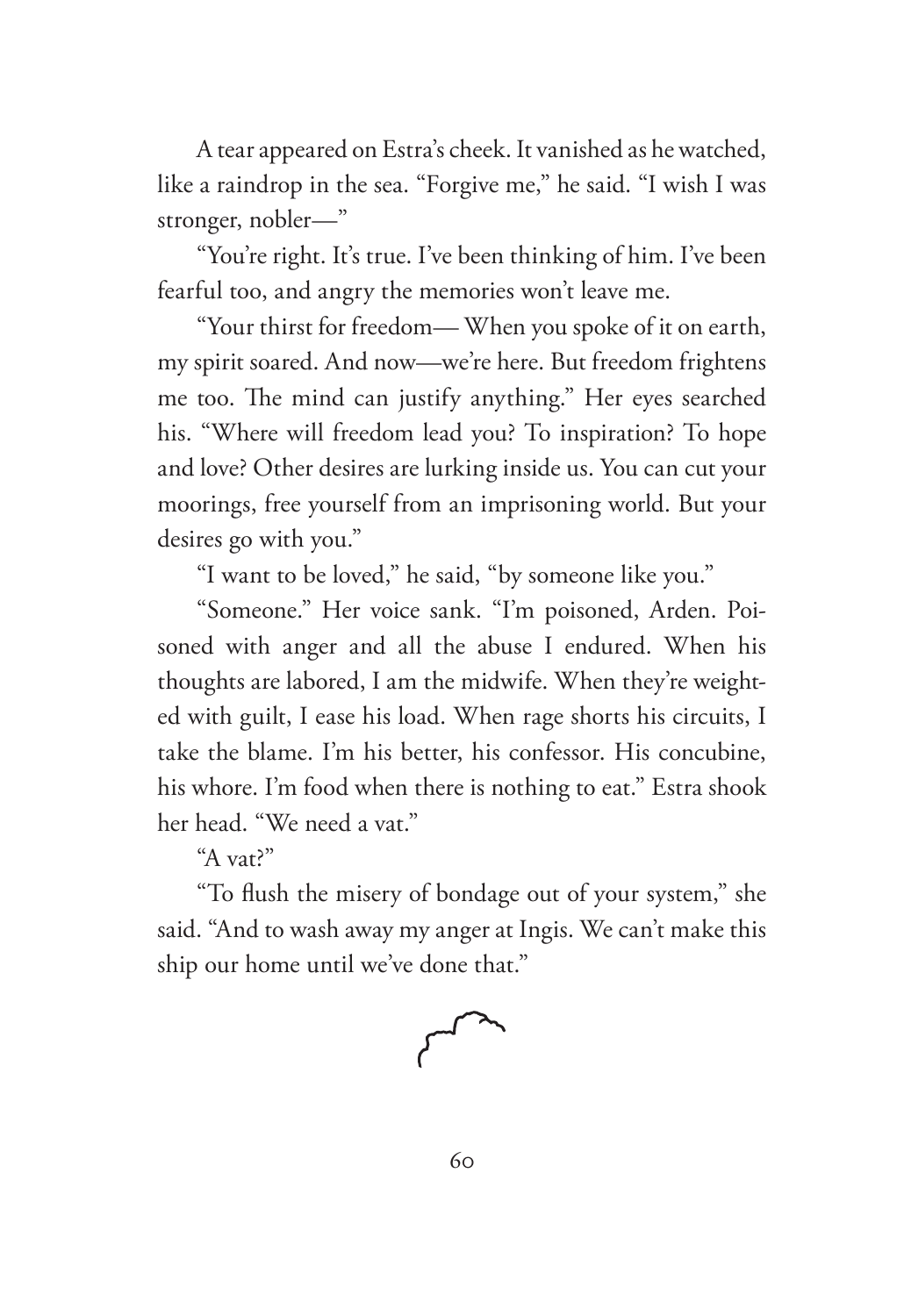A pole of fog turned in the wind, rising from behind the Bridge like a mainmast. Estra and Arden stood by the pole's collar, gazing up. She put her arms to her sides, flexed her legs and pushed off.

Estra rose into the air, spreading her arms, toes pointed down, turning a slow spiral around the mast. As she reached its top, she sculled, slowing and circling, scouting the cloud fore and aft. Then she tucked and rolled, diving back down.

"We have one," she said when she was back beside him. She gasped with relief. "And there are Spindles nearby."



The Vat was at the top of a swell. The cloud had cracked around it, and the perimeter was littered with puffs. Estra halted before it.

"Careful," she said. "Have a look, but keep your balance."

Arden approached the rim. The Vat was twenty feet across and full of fog. The surface was whirling, furrowed and spiralstriped, gray and black, with an ebony pock at its center.

"We're going in?"

"For a few seconds," she said, "and not together. You'll go first. I'll pull you out."

"What does it do?"

"It will wash away memories. One of the sky's sorceries." She regarded the Vat with respect. "There's some guesswork. Memories are tricky things."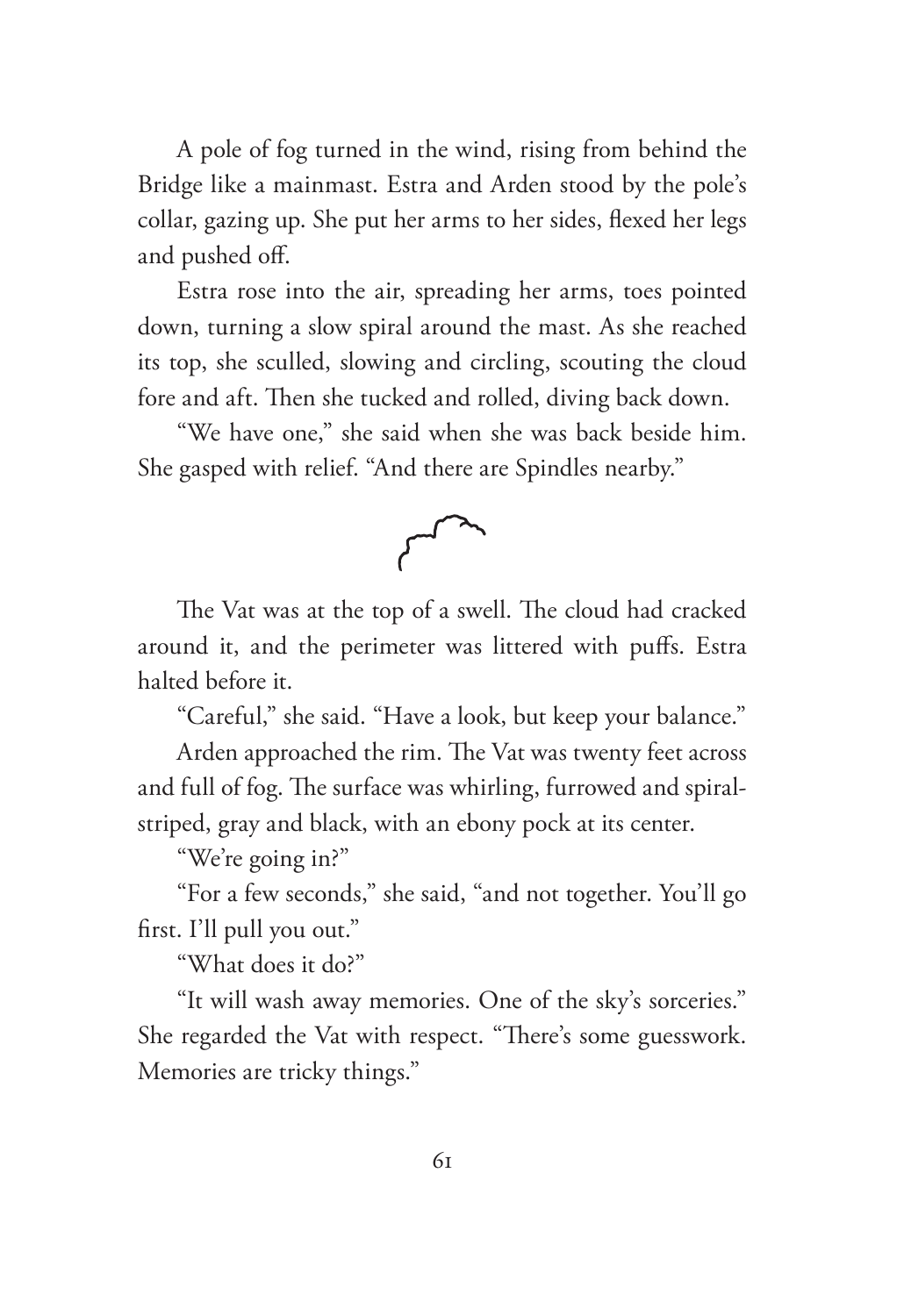She edged against him, putting her hand on his loin. "Those at the front of your mind go first. Focus on the things you want to forget. Think about the sorrows of being a toiler. Fill your mind with the memories that harry you. Don't let your mind wander."

Arden eyed the dark whorls. They were corded and foaming, and the center sucked with intent.

"Concentrate," Estra said. "Your mind is full of memories you don't want to lose. Rest your middle on the rim and ease yourself in. The solvent weights you, so levitation's impossible. Keep one hand above the surface. I'll count to four, then I'll pull you out."

Arden faced her, seeing a blink of fear.

"The length of time matters," she said. "It starts here," she touched her hairline, "and works its way down. The longer you're in, the deeper the wash."

He remembered the night he and Mariod were led to Apex.

Estra's brow creased. "Let's make it three. I'll count to three."

He nodded.

"One, two, three," she prepped him. "Keep your hand up. You'll feel me grab it. We don't want to erase too much."

"One, two, three," he murmured.

She moved to one side.

Arden squared himself and faced the gyre. He could hear Estra's breath in his ear. He put his hands on the rim, composed himself and curled his trunk over it. Then he dipped his head down, loosened his grip and plunged in.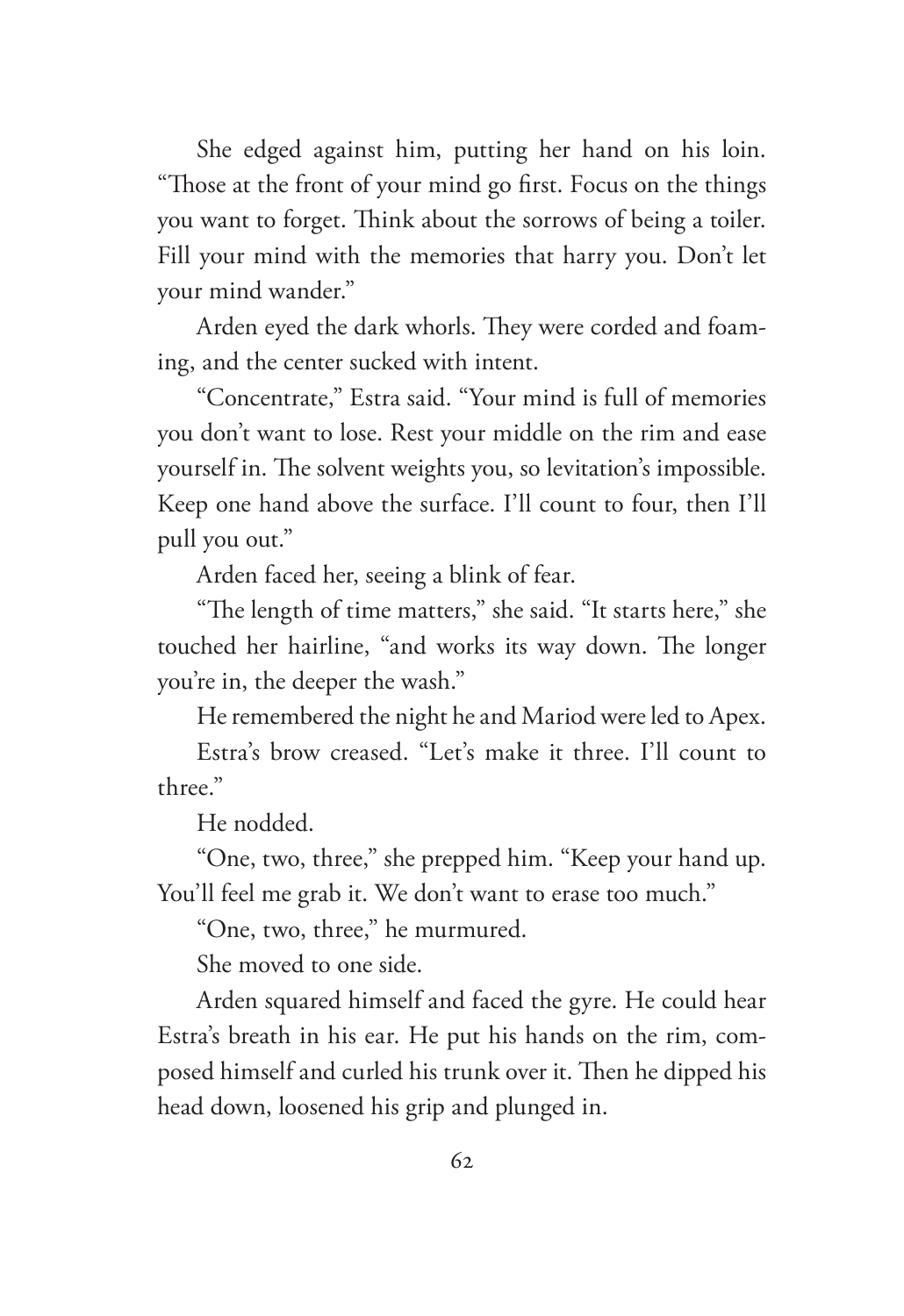His mind blanked as the cold took hold. He forced his attention back—blood, wounds, the sting of humiliation— The thoughts were like slippery fish. He was moving, face down. The spiraling surface admitted some light, enough that he could see into the Vat. It was smooth-sided and funnelshaped. He raised his right arm.

"One," Estra counted.

As the whorls swept through his mind, he saw, he remembered, reliving the pain. Priests in their robes; the one he loved best, her face blackened and smoking. Hunted by hounds, beaten, shivering in Soak.

"Two."

Desperate wishes, hopeless hopes. Aching, heartsick and shaking; the city on a hill, and in every window, the staring souls.

"Three."

His mind clouded, his vision gave out. In the darkness, curls glowed, curls and circles, circles and spirals where the evils had nested.

"I'm here," Estra said.

The curls and circles began to slow. They broke into hooks and crescents that dimmed and shrank. He opened his eyes, seeing Estra's face with the sun behind her.

"Who am I?" she said.

"My salvation."

Estra laughed.

He raised himself slowly. He was lying amid the puffs beside the Vat. Over Estra's shoulder, the mizzenmast rose,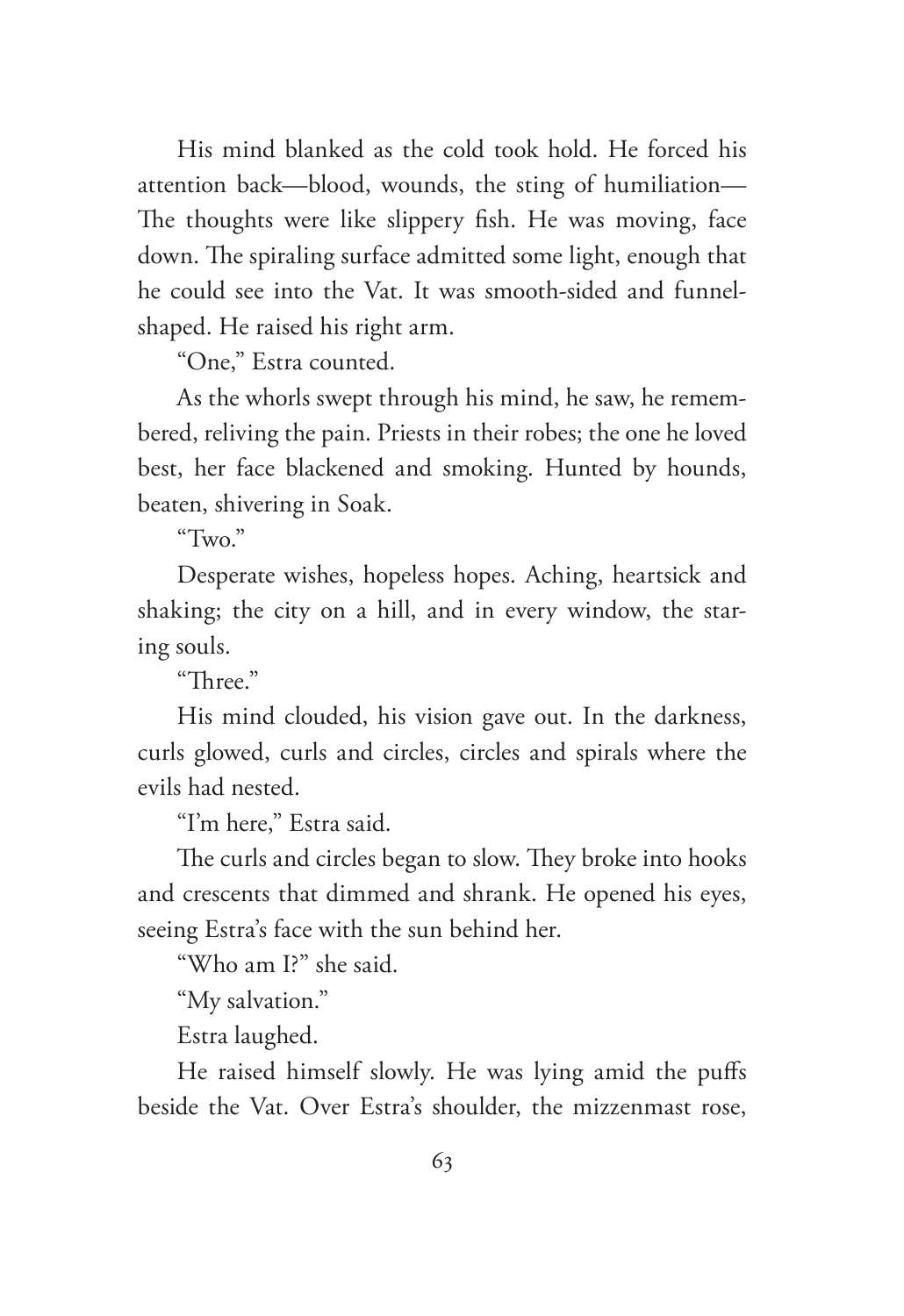sheets of fog hanging from its spars. A raft of mist floated beyond the port gunnels. He could measure their progress against it. The cloud had a razor clarity. And his servitude— The memories were dim now, and the pain was gone. It had been a long dream, a bad one, and he had finally awoken.

"What was it like, back on earth?"

"I'm not thinking about that," he said, touching her cheek.



"One," Arden counted, his eyes fixed on Estra. She was bobbing on the Vat's furrowed surface, circling on her side like a flitch of half-rendered fat. "Two. Three."

He hooked his arms beneath her shoulders and pulled. Her neck compressed and her torso stretched.

Estra's chest emerged, then her waist. Her knee caught on the rim, and his left arm came loose. Arden yelled, caught her and hauled her over the rim.

She was cold and her eyes were closed, but he saw breath in her nostrils. A shadowy tide waxed through her translucent chest. He lay her down and stretched beside her, pressing her close.

She grew warmer. Her breath deepened, and her motes seemed to pack together. Finally, her lids parted.

Her eyes had a wondering look.

"We're on our cloud," he said.

She fixed on him, frowning. She raised her shoulder, eyeing her body, as if it was strange to her.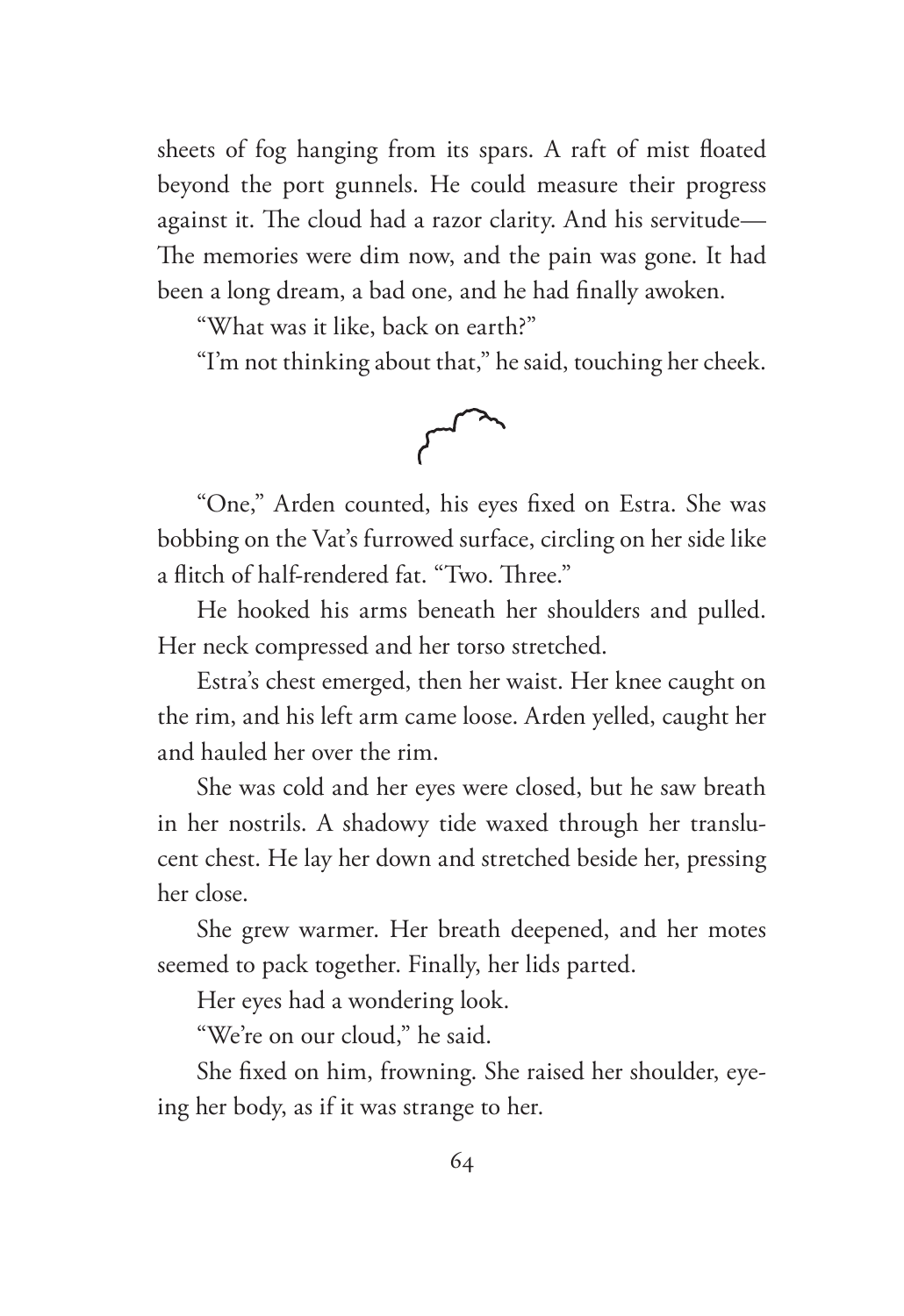"You were in the Vat." She squinted. "Arden." He nodded.

She looked around her, and the breeze blew off her frown. It hovered like a mask in the air between them, and then the motes of her face were reshaping.

"I'm better," she said. "Much better. Will you help me up?" He rose with her.

"You've been in?" she said.

"Yes. I'm better too."

"I'm so glad." She opened her arms, and he did the same, and their bodies lapped over each other, motes intermingling. Arden heard her tears. Tears of relief, grateful tears. Her brow met his, and they shared them.

The Vat had purged their demons, he thought.

"The past isn't love," Estra said. "Love is the future."

They stood there, holding each other. Then Estra led him to the Spindles, where—she said—those who live in the clouds sometimes go, after a rinse in the Vat.

موسلى

Through veils of mist, cones appeared in a murky hollow—cones of vapor, turning slowly, each at a different speed. Estra led Arden among them. They were twisted and spiraled, and they gave off puffs of vapor as they turned. The tallest were at the hollow's center. What was their purpose? How long had the cones been turning?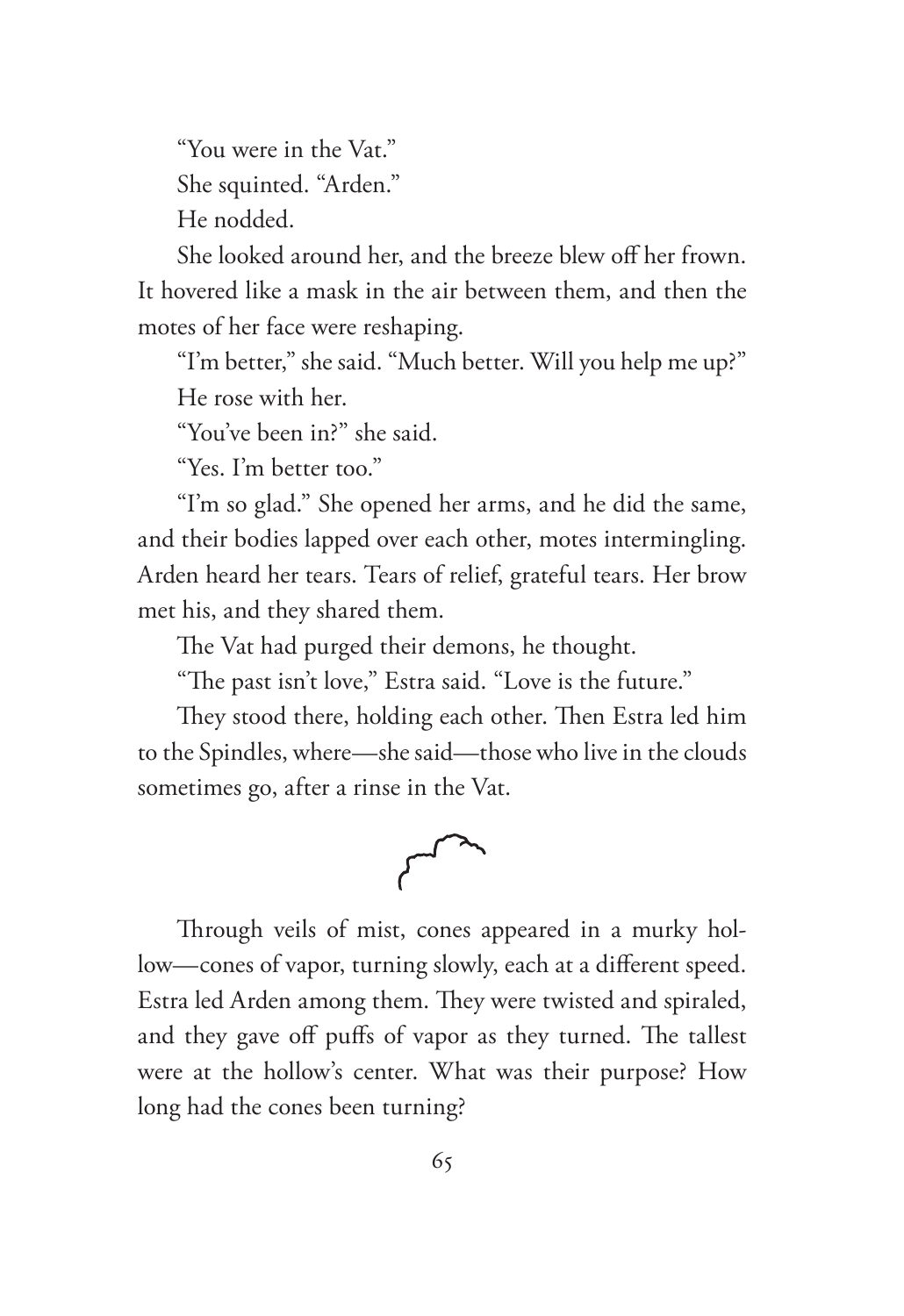"A mournful place," he said.

"Here, wishes can't hide. You can see them."

Estra halted before a cone twice her height and turned to face him. "You're not afraid," she said. "You want to know." She was asking for his assent.

"I trust you," he said.

She kissed him. Then she raised her hand and brushed his chest. As he watched, she pushed her fingers into it.

"Above your heart," she said. "An odd little thing, like a piece of lint." Her brow furrowed. "I've got it."

Arden felt a tugging.

"Here it comes." Estra's fingers emerged with a cord of fog, twisted and raveling. It twitched in the air before him, like a seeking sprout.

She continued to pull, drawing it through the motes of his sternum.

"Ready?" she said.

She touched the cord's end to the turning spindle, and the spindle caught hold of it. As the spindle turned, the cord wound around.

Now Estra reached inside her own chest, facing the cone beside his. She pulled out a frayed leader and attached it.

"The Spindles are wish collectors," she said, watching hers turn.

"They make wishes come true?"

"No," she said. "They can only reveal them."

Arden felt it moving inside him, like a rill of ice water. Before him, dew dripped from the taut cord. As the cone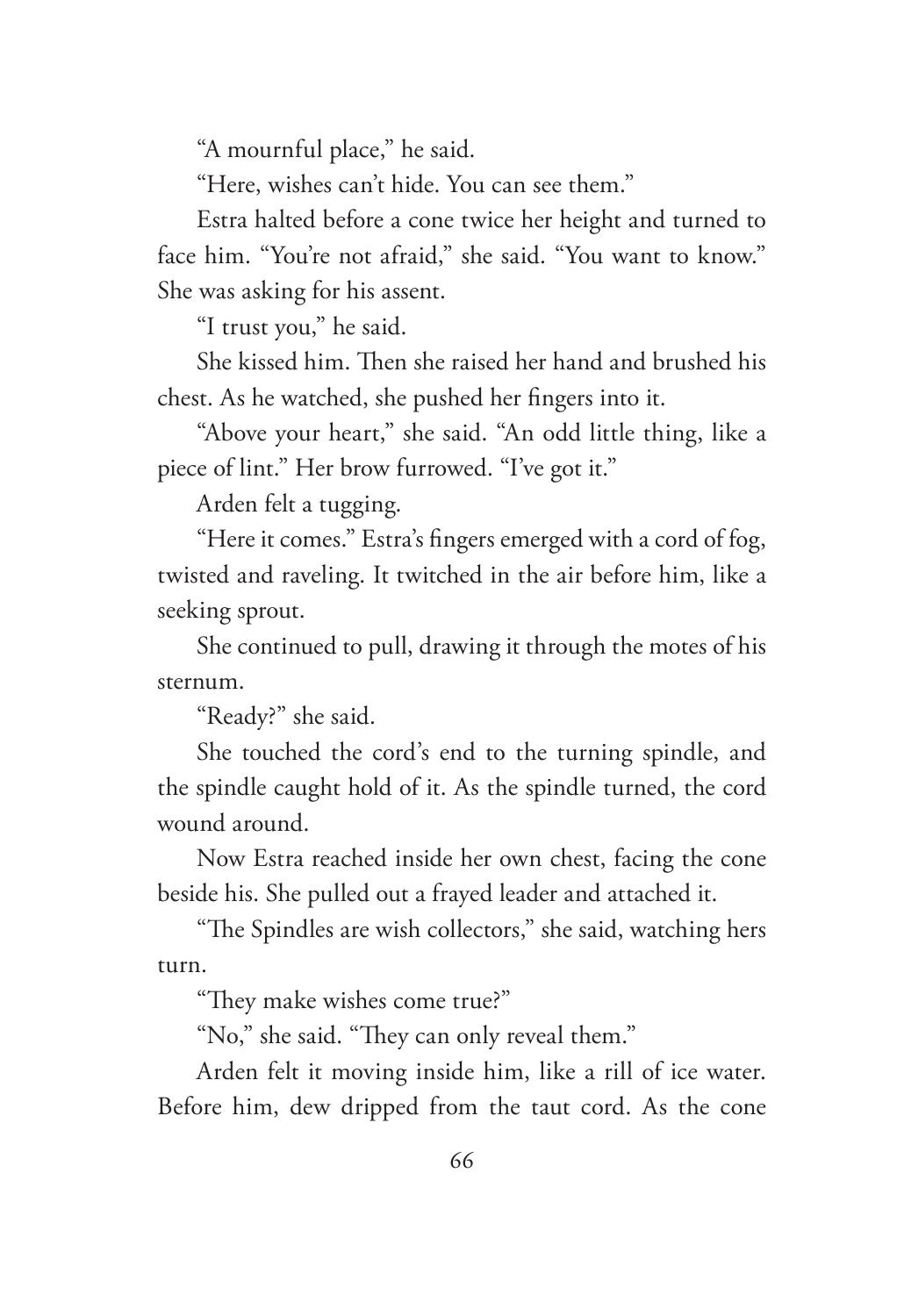spooled it up, the cord ticked like a clock. His heart throbbed, racing, unruly—resisting. Where the cord spooled round the cone, a mist was rising, greenish and glittering, filling the air with the wish hidden inside him. He could see it now; he could feel its need and sense its meaning. Why was his heart so unwilling?

Estra began to whimper, softly, to herself. She was peering at her own green cloud, with longing, with sorrow and hope.

"What does the spindle tell you?" she asked.

His continued to drag out the cord, but he knew the answer.

"I wish for courage in love," he said. "To be brave enough to receive it."

The hollow resounded with his declaration.

"I wish for modesty in love," Estra said. "Purity and contentment."

The spindles let go of the wishing lines, and their hearts snatched them back. The loose end of Arden's line whipped and vanished into his chest.

He turned, regarding her through the green glitter.

"Simple wishes," he said.

"I see now the reason for our attraction." Estra moved closer, searching his face. "You imagined I could grant your wish. And I imagined you could grant mine. Life went wrong for us, but things have changed."

She cocked her head, hesitant, as if she had something to hide.

"I got a glimpse of the future," she said, "at the top of the mast. Our future together, here on this cloud."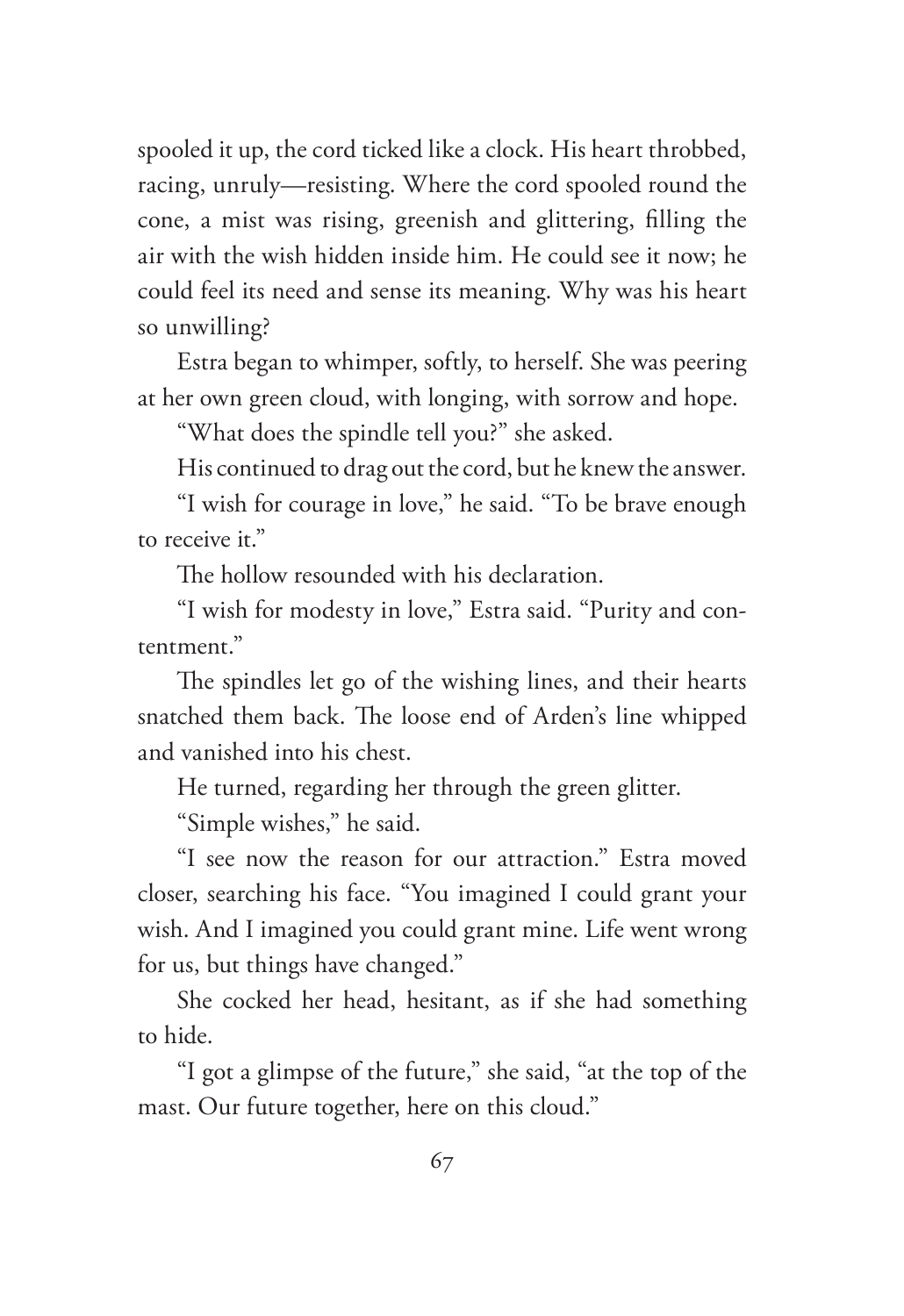"What do you mean?"

"We have a lake," she said. "A small one."

Arden waited. Estra's manner had changed. She seemed resolute, determined.

"You were born with a gift," she said.

Arden shook his head, unable to guess her meaning.

"Candor," she said. "Truth. Deep feelings—the deepest." "I don't understand."

"You're going to declare them," she said, "and I'm going to help."

"Declare them?"

"With words," she said, "like those you wrote on the back of Mariod's portrait."

"I have no skill—"

Estra motioned. "Follow me."

موسلىم

The little lake was midway between bow and stern, near the starboard bulwarks.

"The Pond," Arden said when it came into view.

It was gleaming and kidney-shaped, at the bottom of a foggy incline. They descended side by side. The cloud was running downwind now, pennants flying from mast and rail.

"I've never written anything for anyone else."

"It will all be private, just for you and me."

"What will I say?"

"We'll find out."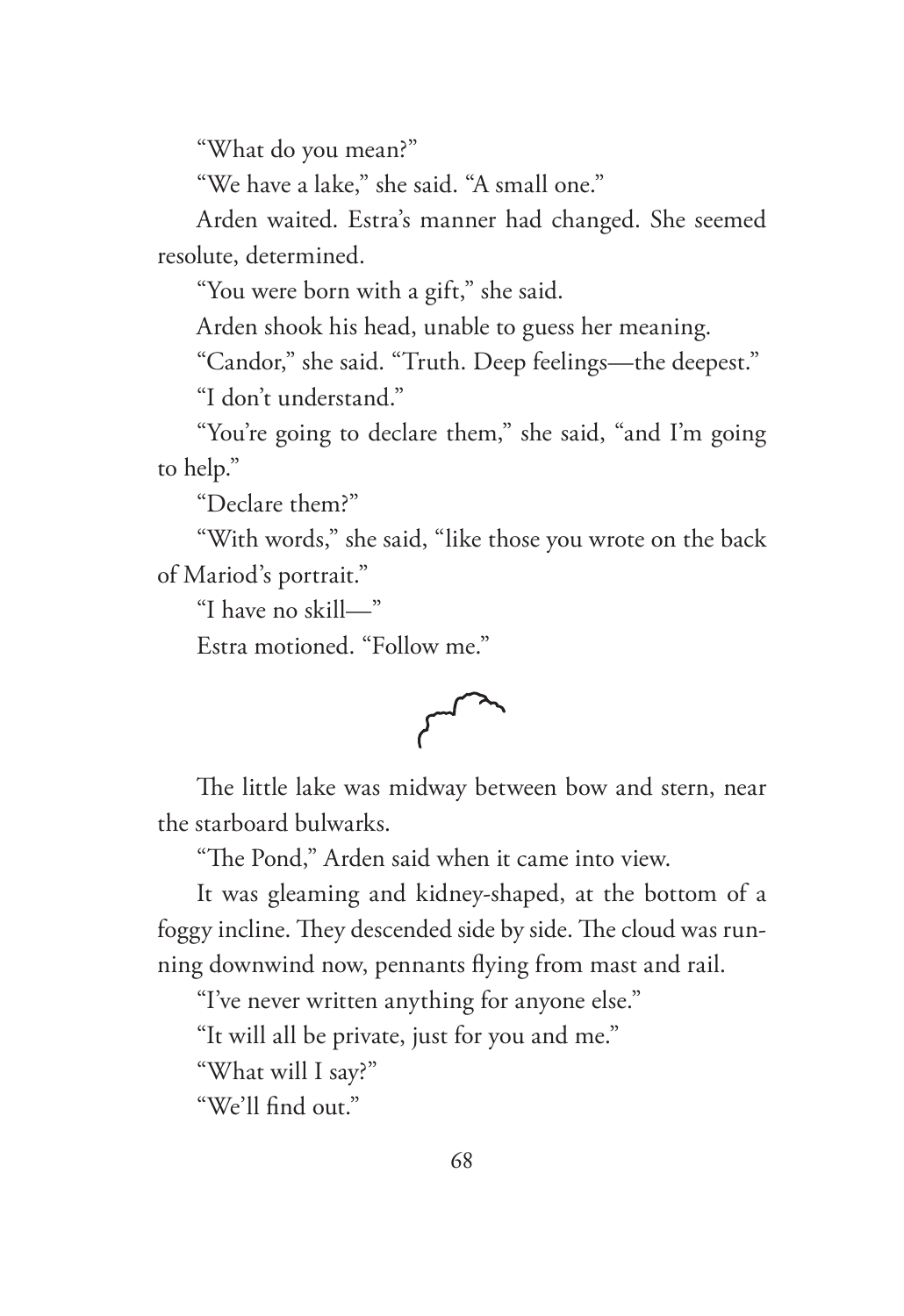White tufts idled around the Pond's rim. As they approached, the pearling surface grew rings and eyes.

Estra surveyed the shore by the water's edge. "Why don't you sit here."

Arden lowered himself onto a pallet of fog. She sat beside him.

The Pond was an uneven mirror. He could see the warped reflection of a school of scuds drifting by. Estra reached with her arm, gathering mist from the margin and sweeping it toward them, spreading it evenly over the surface.

She glanced at him. "There's our paper."

Arden laughed. He pointed his forefinger, set it down on the "paper" and scribed the letter *E*. The skim of mist took the impression.

"Wonderful," she said, edging closer.

"I'm going to need your help."

"I'll whisper encouragements in your ear."

"I'll need more help than that," he said.

"We'll work on the ideas together. I'll stir your emotions. I'm good at that. I loved what you wrote about Mariod," she said. "Let's start with something romantic."

"Something short," he said.

"We have plenty of time."

Arden looked up. The sun was directly above them. Below it, cirrus hoods—windblown cowls—were dragging across the sky.

"The Night We Met," he said.

"Perfect."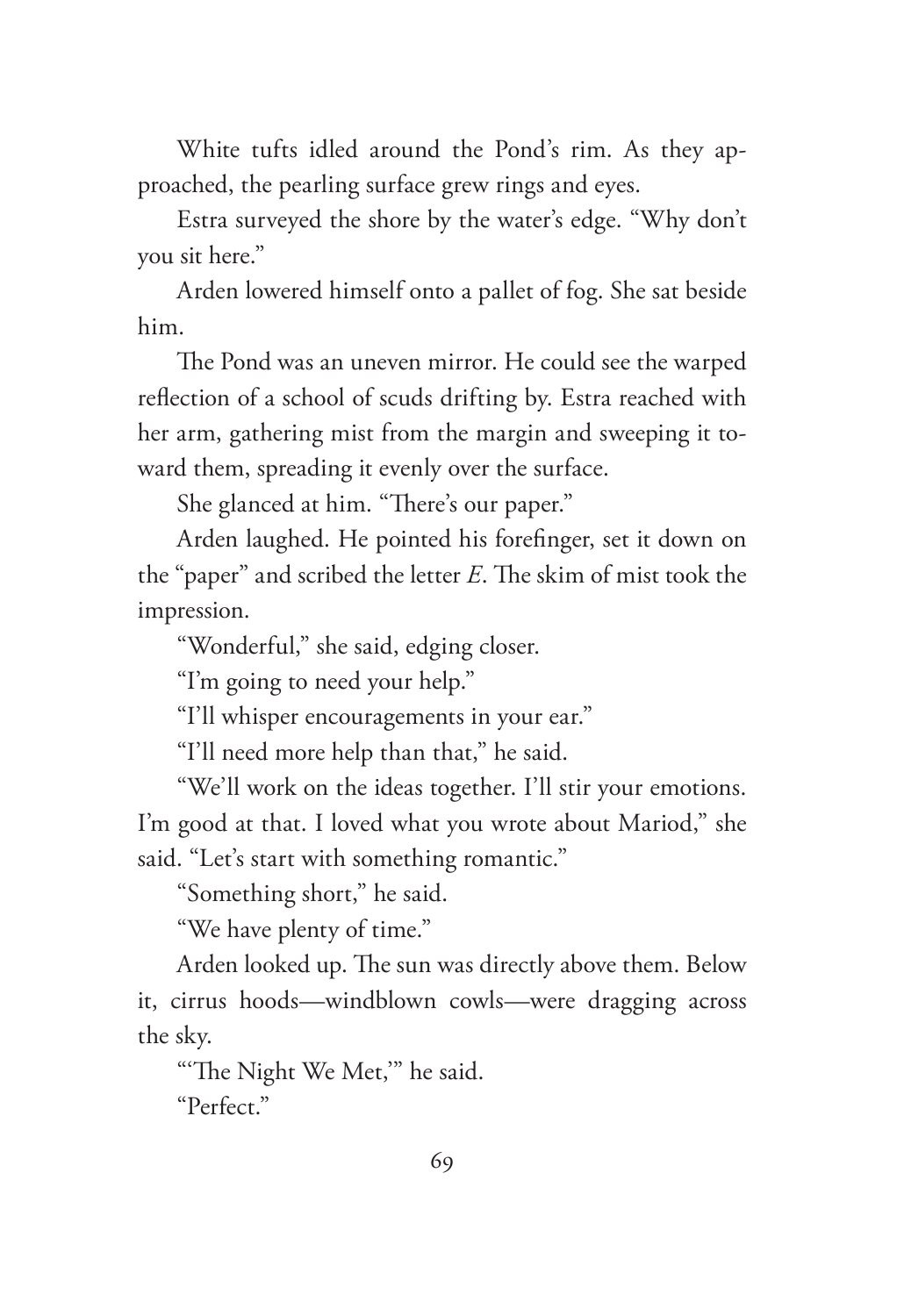He hunched over the misty page, casting for an entry. Estra watched.

*She was wet*, he wrote, *shivering.* He stared at the silver-gray sheet. *I could barely hear her over the rain.*

He looked up. "I thought you were going to help me."

"You were bold," she said. "You picked me up and carried me into your shelter."

"I don't think this will work."

"What's wrong?"

"It doesn't feel natural to me," he said gently.

"Be patient," she said. "Please."

*I picked her up*, he wrote, *and carried her into my shelter.* He paused.

*I felt bolb—* Arden winced. He used the heel of his hand to erase the mistake, but the movement blurred all the words on the page.

"I'm sorry." He knew he was disappointing her.

"Don't be." She kissed his shoulder.

"I'm not a poet. I dig culverts. I repair sluices. It took me years to make my boat."

"I just know," Estra said. "Our wishes will find their fulfillment here."

"If I had learned—"

"I want you to bare your soul to me, Arden. And I'm going to bare mine to you. Here. We'll talk about love, and we'll find your courage. I know it's there. And— I'll tell you about my struggle for peace. For contentment. With you, I'm going to find it." Her smile was tentative. "Is that too soppy?"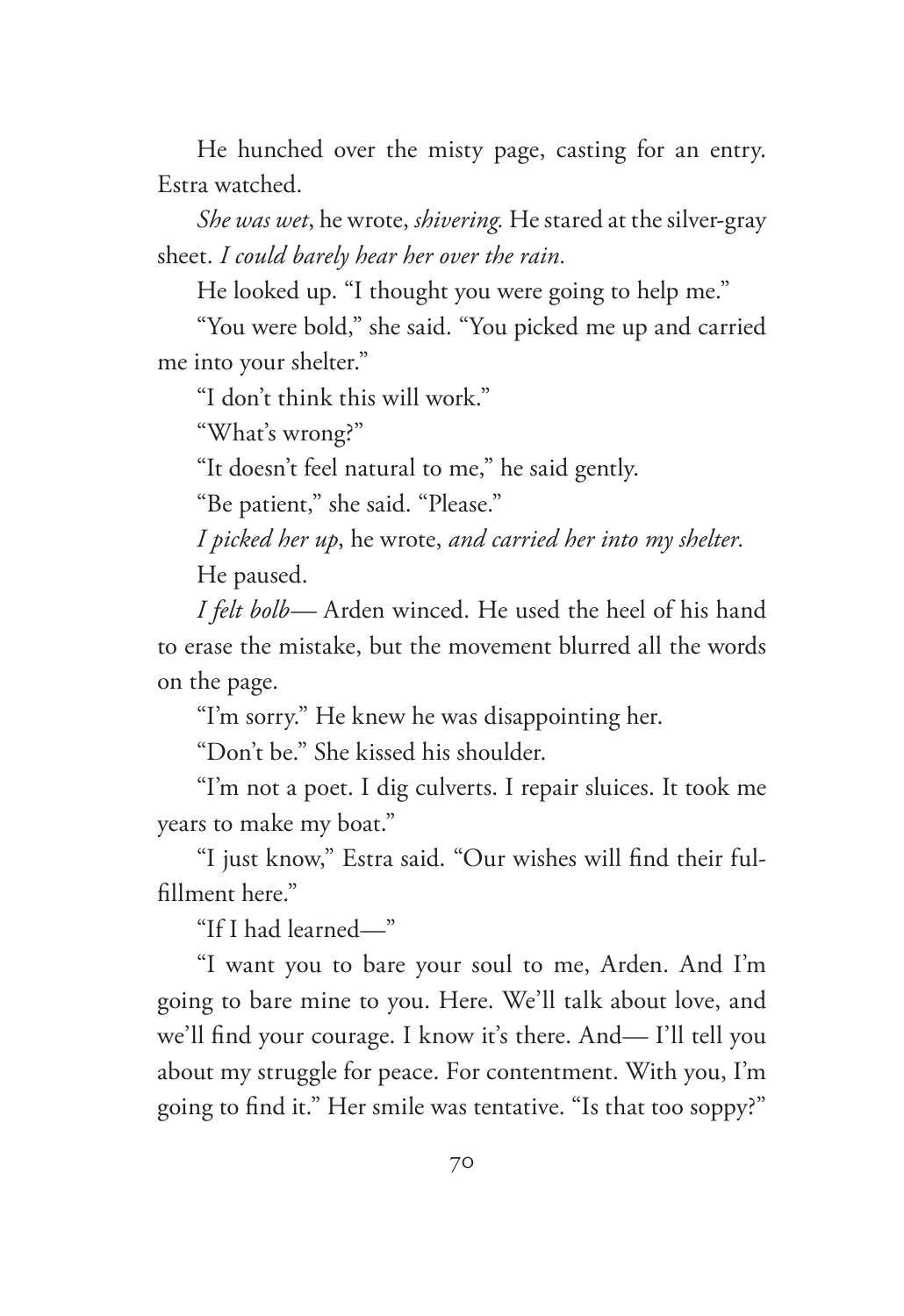Arden shook his head.

"I can start things," she offered. "I'm not a poet either. But let's see how I do."

She rested her chin on his shoulder and put her lips to his ear.

"*I was desperate that night*," she said. "*Frightened and alone.* Go on. Don't worry about legibility.

"*How could it be? The love I'd dreamt of and longed for— Eager and close, holding me? Ready to blind himself to everything else and sail away.* You'll need to write faster if you're going to keep up. Don't think about the words. Just let them flow through your finger. Here. This will help."

She leaned her head against his, and their atomized brows overlapped. When she resumed speaking, her voice seemed like his own.

Estra's words were naked, rich with emotion. A breeze shunted the page as Arden wrote. Her voice slowed and then raced, was gentle then forced, grave and lighthearted. His confidence mounted. She paused, reaching for a thought but not finding, and he jumped in. Words poured from his lips—or were they hers again?

"*That unforgettable night. A night of ardor. A night of questions. To find our freedom and live for love, only for love—what would that mean? We would be creators. Love would be a new kind of expression. We would devote ourselves, spend ourselves, lose ourselves in our creation.*"

"A new kind of expression," Arden repeated.

He raised his finger from the Pond.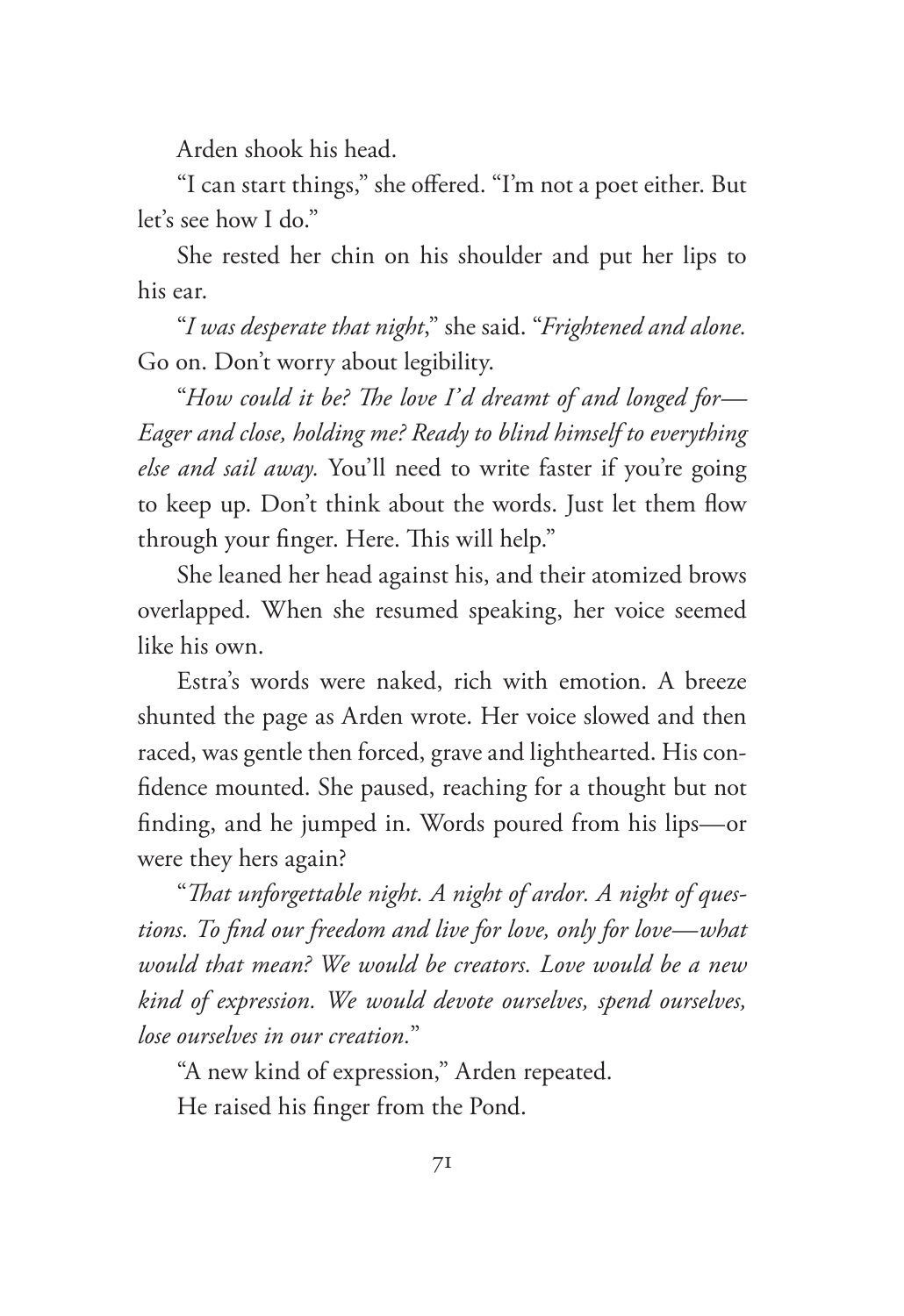"It's done," Estra said.

Using her fingers, she peeled the sheet off, and as Arden watched, the feathered edges curled and turned into wings. A large crane, silver-gray, lifted from the surface, neck reaching, legs trailing back. The words were visible on its wings, each line on a pinion. The crane rose with a stuttering cry, its long beak aimed, climbing quickly.

Arden was amazed. "You knew—"

"Let's just say I expected." Estra leaned back.

Together they followed the bird as it circled over them.

"Only love can do that," she said. "Shall we go again?" "What's next?"

"How we left the earth. What we found on our cloud."



The hours flew by. To Arden's surprise, Estra's energy didn't flag. And his focus didn't waver. When a page was complete, she stripped it from the Pond and released it into the sky. Then she curried a fresh layer of mist over the mirror and they started on another.

They created cranes to honor their tie, then they took up more arcane and fanciful things. Secrets—buried, never before shared. Somnolent thoughts, dreamy, narcotic. A mad impulse, an unaccountable dream, an obsession with name. His finger raced, her lips moved like mumbling in sleep.

*My deliverance, my soul, the sacred five letters. At dawn, I'll*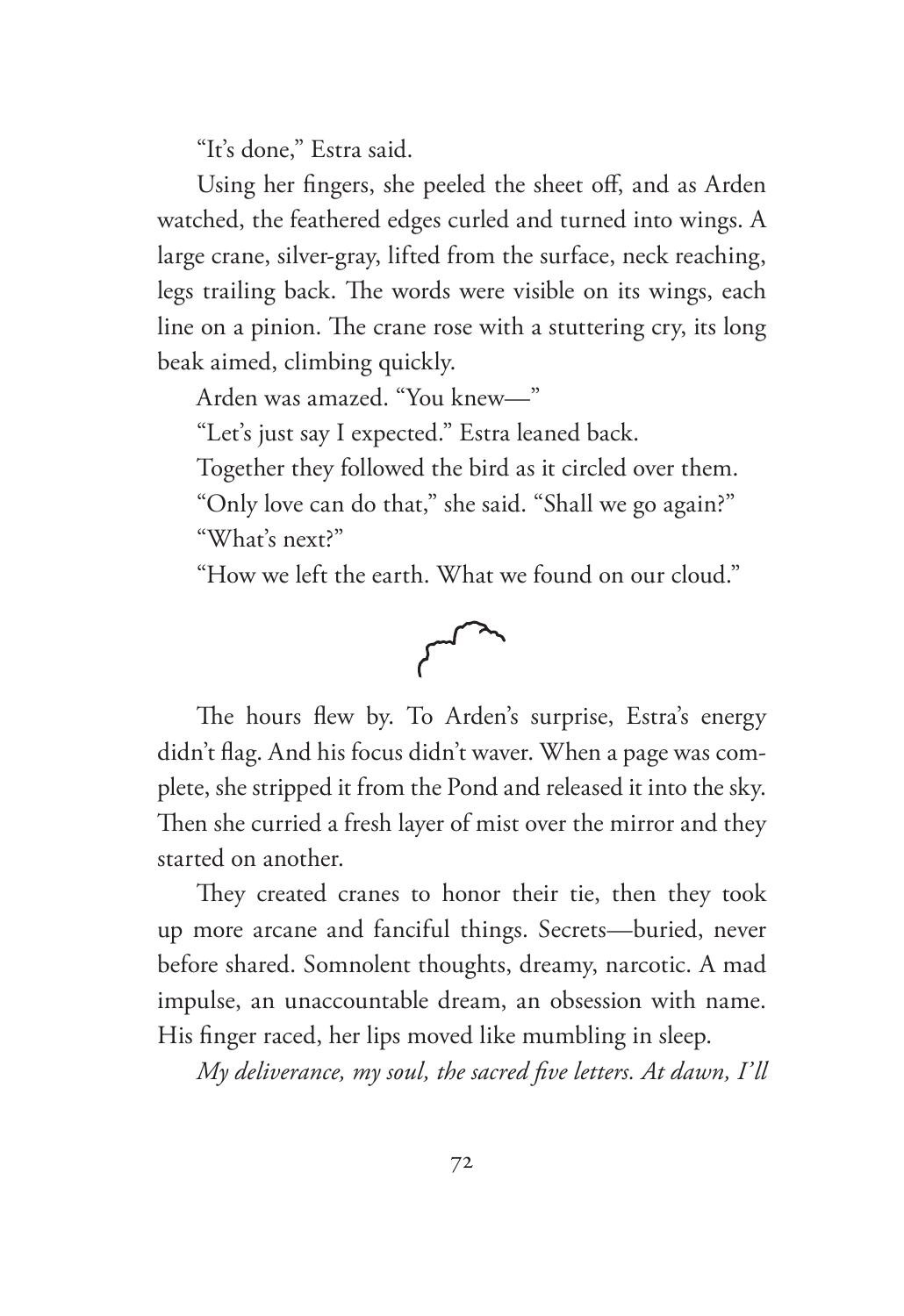*see them climbing above the horizon. At twilight, I'll paint them across the sky. At midnight, I will write them with the tip of my tongue on your thigh.*

*Arden, the name—its tuck and glide—wrings dew from my heart and pearls from my eyes.*

By sundown, a small flock of cranes circled the ship.

Arden's eyes burned. Estra's breath was steaming.

She rose, watching the birds, listening to their stuttering cries. "Not a word we've written is false," she said.

He raised himself, admiring the cranes in flight. He would never have imagined their efforts at the Pond would turn out so well.

"We're different now," he said. And when she met his gaze, he could tell: she knew what he meant. Where their heads had mingled, a new mind had been born.

They stood side by side, regarding their reflection in the watery mirror.

"Your words fill the air," he said. "But I see them here too." He touched his chest. "You have written on me."

"And you see," Estra put her hand on her breast, "what being your muse has done. This lonely soul finally has a mate."

They studied their reflection in silence, then they turned and started up the slope.

"Will there ever be a day like this again?" Arden said.

"They will all be like this," Estra replied.

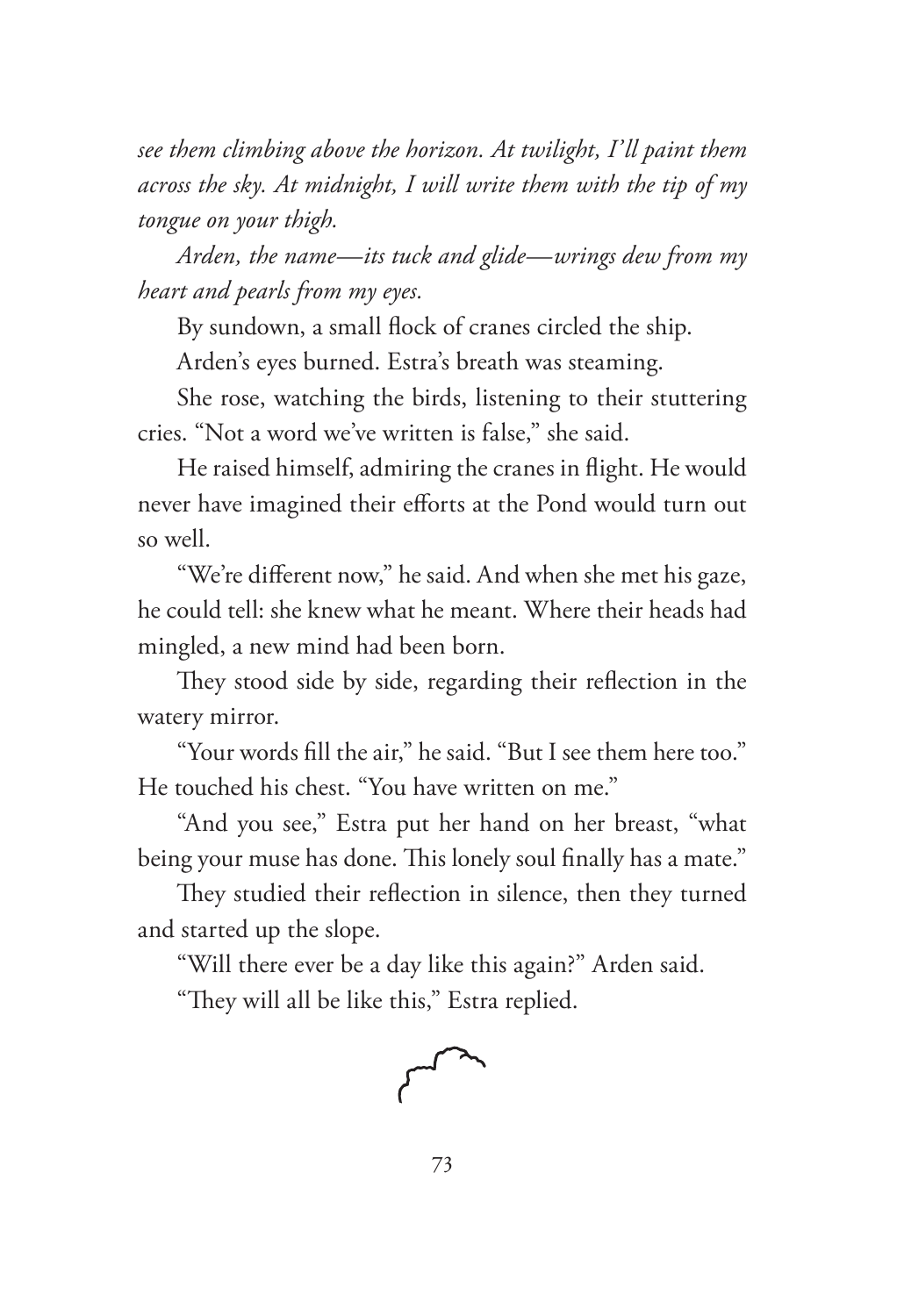When they reached the Spindles, it was dusk and the hollow was dim. Estra found a trundle of fog and was patting it down. "We can sleep here tonight."

"What is that?" Arden said.

On the rim of the hollow was an unexpected sight. A large curl had risen and was frozen there, like the back of a band shell, stained coral by the raking light.

Estra gave him a mystified look.

"It wasn't there this morning," he said.

They wound their way through the rotating cones, and when they reached the Band Shell, they circled it. A rippling terrace appeared, and there were puffs like bolstered divans on either side. Beneath the front of the Band Shell, a mesh of mist was suspended: a hammock strung amid colored smokes.

They crossed the terrace to a pair of misty veils hanging like drapery. Estra parted them. They were standing by the port bulwarks, staring into space.

Arden leaned over the gunnel and looked down. There was land far below, dun-colored plateaus with eroded slopes. The cloud was gliding effortlessly. Its hull was sleek, without joints or planking.

She turned away from the view. "A bower," she said, scanning the space. "Made for us."

They approached the hammock together.

Estra steadied the mesh and eased herself down. Beneath the Band Shell, the shadows were thick. "Perfect," she sighed, and a small plume of steam emerged from her lips.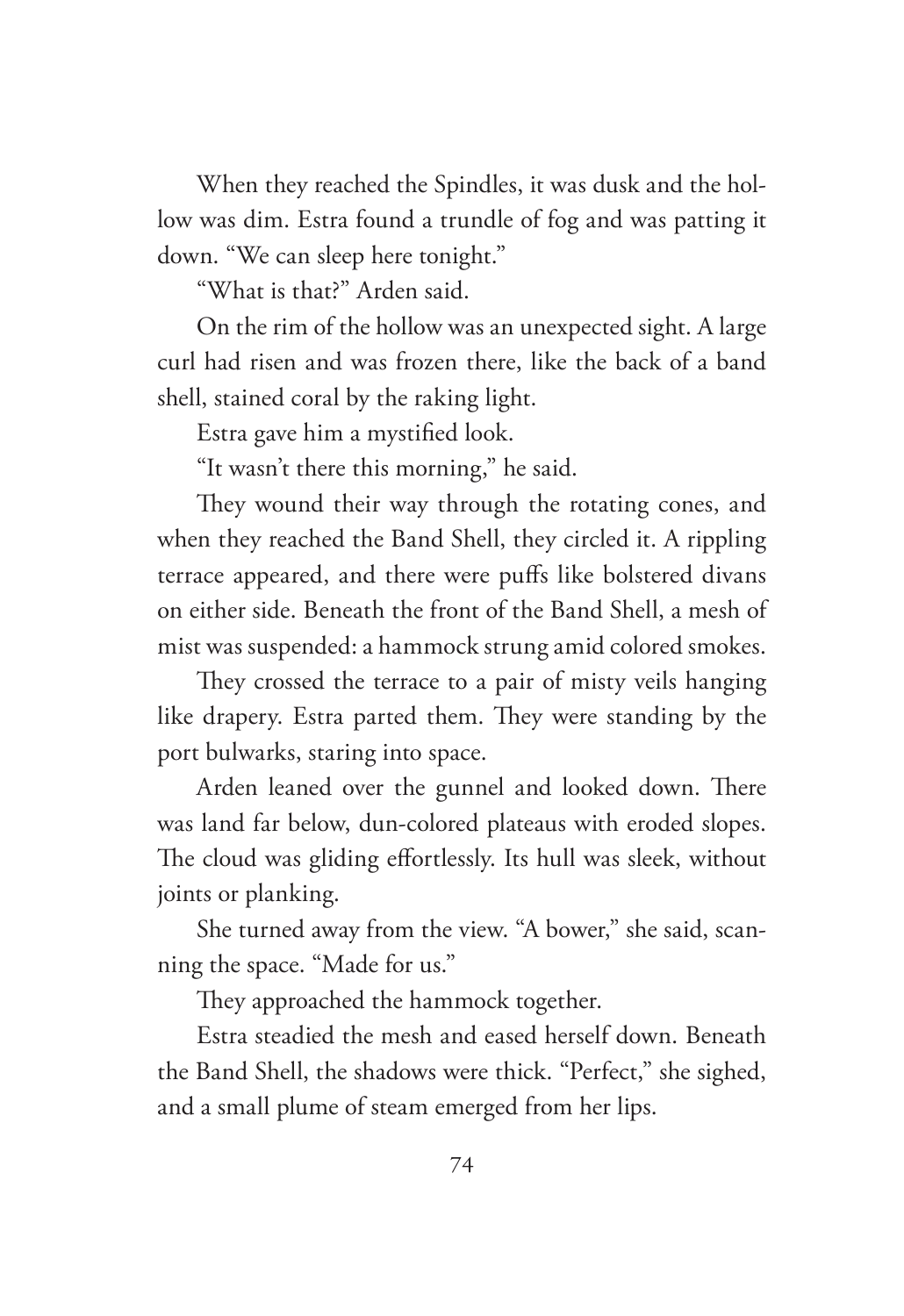Arden lay on his back beside her, the mesh stretching beneath him.

At the Pond, all had seemed stable; but here, things were shifting. The Band Shell trembled. A wave crossed the terrace. The misty drapes opened and closed on their own.

A breeze passed, and the hammock began to sway.

He rolled onto his hip, facing Estra. The ship would drift while they were asleep, at the mercy of winds, however they blew. The thought was unsettling.

As if to comfort him, she put her lips to his. He felt a sting of frost in the kiss, and as they nestled together, the fog thickened. The divans blurred, and so did the terrace. The ship was breathing, and the Bower along with it, every surface stirred by the wind's infusions.

"We'll spend our lives here," Estra said.

"How long do we have?"

"As long as we would on earth. If no misfortune intervenes."

"There's a natural end?"

She nodded. "Your motes won't change, but your will weakens until it's unable to hold them together." She raised her hand, covering her yawn with her fingers. Then she edged against him.

Her cheek softened, her shoulder, her hip— She was joining the mist, and so was he. His limbs evanesced, then his waist and his chest.

"A solitary dream is an illusion," she said. "But a dream that two share is real."